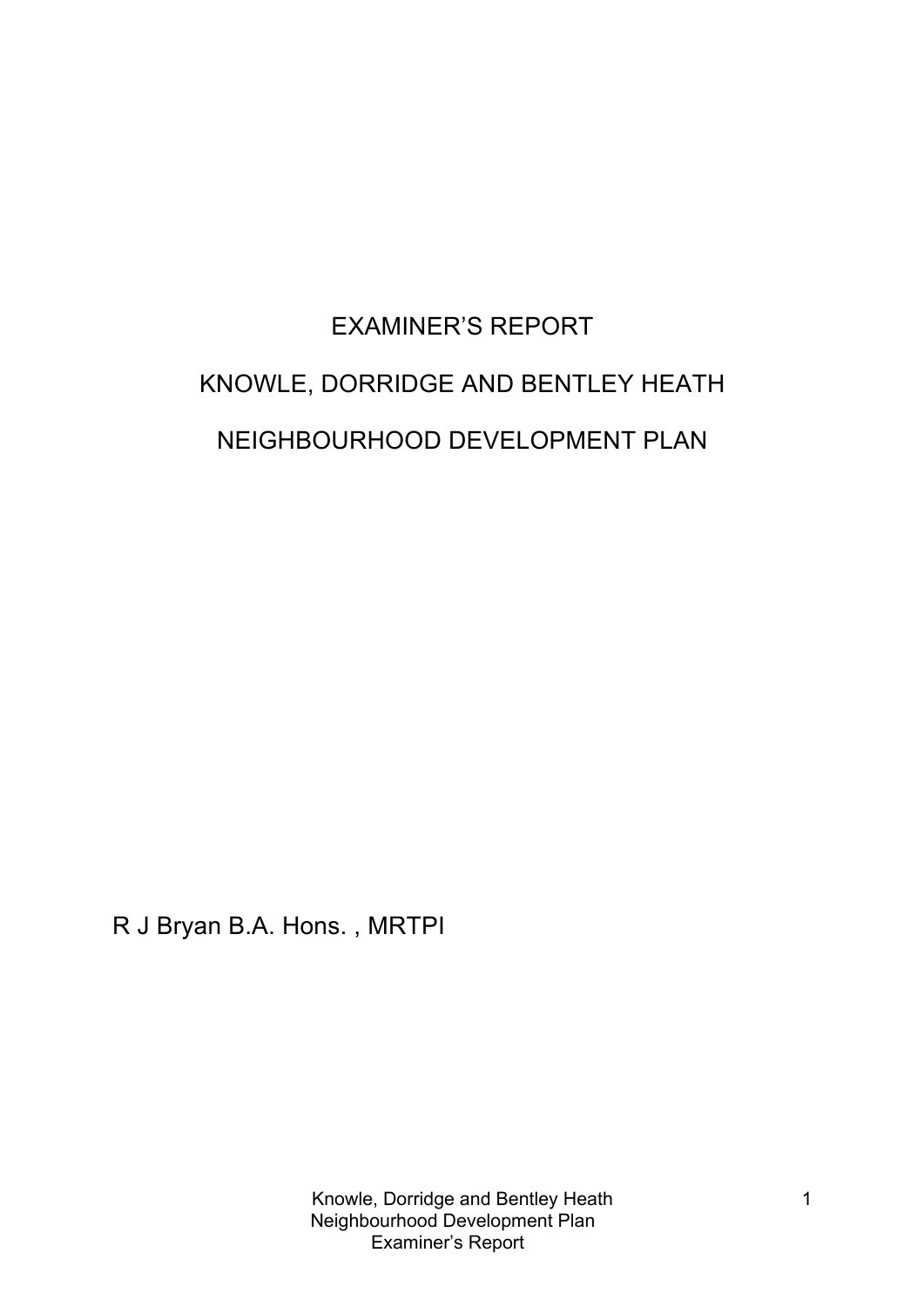# **CONTENTS**

|                                                                                                                                                          | Page |
|----------------------------------------------------------------------------------------------------------------------------------------------------------|------|
| Abbreviations and Acronyms                                                                                                                               | 3    |
| Introduction                                                                                                                                             | 3    |
| <b>Background Documents</b>                                                                                                                              | 4    |
| <b>The Examination</b>                                                                                                                                   | 5    |
| <b>Procedural Matters</b>                                                                                                                                | 5    |
| Consultation                                                                                                                                             | 6    |
| <b>Basic Conditions</b>                                                                                                                                  | 7    |
| Sustainable Development                                                                                                                                  | 8    |
| <b>EU Obligations Human Rights Requirements</b>                                                                                                          | 8    |
| Conformity with national and Local Strategic Policies                                                                                                    | 9    |
| Recommendations in relation to Basic Conditions                                                                                                          | 10   |
| Sections 1-6 of the Plan, Introduction, Planning Context, Process Summary,<br>Our Villages Today, Opportunities and Key issues and Vision and Objectives | 11   |
| Village Character and the Natural Environment                                                                                                            | 11   |
| <b>The Natural Environment</b>                                                                                                                           | 17   |
| Housing                                                                                                                                                  | 18   |
| Design                                                                                                                                                   | 28   |
| <b>Traffic and Transport</b>                                                                                                                             | 31   |
| <b>Education and Community Facilities</b>                                                                                                                | 37   |
| <b>Employment including Retail and Other Commercial Uses</b>                                                                                             | 40   |
| <b>Communications Infrastructure and Utilities</b>                                                                                                       | 45   |
| Summary                                                                                                                                                  | 45   |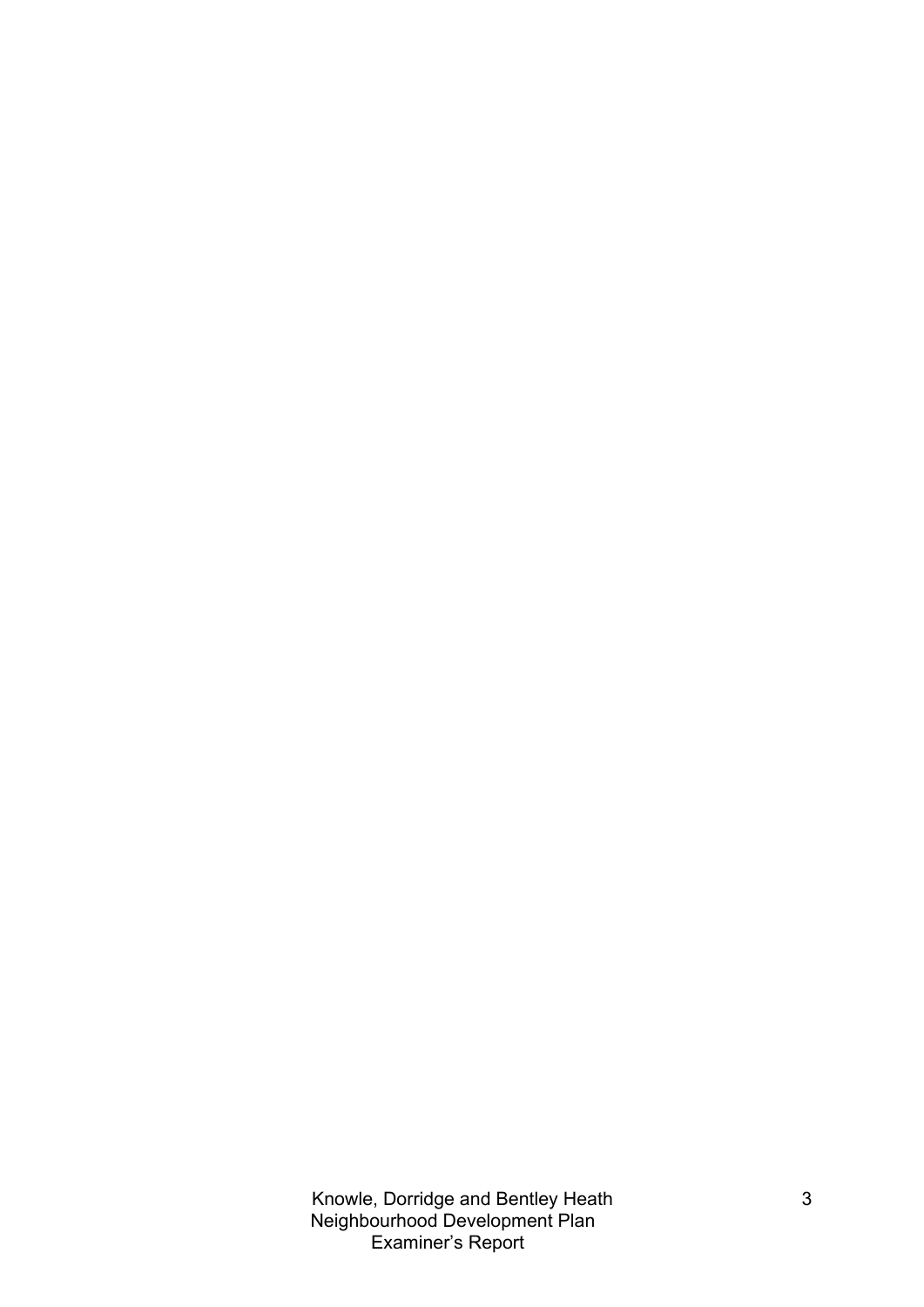# ABBREVIATIONS and ACRONYMS

The following are acronyms and abbreviations used in this examination:

HRA - Habitat Regulations Assessment KDBH - Knowle, Dorridge and Bentley Heath LPR - Solihull Draft Local Plan, Local Plan Review, November 2016 NF - Neighbourhood Forum NPPF - National Planning Policy Framework NPPG - National Planning Practice Guidance SEA - Strategic Environmental Assessment SMBC - Solihull Metropolitan Borough Council The Plan - the Neighbourhood Development Plan under examination

# INTRODUCTION

1. This is an independent examination of a Neighbourhood Plan prepared by the Neighbourhood Forum (NF) in consultation with the local community. The Localism Act 2011 provided local communities with the opportunity to have a stronger say in their future by preparing neighbourhood plans, which contain policies relating to the development and use of land.

2. If the plan is made, following a local referendum, which must receive the support of over 50% of those voting, it will form part of the statutory development plan. It will be an important consideration in the determination of planning applications as these must be determined in accordance with development plan policies unless material considerations indicate otherwise.

4. I have been appointed by the Solihull Metropolitan Borough (SMBC) in consultation with the NF to carry out this independent examination. I am a Chartered Town Planner with over 30 years experience working at a senior level in local government and as a private consultant. I am a member of the Royal Town Planning **Institute** 

5. I confirm that I am independent of the NF and SMBC and have no interest in any land, which is affected by the Neighbourhood Development Plan (the Plan).

6. This report is the outcome of my examination of the submitted version of the Plan.

7. My report will make recommendations based on my findings on whether the Plan should go forward to a referendum. If SMBC puts the plan forward to a referendum and it then receives the support of over 50% of those voting, then the Plan will be "made" by the Authority as the Local Planning Authority.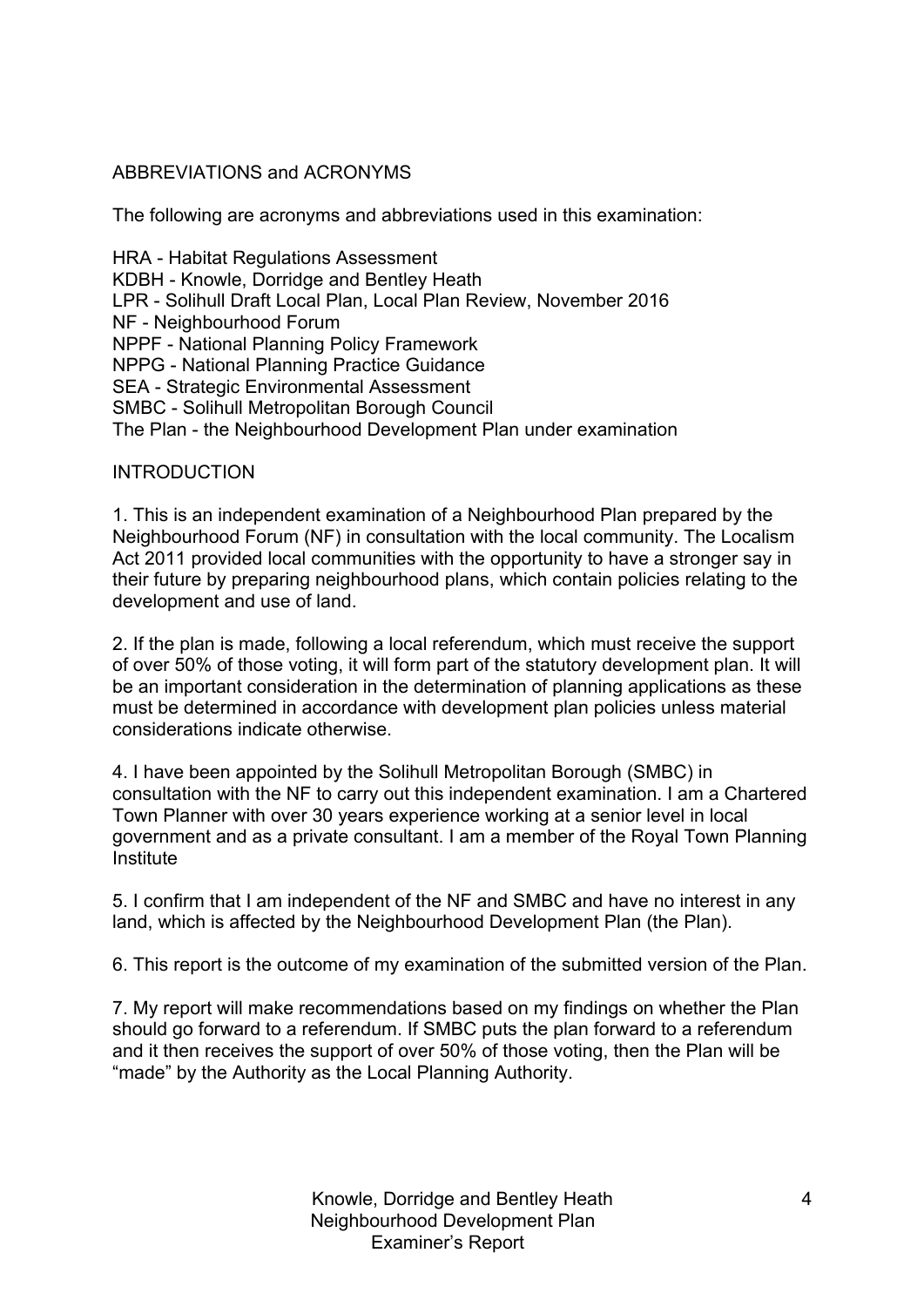# BACKGROUND DOCUMENTS

8. I have considered the following documents as part of this examination:

# Documents submitted for the examination

Knowle, Dorridge and Bentley Heath, Draft Neighbourhood Plan 2018-2033,

Submission, May 2018.

Basic Conditions Statement.

Consultation Statement Part 1 and 2.

KDBH Draft Neighbourhood Plan Health Check.

KDBH Neighbourhood Plan Residents' Survey Results.

KDBH Neighbourhood Plan Business Survey Results.

KDBH Housing Needs Assessment, February 2107, Aecom.

KDBH Heritage and Character Assessment, Urban Vision Enterprise CIC, October 2017.

KDBH Masterplanning / Design and Design Coding, November 2017, Locality.

KDBH Housing Density map.

KDBH Local Green Space Assessment.

2016 Knowle Ward Profile.

2016 Dorridge and Hockley Heath Ward Profile.

Knowle Conservation Area Appraisal, September 2007, SMBC.

Solihull Borough Local Character Guide, (Non-technical summary), November 2106, Waterman.

Solihull Borough Landscape Character Assessment, December 2016, Waterman. Warwickshire Landscapes Guidelines – Arden.

Trees in relation to Design, Demolition and Construction – Recommendations, BIS Standards Publication BS 5837:2012.

Traffic Surveys submitted for examination by email of 25/06/18 from Emma Tinsley-Evans of SBC.

Local and National Policies and relevant evidence:

National Planning Policy Framework (NPPF)<sup>1</sup>; National Planning Practice Guidance (NPPG).

Solihull Local Plan, December 2013.

Solihull Draft Local Plan, Local Plan Review (LPR) November 2016

SMBC Strategic Housing Needs Assessment 2016, Peter Brett Associates.

SMBC adopted supplementary planning documents "Vehicle Parking Standards and Green Travel Plans" 2006 and "Meeting Housing Needs", July 2014.

 $1$  The relevant version for this Plan is the NPPF, March 2012.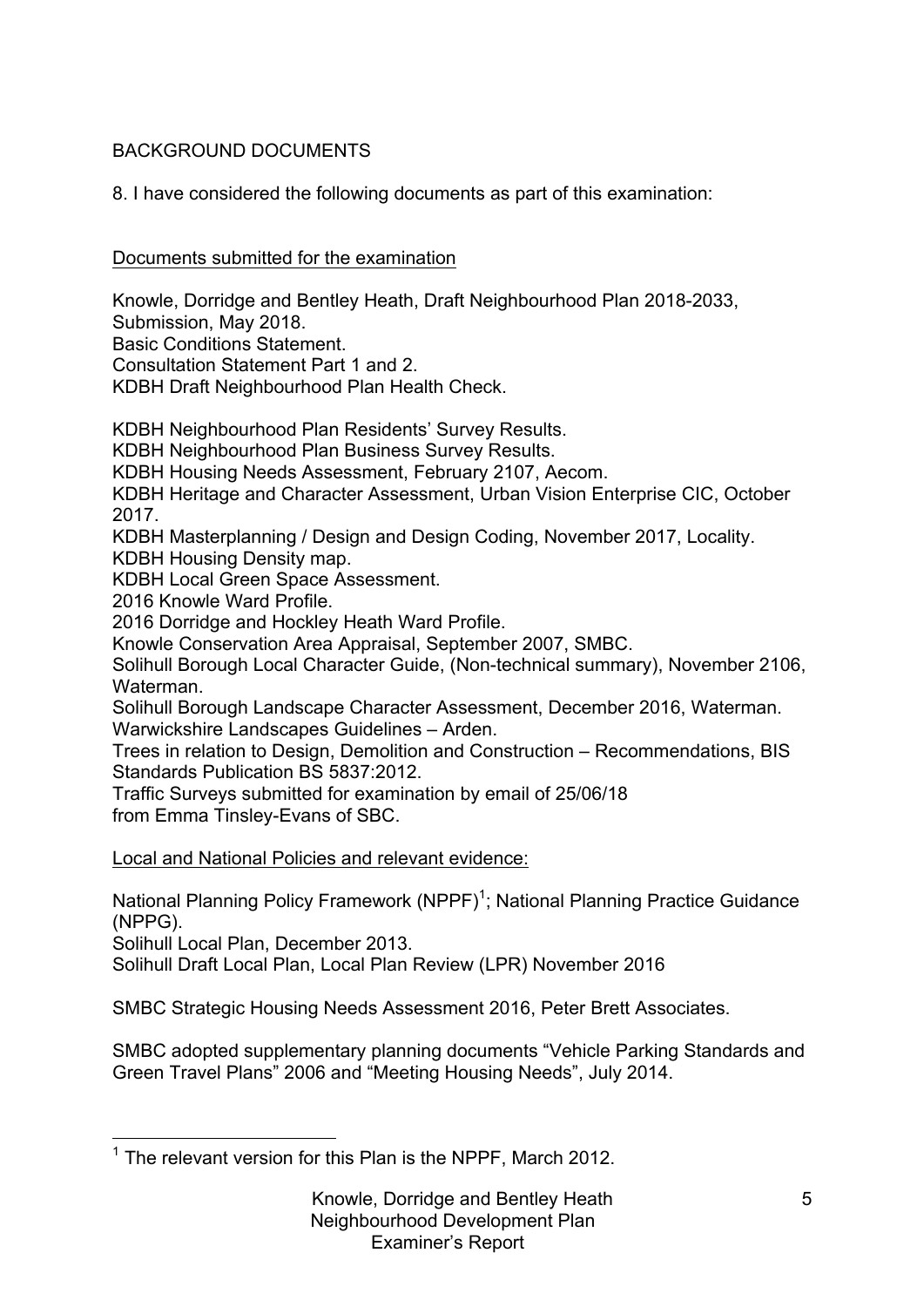# Documents created during the examination:

Examiner's question 10/7/18 and responses from NF of 16/7/18 and SMBC titled "SMBC Response to Examiner's Initial Questions dated 10/7/18".

Examiner's document "Further Information Required of Neighbourhood Forum" 8.8.18. Response from NF received by email from SMBC on 15.8.18 containing maps of Dorridge and Bentley Heath centres.

# THE EXAMINATION

9. The nature of the independent examination is set out in Section 8 of Schedule 4B to the Town and Country Planning Act 1990 (as amended).

10. The examiner has to make a recommendation as to whether the Plan should be submitted to a referendum, with or without modifications, and if the area for the referendum should extend beyond the plan area.

11. As a general rule the examination should be carried out on the basis of written representations unless a hearing is necessary to allow adequate consideration of an issue or to allow a person a fair chance to put a case.

12. I visited the Plan area on the  $10<sup>th</sup>$  August 2018 and assessed the implications of the proposed Plan as part of the examination.

# PROCEDURAL MATTERS

13. It is necessary to determine that the plan complies with the following procedural matters<sup>2</sup>:

- The Plan has been prepared and submitted by a qualifying body
- The Plan has been prepared for an area that has been properly designated
- The Plan specifies the period to which it has effect, does not include provisions about excluded development and does not relate to more than one neighbourhood area
- The policies relate to the development and use of land for a designated neighbourhood area.

14.The plan had been prepared and submitted by a qualifying body, the Knowle, Dorridge and Bentley Heath Neighbourhood Forum. It relates to an area designated as a neighbourhood area by Solihull Council on 1 October 2015.

 $2$  Paragraph 8(1) of Schedule 4 B of the Town and Country Planning Act 1990 (as amended)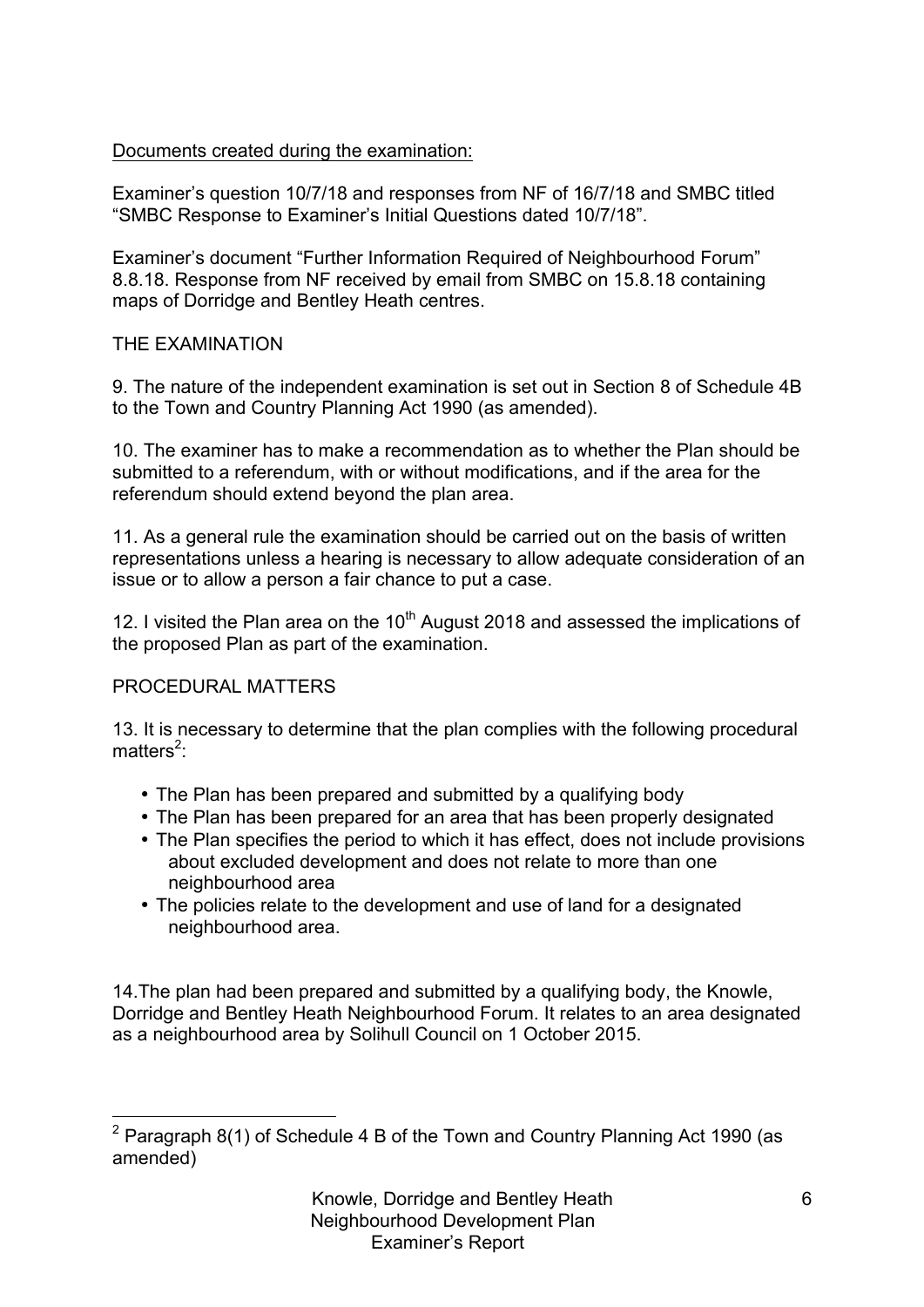15.The plan sets out policies in relation to the development and use of land and does not refer to "excluded" development. It specifies the period for which it has effect (2018-2033). It does not relate to more than one neighbourhood area.

# CONSULTATION

16. The NF has submitted a Consultation Statement, which explains how it has carried out a programme of consultation as the Plan has progressed.

17.The NF has through a dedicated team carried out a systematic and thorough programme of consultation from October 2016 until the submission of this Plan, which has been aimed at residents, various community organisations, the business community and developers.

18.The Consultation statement illustrates a variety of measures were employed to engage the community including surveys, poster campaigns, individual presentations, and subject matter briefings to various organisations and stakeholder groups. Care was taken to ensure a leaflet delivered to all households in the Plan area publicized the important Residents' Survey. This produced an effective response of 2844 completed questionnaires.

19. Good use was made of the "Solihull Observer", delivered to most homes in the plan area to publicise events and progress to encourage involvement. A web site and Facebook page were also used effectively particularly allowing electronic voting on some matters. The NF met monthly to provide updates and make decisions and disseminated information in newsletters and leaflets.

20.Key topics were explored in interactive workshops allowing detailed community interaction.

21.Care was taken in the initial stage to invite residents and businesses onto the NF to represent a wide spectrum of interests. The NF membership is now over 900 members.

22.The attempts to involve the younger residents via the schools given the older age profile of the area have been exemplary.

23. The crucial formal public consultation stage  $(25/11/17 - 12/1/18)^3$  was facilitated by a drop-in event on the 25/11/17, which attracted nearly 500 people who enjoyed the opportunity to receive a briefing on the Plan and salient issues. All the drop-in event material was subsequently available on the web site. Paper copies of the Plan and questionnaire were also available at the library.

24.Sixty-five statutory consultees were notified as a part of the formal consultation.

 $3$  Carried out under regulation 14 of the Neighbourhood Planning (General) Regulations 2012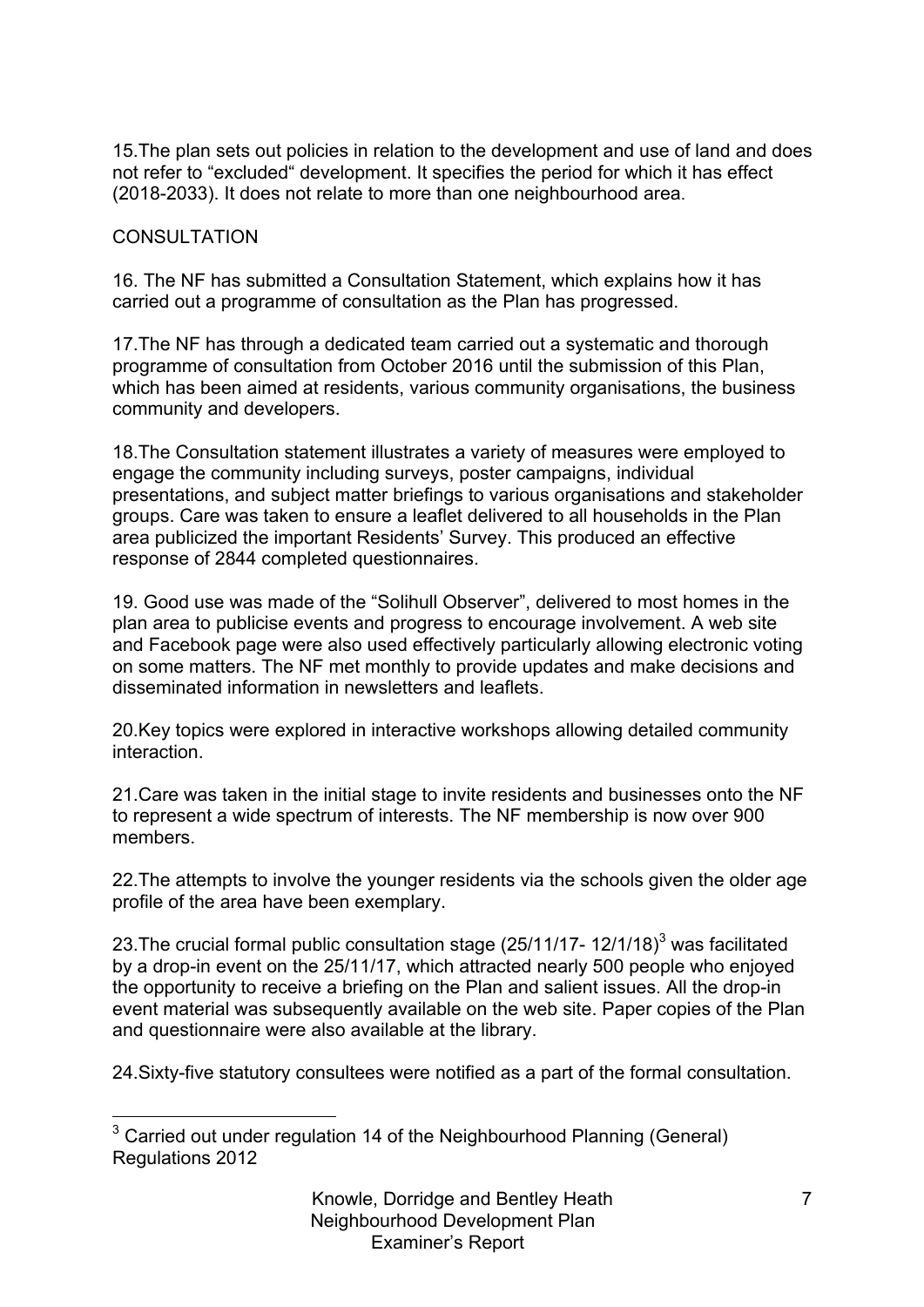25.The consultation also produced seven responses from developers.

26.The Consultation Statement Part 2 analyses the responses to the formal consultation in detail. These responses are also summarized in the main body of the Statement. The Statement adequately illustrates whether in the view of the NF the responses merited amendments to the draft Plan.

27. SMBC then carried out the final formal consultation<sup>4</sup> from 4/5/18 to 15/6/18

28.I am satisfied that the "Consultation Statement", demonstrates a good level of consultation with the local community, which has targeted all sections of the community and allowed technical consultees and developers to be effectively involved in the emerging Plan.

# BASIC CONDITIONS

29. It is necessary to decide whether the Neighbourhood Development Plan meets the "basic conditions" specified in the Act.  $5$  This element of the examination relates to the contents of the Plan.

30. This Plan meets the basic conditions if:

a) It has regard to national policies and advice contained in guidance issued by the Secretary of State,

b) The making of the plan contributes to sustainable development,

c) The making of the plan is in general conformity with the strategic policies contained in the development plan for the area,

d) The making of the plan does not breach, and is otherwise compatible with, EU obligations and human rights requirements,

e) Prescribed conditions are met in relation to the Plan and prescribed matters have been complied The prescribed condition is that the 'making' of the neighbourhood plan is not likely to have a significant effect on a European site (as defined in the Conservation of Habitats and Species Regulations 2012) (either alone or in combination with other plans or projects).

31. The NF has submitted a "Basic Conditions Statement", to seek to demonstrate conformity. The analysis of conformity with the basic conditions is carried out below. Note this is not in the order specified above.

<sup>&</sup>lt;sup>4</sup> Carried out under regulation 16 of the Neighbourhood Planning (General) Regulations 2012

<sup>&</sup>lt;sup>5</sup> Contained Paragraph 8(2) of Schedule 4B of the Town and Country Planning Act 1990 (as amended)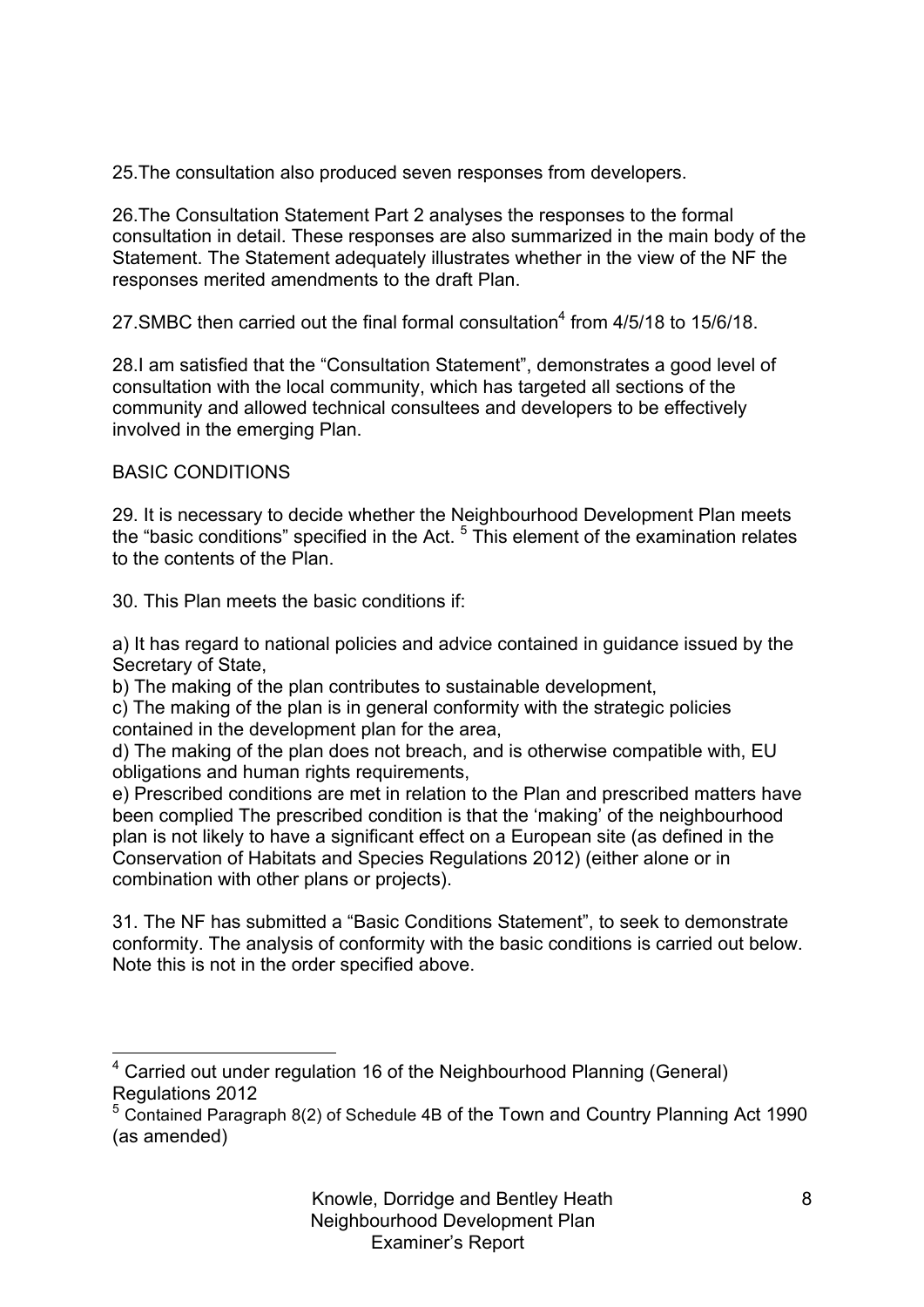# SUSTAINABLE DEVELOPMENT

32. The NF submits in the Basic Conditions Statement that the Plan complies with NPPF policies, which ensure the Plan promotes sustainable development. The NPPF establishes that the three components of sustainability are economic, social and environmental and that these underpin all planning policy. In Appendix 2 of the Basic Conditions Statement there is a table, which itemizes the manner in which the Plan meets these three components of sustainable development.

33.The Plan seeks to foster the local economy by encouraging economic development which supports working from home, the retention of shops and services, the establishment of a business centre and proposals for new shops, services and business uses.

34.The Basic Conditions Statement refers to the social role of the Plan and proclaims that whilst it does not allocate housing sites it supports emerging draft Local Plan policies and promotes sustainable design and supportive educational and community service provision. However, there is an issue concerning the amount of development that the Plan is prepared to support in the emerging Local Plan, which is not estimated to meet local needs. I address this issue in detail below but I do not consider the Plan meets sustainable development requirements in these respects as it does not meet the objectively assessed housing needs of the wider area. I have made recommendations to overcome this problem.

35.In its environmental role the Plan contains policies to minimise pollution, protect the natural environment and restore key local habitats and biodiversity. Heritage assets are also protected together with positive design policies to protect conservation areas and listed buildings.

36.I am satisfied that the Plan contributes to sustainable development apart from the key area of housing provision referred to below in the section on "Housing". This can be remedied if my recommended modifications are followed

# EU OBLIGATIONS, HUMAN RIGHTS REQUIREMENTS

37. A neighbourhood plan must be compatible with European Union Directives as incorporated into UK law, in order to be legally compliant. Key directives are the Strategic Environmental Assessment Directive<sup>6</sup> and the Habitats and Wild Birds Directives<sup>7</sup>. These require that consideration should be given to the need for a Strategic Environmental Assessment to assess any significant environmental impacts and /or an appropriate Habitats Regulations Assessment to assess any impact on a site/habitat recognized as protected under European legislation $8$ . A

 $6$  Article 3(5) of Directive 2001/42/EC

 $7$  European Directives 92/43/EEC and 2007/147/EC transposed into the

Conservation of Habitats and Species Regulations 2010.

<sup>8</sup> Often referred to as Natura 2000 sites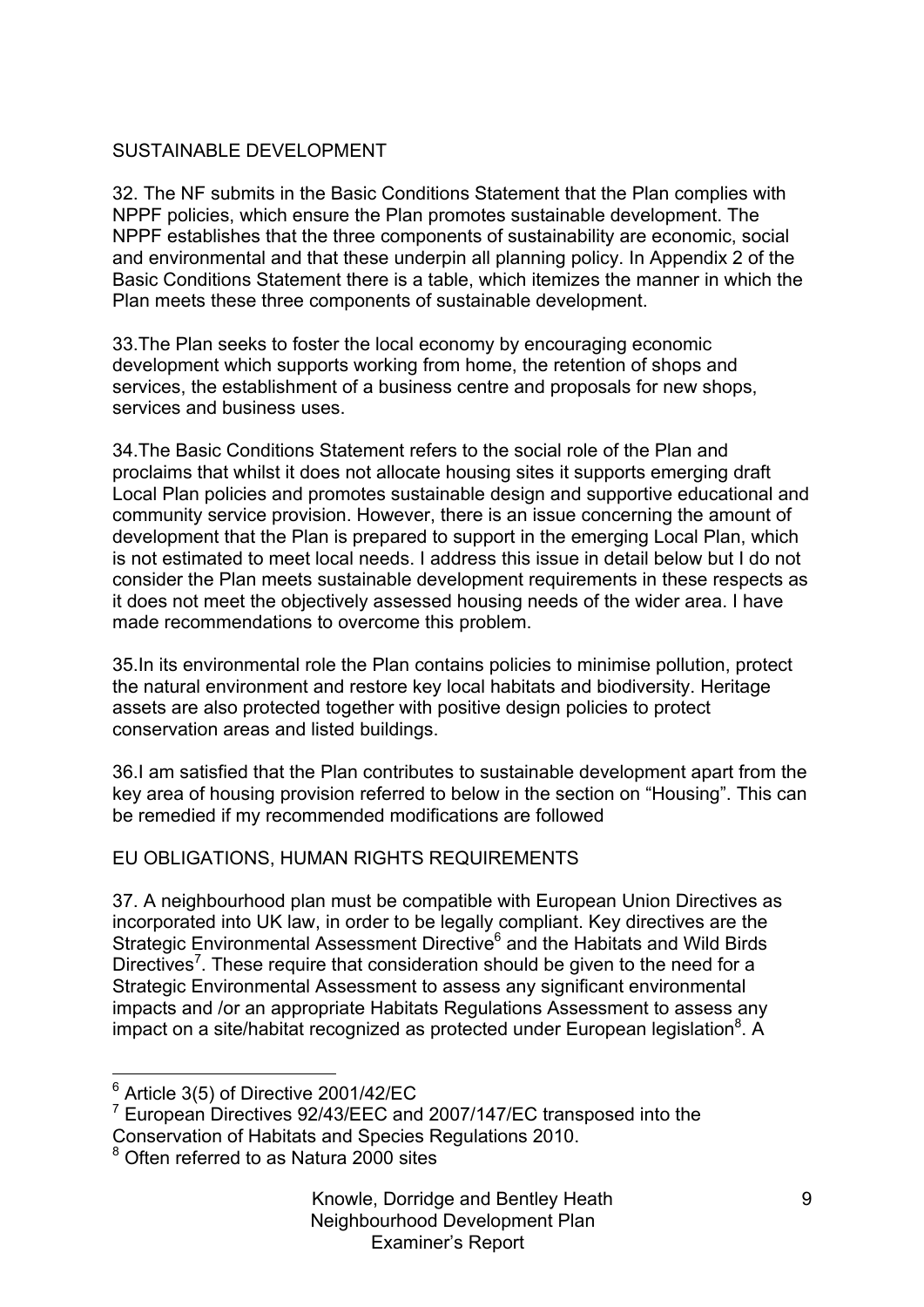neighbourhood plan should also take account of the requirements to consider human rights.

38.SMBC made a Strategic Environmental Assessment (SEA) Screening Determination, which is included in the Basic Conditions Statement. This was carried out in relation to the criteria recommended in the European Directive. It is concluded that an SEA of the emerging Neighbourhood Plan is not required. This was mainly on the basis that the Plan does not propose any significant development than that proposed in the current adopted Solihull Local Plan 2013, which was the subject of an SEA. The Plan does not allocate sites for development and no sensitive natural heritage assets are affected. It is concluded there is no requirement for an SEA.

39.The Basic Conditions Statement also includes a screening opinion given by SMBC regarding the need for an HRA. This considers impact on 12 protected habitat sites within a 75-kilometre radius of the Plan area and notes that an HRA was carried out in relation to the Solihull Local Plan 2013, which concluded there were no significant impacts. It is concluded there are unlikely to be any significant impacts from policies proposed in this Plan and an HRA is not required.

40.I note that the statutory consultees, Natural England, Historic England and the Environment Agency have raised no objection to these screening opinions. I am content that neither an SEA nor an HRA is required.

41.I do not consider the Plan raises any issues under the European Convention and the Human Rights Act 1998. In terms of the Article 6 of the Act and the right to a "fair hearing" I consider the consultation process has been effective and proportionate in it's efforts to reach out to different groups potentially affected. Consultation responses have been taken into account in a satisfactory manner during the processing of the plan.

CONFORMITY WITH NATIONAL AND LOCAL STRATEGIC POLICIES

42. The "Basic Conditions Statement", provides an analysis of how the Plan has taken into account national planning policies and guidance and is in general conformity with local strategic planning policies.

43.It explains in relative detail how the plan takes into account the "core planning principles" in the NPPF. I consider the Plan makes appropriate reference and consideration of national planning guidance apart from the need to take into account the evidence in the emerging Local Plan, referred to below.

44.The Statement also submits that the plan's policies are in general conformity with strategic policies in the adopted Local Plan 2013 and the emerging Local Plan. It examines each of the relevant policies in these Plans and concludes there is general conformity in accordance with basic conditions.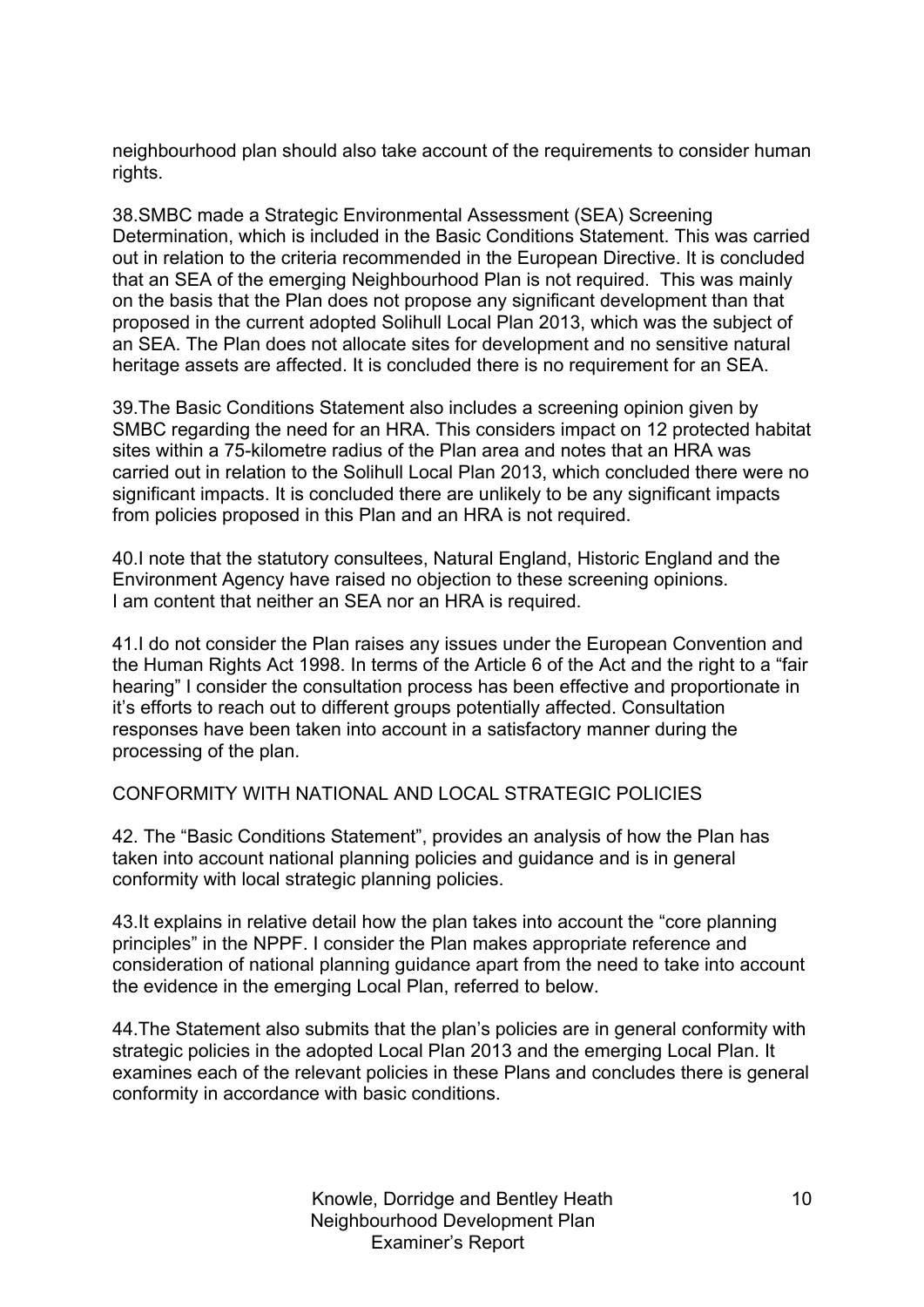45.I am, however, concerned that the Plan in policy H1 relating to the "Scale of New Housing" does not fully take into account the recent evidence of local housing need produced in relation to the emerging Local Plan. Also this does not represent sustainable development providing adequately for local housing needs in accordance with the requirements of the NPPF.I consider this matter in detail below and recommend deletion of the policy which will ensure compliance with the basic conditions.

RECOMMENDATIONS IN RELATION TO BASIC CONDITIONS

46. I have made recommendations below, which will allow the plan to conform to "basic conditions". Where I am suggesting modifications I have given reasons. In cases of minor grammatical or formatting issues, I have simply highlighted the need for correction.

47. I have taken into account all aspects of the representations received during the Plan process. In many cases these do not require specific reference or highlight of particular issues as they do not in my view effectively raise a concern that the Plan does not conform to basic conditions. I have concentrated on those matters, which in my view raise pertinent issues and merit a response.

48.In some cases due to the specific and detailed nature of a particular representation and its relevance to "basic conditions", for ease of reference, I have referred to the author of a representation by name.

49. I have not taken into account comments, which do not relate to the need for the Plan to conform to basic conditions and legal requirements. In particular, I should mention that there have been a number of representations promoting sites for allocation in the Plan. I have not taken these into account, as the Plan has not carried out a systematic consideration of available sites for allocation for any specific type of development. It has however relied on the emerging Local Plan Review (LPR) to determine allocations and specified general criteria for consideration of development.

50.I have explained my recommendations in accordance with the order of the titles in the Plan and expressed them in bold type at the end of the various sections.

51.There is a significant underpinning aspect to the report in that the adopted Local Plan, December 2013 is the current plan that has to be the point of reference in relation to compliance with basic conditions. The emerging Draft Local Plan, Local Plan Review (LPR), November 2016 cannot be considered although evidence it has brought forward may be relevant and merit consideration. This is in accordance with the NPPG <sup>9</sup> that states the local planning authorities should share evidence.

 <sup>9</sup> Paragraph: 043 Reference ID: 41-043-20140306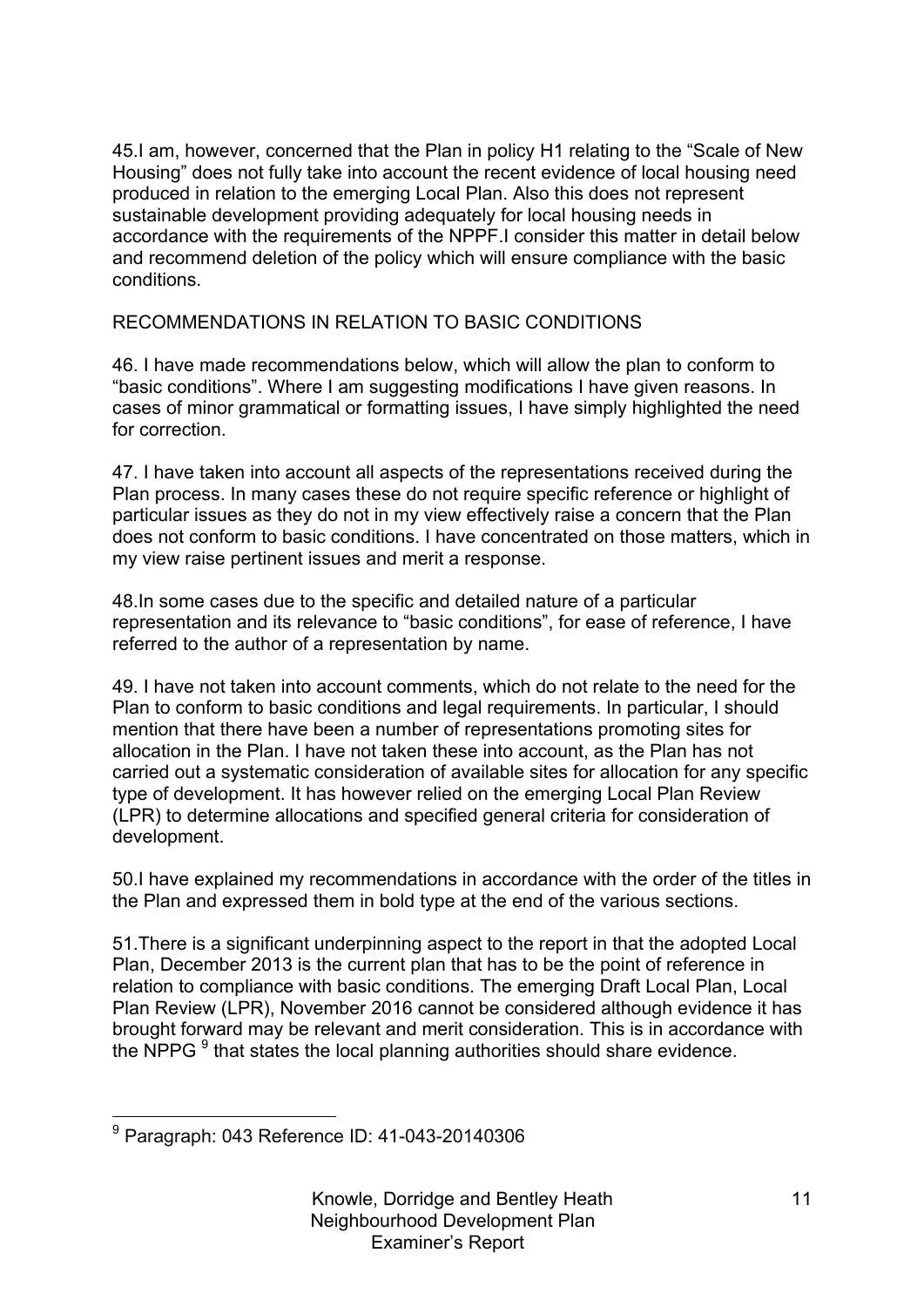52.In some cases the proposed draft policies are not suitable as planning policies because they refer to matters outside of planning control. In accordance with guidance I have recommended these be deleted as policies but can be retained as community actions or aspirations for the NF to pursue with the relevant agencies. The text can be retained but needs to be clearly distinguishable as a community action and not a policy.

SECTIONS 1- 6 of THE PLAN, INTRODUCTION, PLANNING CONTEXT, PROCESS SUMMARY, OUR VILLAGES TODAY, OPPORTUNITIES AND KEY ISSUES AND VISION AND OBJECTIVES

53.These introductory sections to the Plan adequately explain the process of the Plan and the existing planning policies, which it has to take into account and generally conform to.

54.There is a good description of the local environment and the prevailing social and economic circumstances.

55.The Plan explains in sufficient detail the manner in which the public consultation has articulated the opportunities, key issues and influenced the formation of "Vision and Objectives". There is an adequate link between the Vision and Objectives and the "Policy Goals" which are expressed in each policy section.

56.A relatively minor point regarding the map on page 13 which should be corrected to explain the numbered annotations. Also, there does not appear to be a need to specifically refer to the fact that "Gate Lane was offered for employment and other uses" when it is apparent from a reading of the map.

# **RECOMMENDATION 1**

**Underneath the map on page 13 include the following "The reference numbers for sites were used by the Council to notate the various sites and the names of the sites can be found in the SMBC 'Schedule of Call for Sites Submissions, May 2016.' ".**

**Also delete "Gate Lane was offered for employment and other uses".**

# VILLAGE CHARACTER and NATURAL ENVIRONMENT

# POLICY VC1: Green Belt and Landscape

57.This policy reiterates the national and local green belt policy but adds reference to the removal of permitted development rights in certain circumstances and the need to adhere to the principles of the Warwickshire Landscape Guidelines: Arden; the Solihull Landscape Character assessment 2016: and the Solihull Borough Local Character Guide 2016.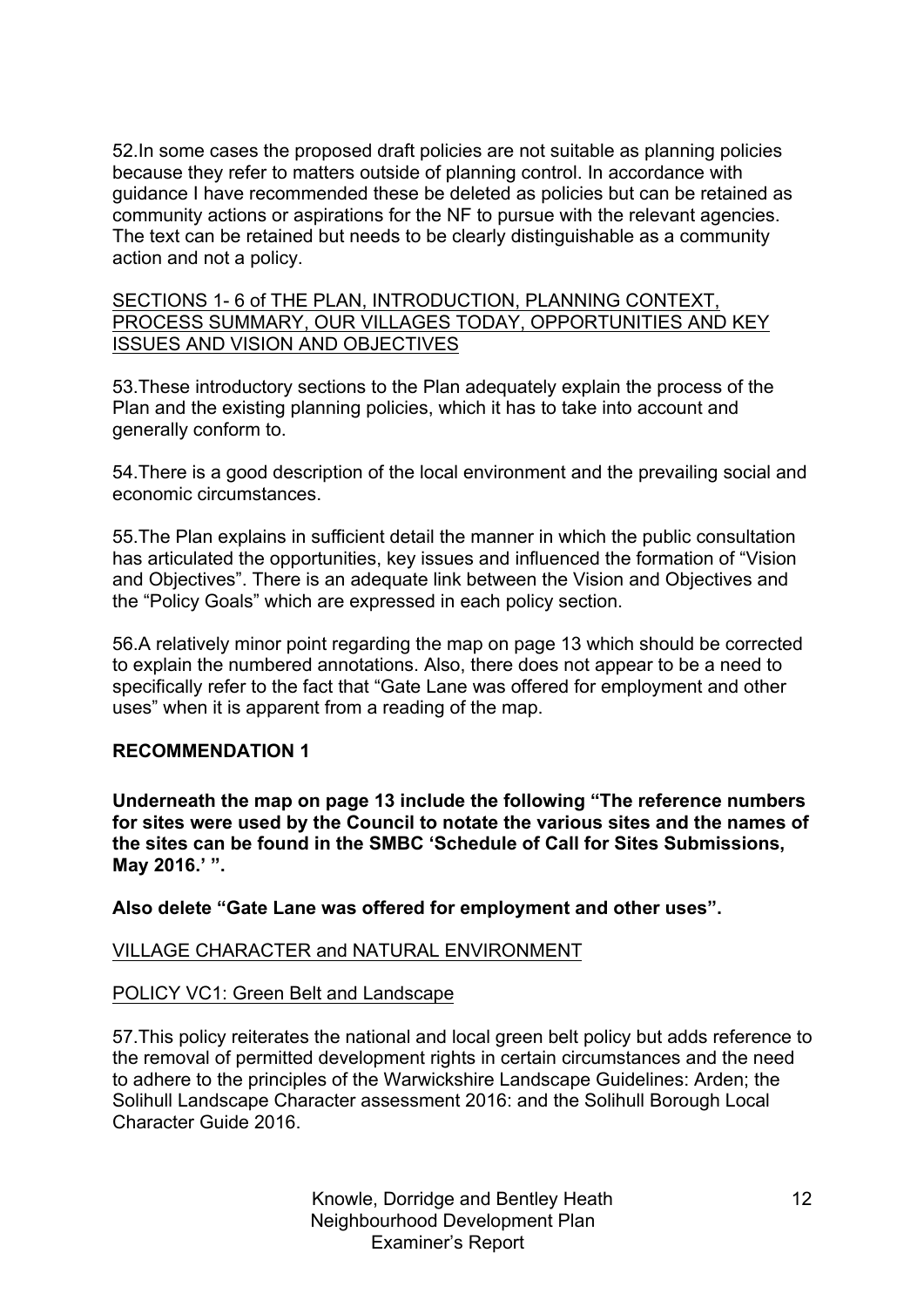58.The reference in the policy to "the area beyond the built-up area" is unnecessary and potentially confusing as to where the policy will be applied and should be removed.

59.I consider the reference to the removal of permitted development rights is unnecessary and imprecise and inconsistent with the Secretary of States advice in the NPPF. The NPPF in paragraph 200 states *"planning conditions should not be used to restrict national permitted development rights unless there is clear justification to do so".* The Plan policy effectively repeats the NPPF and is ambiguous as it just refers to situations *"where necessary to safeguard the openness of the Green Belt"* and there may be other circumstances where it is desirable*.* This reference should be removed from the policy.

60.The supporting text should make a more informed reference to the relevant guidance in documents related to landscape character.

#### **RECOMMNEDATION 2**

**Reword the first sentence of the policy as follows:**

**" National and Local Plan green belt policies will be applied in the relevant parts of the Plan area."**

**Remove the second sentence in the policy VC1 that begins "in the limited circumstances………".**

**Delete the last paragraph in section 7.2 and replace with the following ; "The Warwickshire Landscape Guidelines: Arden, the Solihull Borough Landscape Character Assessment 2016 and the Solihull Borough Local Character Guide 2016 provide a reference point for the definition of the landscape character and the particular assets that should be respected when considering development proposals. The Heritage and Character Assessment October 2017 prepared as an evidence base for this Plan provides a good summary of these landscape related documents."** 

#### POLICY VC2: Conservation Areas

61.The policy repeats national and local policy regarding conservation areas but usefully adds a reference to the Knowle Conservation appraisal as instrumental in making planning decisions.

#### POLICY VC3: Heritage Assets

62.This policy reaffirms nation and local policies towards designated heritage assets such as listed buildings and conservation areas. It also seeks to protect heritage assets on the local list, which can be categorized as non-designated heritage assets referred to in the NPPF, paragraph 135.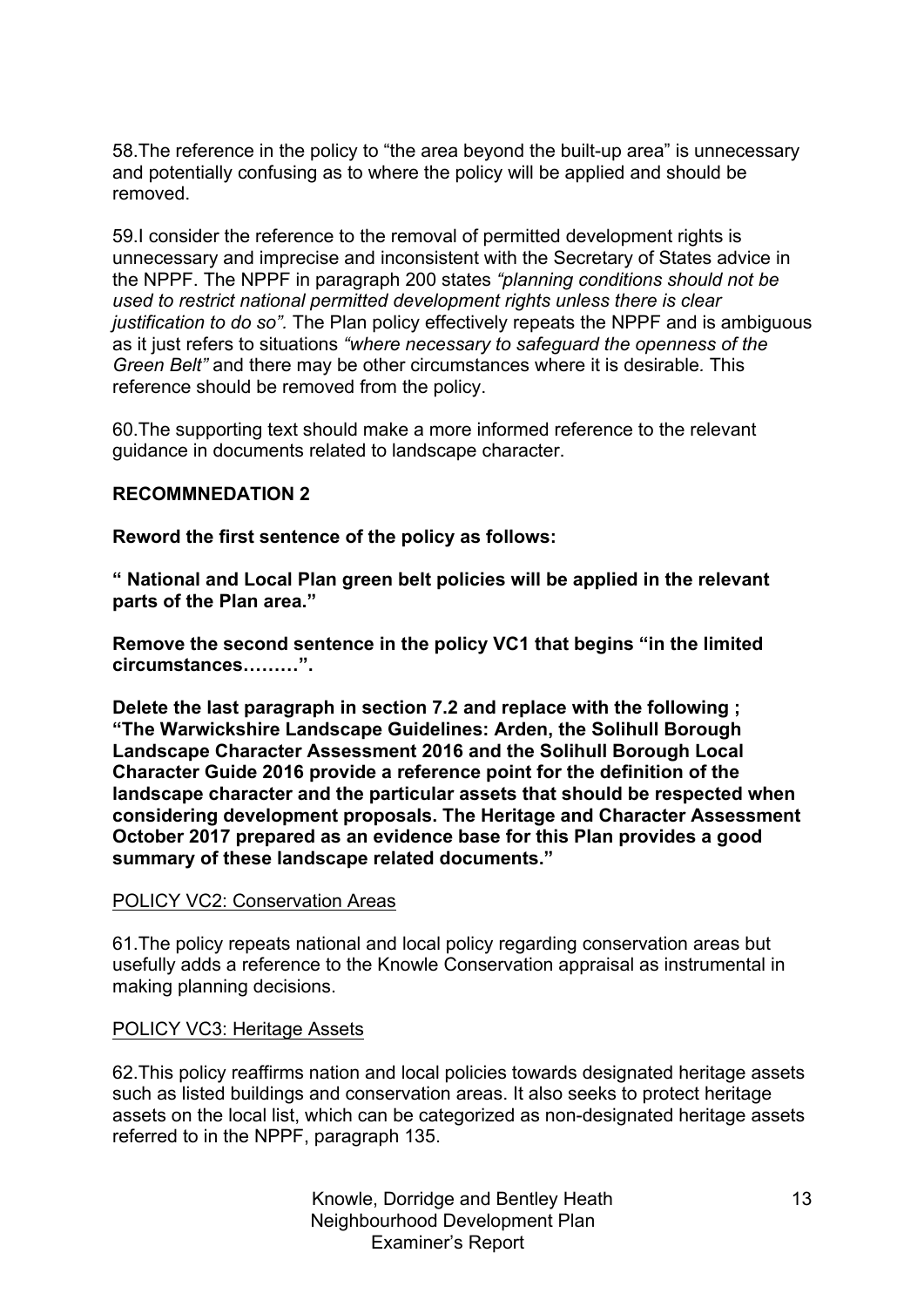63.The value of the policy is in referring to the local list and thereby giving it added status in consideration of non-designated heritage assets in decision-making.

64.However the advice in the NPPF paragraph 135 refers to the need for "balanced judgments having regard to the scale of any harm or loss and the significance of the heritage asset". This is different to the more stringent policies towards designated heritage assets, which is not clearly recognized in the manner in which the Plan policy is worded. I recommend the policy be amended to reflect the distinction between the types of heritage assets to accord with national guidance.

65.There is a need to recognize the Canal Trusts view that the list in Appendix 4 is not necessarily an exclusive list of non-designated heritage assets.

#### **RECOMMENDATION 3**

**Reword the policy as follows:**

**"Designated heritage assets including listed buildings, conservation areas and archaeological features must be protected, conserved and enhanced in accordance with national and local planning guidance and policies.**

**Non-designated assets include those buildings on the local list, in Appendix 4, "positive buildings" identified in the Knowle Conservation Area Appraisal 2007 and any future Conservation Area appraisals. When considering development affecting non-designated heritage assets a balanced judgment will be taken having regard to the scale of any harm or loss and the significance of the building or structure".**

**Retain the last two paragraphs of the policy as they appear in the draft Plan. "**

**In the second paragraph on page 27 add a further sentence as follows: "It should be noted that Appendix 4 is not an exclusive list of non-designated heritage assets and will be periodically updated."**

#### POLICY VC4: Green Space

"

66.I have considered the evidence base presented in the submitted "Local Green Space Assessment", read the various representations and viewed all the proposed green spaces on my site visit. I have considered whether they all comply with the criteria in the NPPF, paragraph 77 for qualification to this status. The criteria for designating green space are;

*● where the green space is in reasonably close proximity to the community it serves;*

*● where the green area is demonstrably special to a local community and holds a particular local significance, for example because of its beauty,*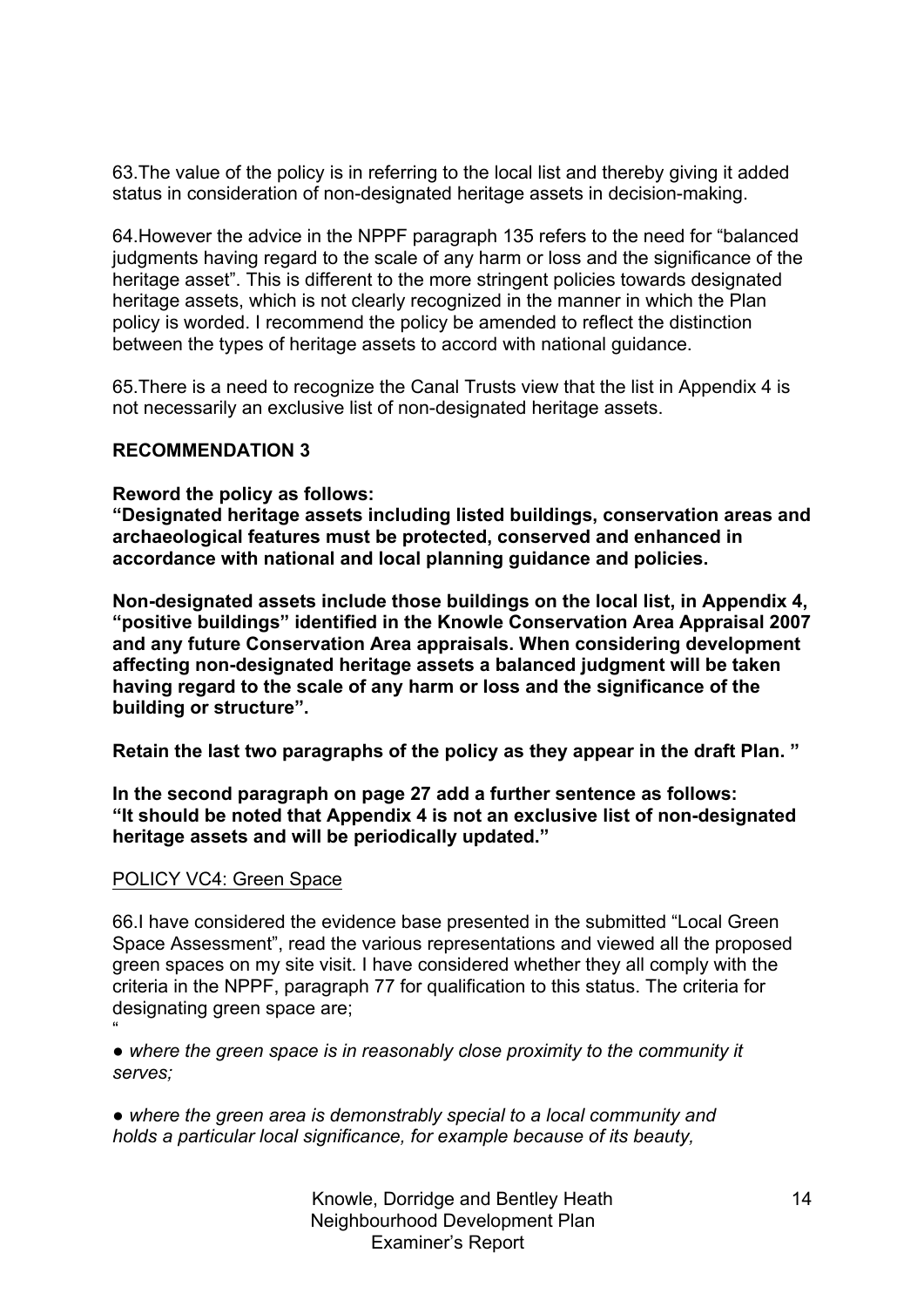*historic significance, recreational value (including as a playing field), tranquility or richness of its wildlife; and*

*● where the green area concerned is local in character and is not an extensive tract of land*. "

67.It is necessary to refer more explicitly in the supporting text to the nature of the NPPF criteria in order for the reader to understand the nature of these designations.

68.The policy states that new development is "ruled out" except in very special circumstances. In order to conform more closely to the NPPF that green belt type policies should apply there should also be a reference to development that is ancillary to the enjoyment of the green spaces.

69.The majority of the proposed green spaces conform to the guidance in the NPPF and following my site visit I am content that they should be allocated as green space in the Plan. However there are certain sites and representations which merit specific reference.

#### Site 4, 8-metre strip along Purnells Brook, Part of former Bypass Route

70.The site is depicted inconsistently. On the map on page 29 the whole of the site is shown as green space and yet the reference in the policy and the assessment refers to an 8-metre strip. I interpret the proposal as specified in the policy and assessment and the error is on the map. I should point out that my conclusions below would be the same whether this was the 8 metre strip or the whole area as shown on the map.

71.Barton Willmore on behalf of the landowner object to the designation. They point out the recent failed attempt by the Knowle Society to get the site designated as a "Town or Village Green". A public inquiry in February 2016 resulted in the inspector recommending the application be resisted and this was confirmed in October 2016 by SMBC. The failure of this application is not necessarily fatal to the designation as green space in this Plan.

72.Barton Willmore explain that the site does not meet the NPPF criteria. They submit the land does not have recreation value nor can the community value it as fulfilling a recreation function as there is no public access as determined at the "Town or Green" application. There is an informal footpath just outside of the 8-metre strip, which has no formal status.

73.Barton Willmore has also submitted an ecological report, which concludes there is no evidence to indicate the site has ecological significance to justify a green space designation.

74.The NF considers the site has potential to be allocated for development in the Local Plan Review (LPR) and there is a need to protect the 8-metre strip from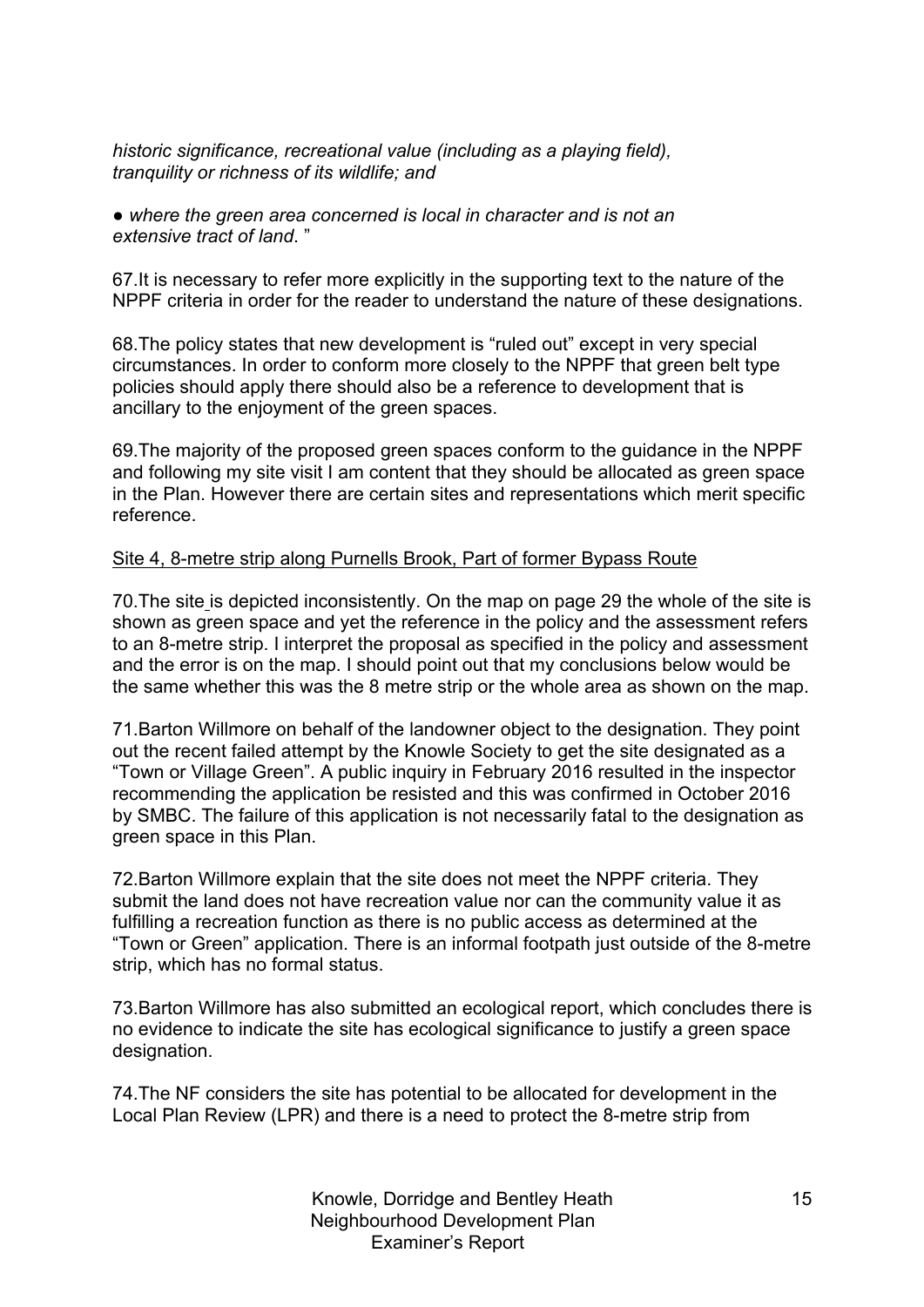development. Their assessment is that the site is valued for recreational use as demonstrated by findings of the inspector into the Village Green application.

75.Furthermore, it is submitted the site is a corridor for wildlife linking Job's Close LNR with Streamside Trust land (Wychwood Woods) and River Blythe SSSI and farmland.

76.I consider that in the absence of formal public access the site cannot have significant recreational value for the community. It has some ecological value by virtue of its position adjacent to the river and natural vegetation in particular mature trees. However the NF has not submitted supporting sufficient ecological information to demonstrate any particular value and the NF submission is effectively reliant on its location as a wildlife corridor.

77.I consider the site is not significant in the public domain as it is linear and largely screened by houses.

78.I do not consider the site has particular local significance in terms of the NPPF criteria. It should be noted that the NPPF states most "green" sites will not be suitable for this type of designation. There is an opportunity to assess the need to protect the riverside environment in the LPR and in the consideration of a planning application with the benefit of full recreational and ecological studies.

79. Furthermore, I do not consider that the green space designation is justified on the basis the site may be allocated for development in the future. The intention of the NPPF is to accord value to a site as it is used presently.

#### Site 11, Land at Arden Academy

80.The NF consider the green space at the front of Arden Academy is worth a green space designation as it provides an attractive green setting on to Station Road with mature trees and a small pond. It forms part of the entrance area to the Academy and is accessible to the public and used for school and public events.

81.It is submitted, "Green frontages are a distinctive local feature which the Neighbourhood Plan seeks to maintain".

82.Janette Findley of Urban Vision Partnership Ltd. on behalf of the Aden Academy objects to the designation. It is submitted that the public consultation process did not make the proposed designations explicit and the public would not have been drawn to comment on it. I have commented on the consultation process above and consider there has been scope for the public to object to the designation.

83.Janette Findley asserts that the land is within the Academy campus and not regularly visited by the public. Furthermore, the water feature and site memorials are not widely visited or viewed by the public and only of significance to the school. The site possesses no particular attributes and is simply an unremarkable green space on the road frontage.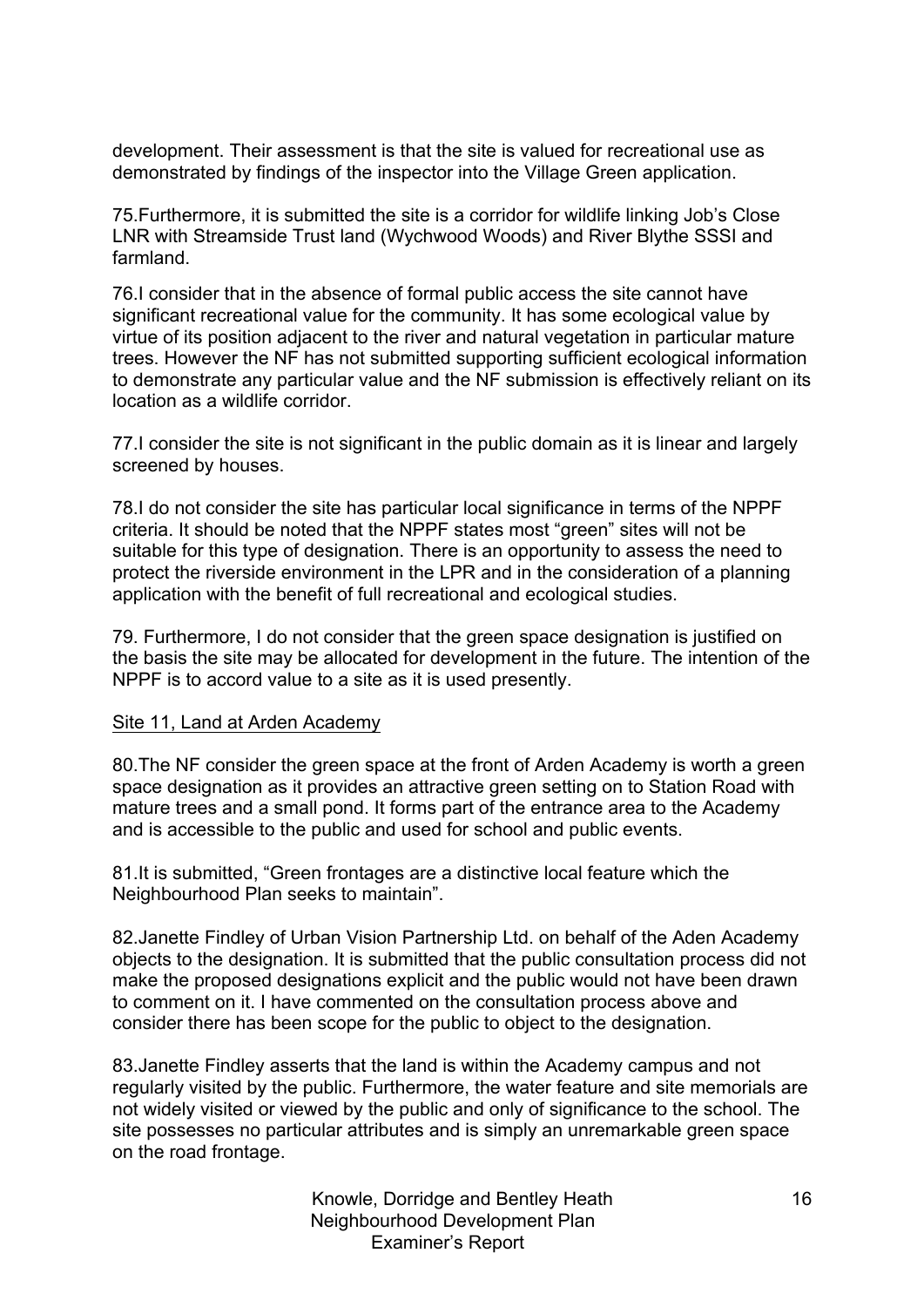84.I consider the site does not have local significance. Although visible in the street scene it is not readily accessible by the public and whilst a pleasant landscaped area containing mature trees there are no submitted claims for its ecological significance. I consider this site does not warrant a green space designation.

85.The NF is aware that the site has potential for development and considers that a smaller strip of land at the road frontage is an option for designation. In view of my conclusion the site does not meet the NPPF criteria and it is not appropriate to consider the smaller area as green space.

#### Site 15,The Mind Garden

86.This horticulture and conservation project run by the charity Solihull Mind was created to support those with mental health issues and their families. It contains growing areas, wildlife conservation areas and a sports pitch. It contains mature trees together with many native and hedgerow plants planted in the last 20 years and provides a tranquil environment and positive therapeutic working environment.

87.On my site visit the project manager Andy Jennings showed me around the site and I witnessed a remarkable environment in landscape terms and strong indications of ecological value. Mr Jennings explained that occasionally the public visit the site to purchase items or participate in open days and there is potential for local schools to use the site for educational purposes.

88.I consider that this is essentially a facility used by the charity and is not a public facility. It does not have special local significance for the wider public and is not suitable for a green space designation. The site is in the green belt and benefits from the protection offered by policies in the Local Plan.

#### **RECOMMENDATION 4**

**In the first paragraph of the policy after "as Local Green Space" delete the rest of that paragraph and insert:**

**" where development will not be allowed unless it is ancillary to the use of that green space and does not diminish its character as a green space or it is demonstrated there are very special circumstances in which to make an exception."**

**Delete the following sites from the list of green spaces referred to in the policy;**

**"Site 4, 8-metre strip along Purnells Brook, Part of former Bypass Route. Site 11, Land at Arden Academy.**

**Site 15,The Mind Garden."**

**Insert an extra paragraph before the current last paragraph on page 28 of the draft Plan as follows:**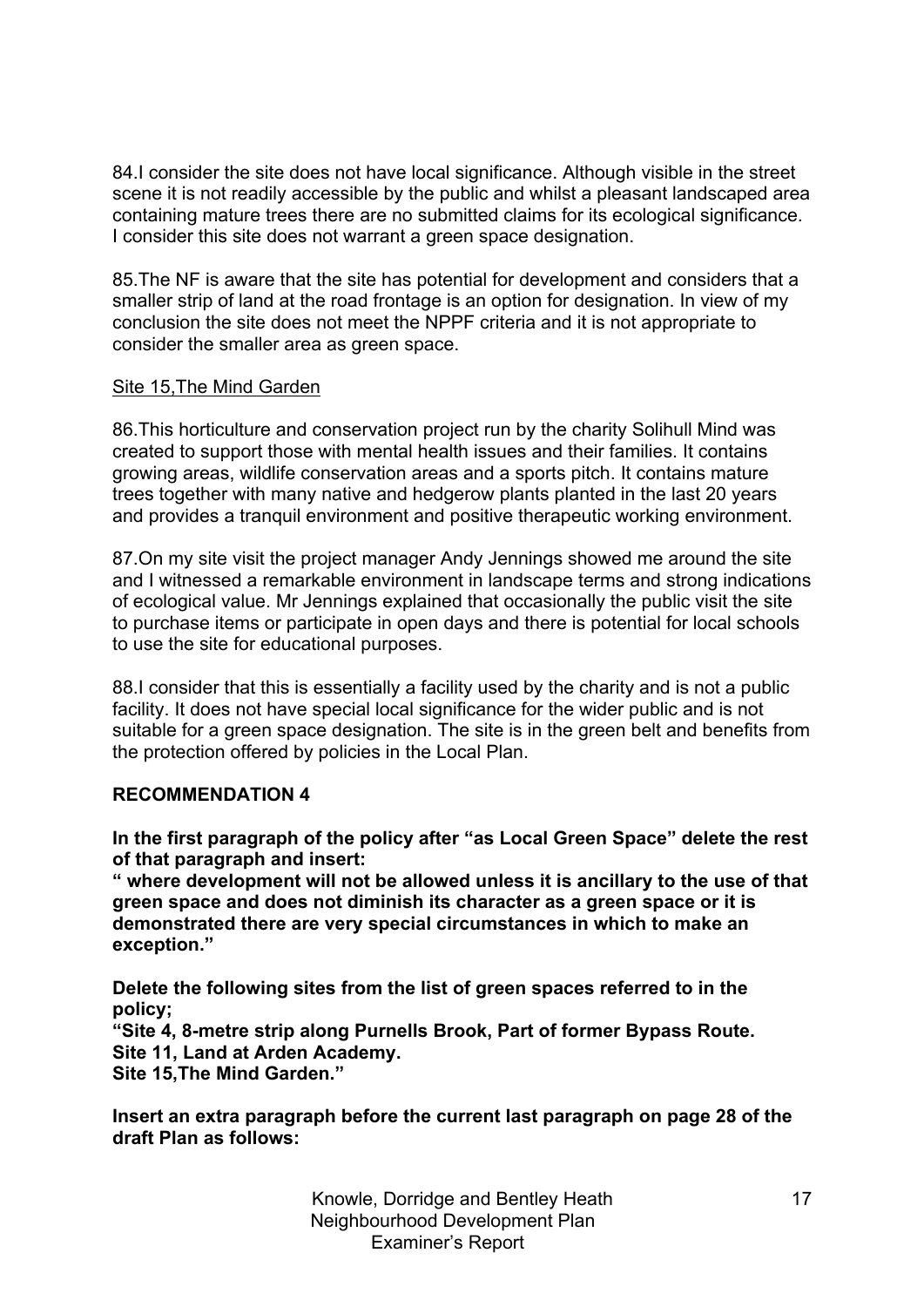**"The NPPF states that;**

**'The Local Green Space designation will not be appropriate for most green areas or open space. The designation should only be used:**

**● where the green space is in reasonably close proximity to the community it serves;**

**● where the green area is demonstrably special to a local community and holds a particular local significance, for example because of its beauty, historic significance, recreational value (including as a playing field), tranquility or richness of its wildlife; and**

**●where the green area concerned is local in character and is not an extensive tract of land.' "**

# POLICY VC5: Green Streets

89.This policy conforms to basic conditions and is in accordance with national guidance and local policies seeking to retain attractive street scenes whenever possible.

# THE NATURAL ENVIRONMENT

# Policy NE1: Trees, Hedgerows and Woodland

90.This policy is in accordance with national guidance and local policies concerned to encourage protection of natural features where possible. The policy is worded with the appropriate flexibility and yet asserts the need to protect significant trees and hedgerows.

91.The need to submit a tree survey is a matter for SMBC and the validation of planning applications rather than inclusion as a Plan policy. There is adequate reference to the need for tree surveys in the supporting text.

# **RECOMMENDATION 5**

# **Policy NE1**

# **Delete the second sentence of the policy**

# POLICY NE2: Habitats and Biodiversity

92.The policy is a part repeat of the adopted Local Plan policy P10 "Natural Environment". It does not include all the nuances and caveats in that policy and is therefore confusing.

93.I recommend therefore it be removed as a policy but the supporting text be retained in the interests of presenting a comprehensive guide to protection of the natural environment.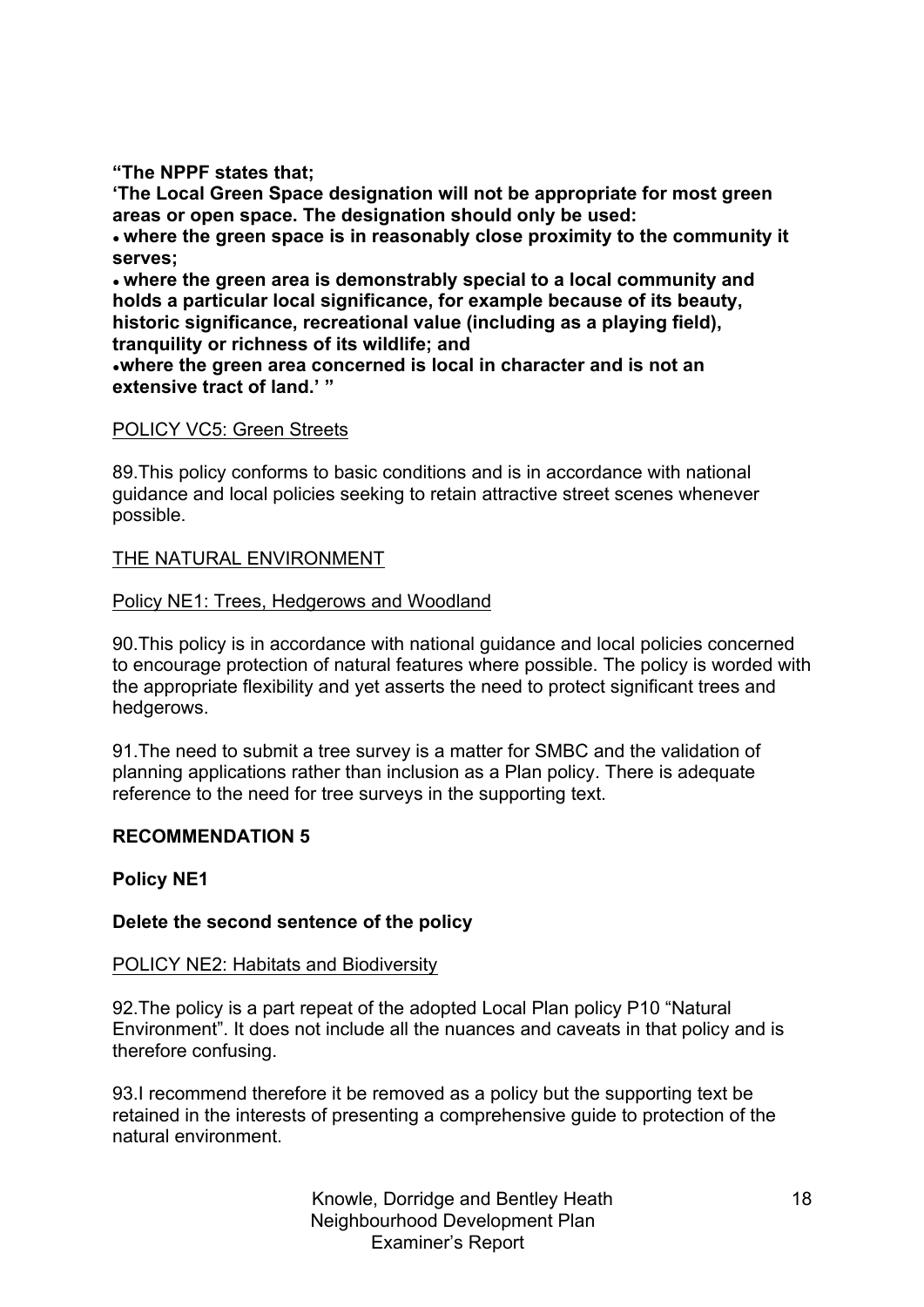94.SMBC has highlighted that ecological surveys can be required in the case of alterations and extensions to roofs so the reference to this in the Plan should be corrected.

95.The Environment Agency also request reference to the Blythe SSSI, which is necessary to present clear and comprehensive advice regarding protection of the natural environment. The Heritage and Character Assessment also refers to one at Brooke Meadow Darley Green, which should be referenced in the Plan.

#### **RECOMMENDATION 6**

**In paragraph 7.8 delete the words "Policy NE2". Delete all the text in the policy box outlined in green.**

**Insert a new first paragraph to the supporting text, as follows:**

**"National guidance and the adopted Solihull Local Plan 2013 in policy P10 Natural Environment provide protection for areas of national and local importance for biodiversity and provision of habitats."**

**In the first paragraph of the supporting text in section 7.8 introduce a new second sentence as follows:**

**" The area contains two nationally designated Sites of Special Scientific Interest (SSSI) at Blythe based on the river and at Brooke Meadow Darley Green."**

**Delete the last sentence of the penultimate paragraph of the supporting text "This requirement does not apply to applications and alterations to existing properties."**

#### **HOUSING**

#### POLICY H1 Scale of New Housing

96.The supporting text to this policy explains that the all three housing sites allocated in the adopted Local Plan 2013 have been developed. It is recognised that the emerging LPR is proposing significantly more housing. The Plan policy is proposing *"about 500 houses (or such numbers as may be determined when the Solihull Local Plan Review is adopted)"* on sites allocated in the emerging Plan once adopted and subject to satisfactory infrastructure provision. SMBC has commented that the proposed 500 houses is significantly below the 1,050 dwellings proposed on two sites in the LPR and this policy will be effectively superseded when the LPR is adopted.

97.It is highlighted in the Plan that the NF and local people do not support the scale of growth proposed in the LPR and consider, on the basis of their own Housing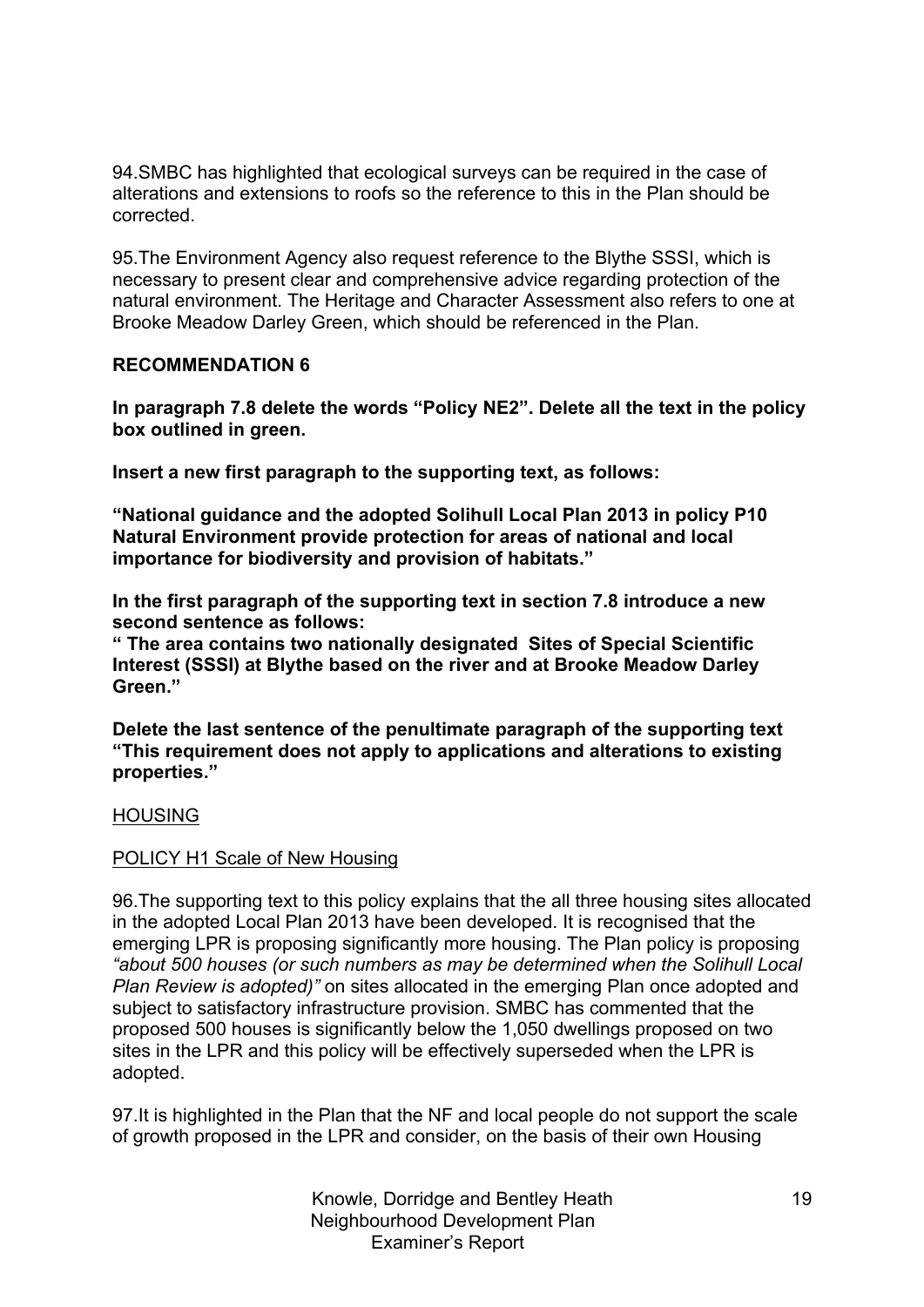Needs Assessment, additional development, excluding windfall housing, should be about 500 houses.

98.SMBC has responded that "*it is important to note that the scale of housing proposed for the area in the draft Local Plan (LPR) seeks to meet more than local need, both from elsewhere within the Borough and contributing to the shortfall in the wider housing market area (HMA). Whilst the Neighbourhood Forum's objection to the scale of growth proposed for KDBH in the draft Local Plan is acknowledged, there is insufficient land available in the urban area to meet the Borough's overall housing need. The Council does not consider that the draft Neighbourhood Plan gives adequate recognition to this, nor does it account for any contribution to the HMA shortfall."*

99.In this situation where there is an emerging Local Plan and the existing Local Plan is out of date the NPPG<sup>10</sup> advises that the evidence relating to the emerging plan such as local housing need can be taken into consideration by the neighbourhood plan.

100.The Plan is seeking to state a case for the emerging LPR to allocate "about 500 houses" but does not propose any sites. Furthermore, the policy accepts that the LPR may determine a need for more houses than this figure.

101.I consider that the policy is vague and confusing and therefore does not accord with basic conditions. The flexible reference to "about" 500 dwellings or such figures as the LPR may arrive lacks sufficient precision for an adopted Plan policy as recommended in the national planning policy guidance  $(NPPG)^{11}$ . It may lead to confusion as to the status of the figure of 500 in the emerging LPR. The LPR has to consider the objectively assessed housing needs in the wider Birmingham area and in accordance with the November 2016 Solihull Strategic Housing Market Assessment (SHMA). SMBC submits that the LPR has identified the Plan area as one that could accommodate significant growth of at least 1,050 dwellings due to the high quality of facilities, accessibility and other sustainability factors. The difference in the scale of housing promoted in the Plan and LPR on allocated sites is significant.

l

<sup>11</sup> Paragraph: 041 Reference ID: 41-041-20140306

<sup>10</sup> Paragraph: 041 Reference ID: 41-041-20140306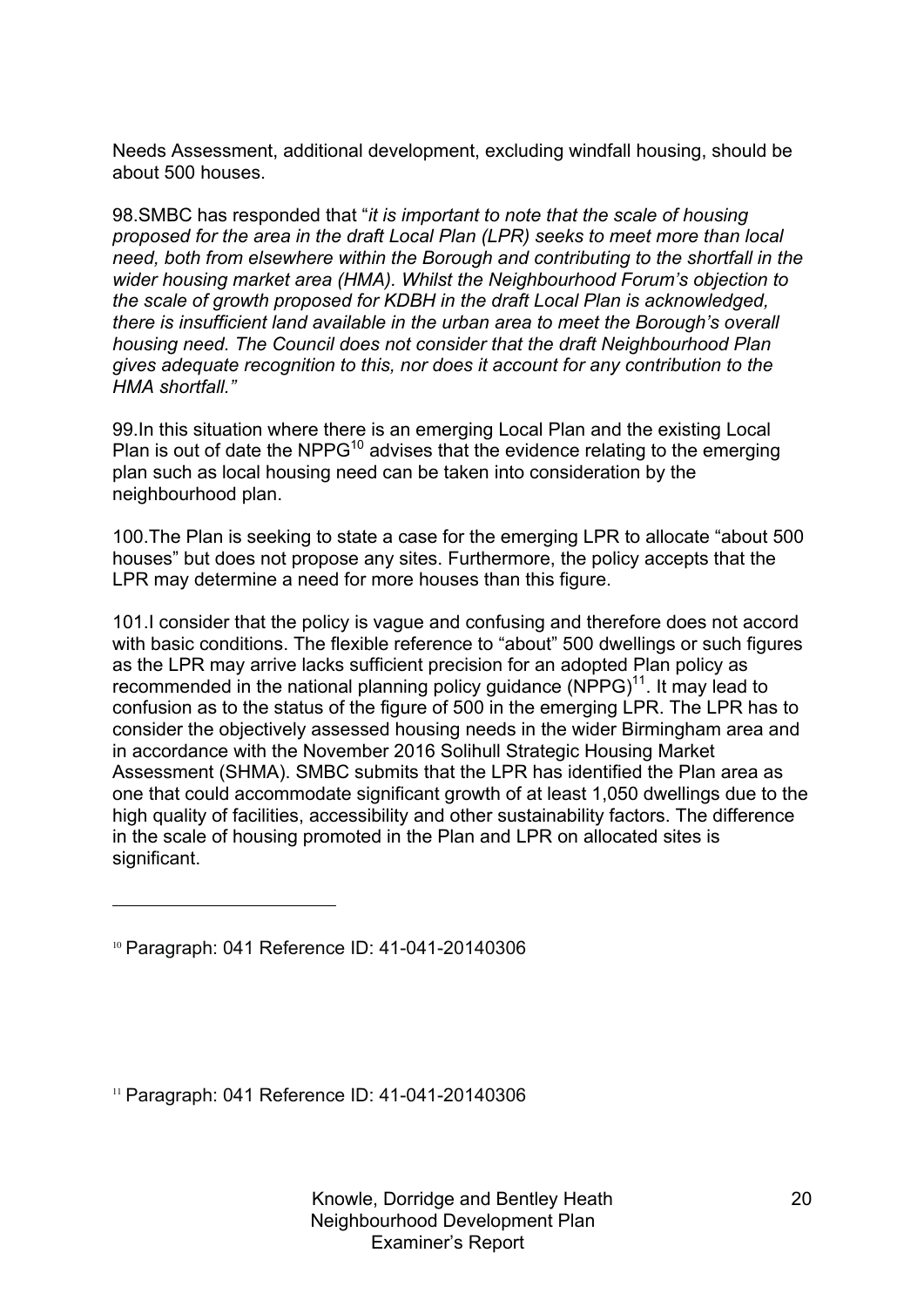102.The NF state there is adequate provision for housing growth based on the Aecom HMA prepared for them which proposes between 900 and 1090 dwellings, made up of 500 on allocated sites and the remainder as windfall development. However, the LPR figure of 1,050 does not include windfall sites and has to rely to an extent on the certainty of allocated sites in making strategic provision for housing.

103.In correspondence received during the examination the NF added that the LPR 2016 does not take into account the Greater Birmingham HMA Growth Strategy of February 2018, which contains options for a new settlement around Balsall Common and expansion south of Birmingham Airport and NEC. It is submitted these areas could significantly reduce the number of dwellings required to be provided in the Plan area. I do not however consider that this justifies retention of the policy as drafted which would confuse the consideration of the emerging LPR and the wider housing growth strategy as referred to above.

104.The policy is misleading and does not effectively serve a purpose, as it does not allocate sites. The local community in the Plan area needs to engage in the LPR as a further act of public consultation.

105.I consider this policy should be removed. The supporting text to the policy can largely be retained as useful background but needs some alteration to clarify it is merely informative at this stage.

## **RECOMMENDATION 7**

**Delete Policy H1: Scale of New Housing Retain the first two paragraphs of supporting text in section 8.2. Delete the remaining paragraphs in section 8.2.**

**Insert the following as a new third paragraph in section 8.2:**

**"The consultation on the Neigbourhood Plan has raised concerns in relation to the scale of housing proposed for the area in the draft LPR proposals. The community will be further engaged in making representations on this subject as the LPR process develops. The current adopted Local Plan 2013 has detailed policies on windfall housing proposals."**

#### POLICY H2: Housing on Allocated and Larger Sites

106.The policy sets out design guidelines with a level of flexibility which accords with national guidance.

107.There is a need to establish that these criteria can also in some circumstances relate to all types of housing development not just on allocated sites and proposals for more than 20 dwellings. Whilst these broad design principles are more readily applied to this scale of development it is confusing and incorrect to imply that the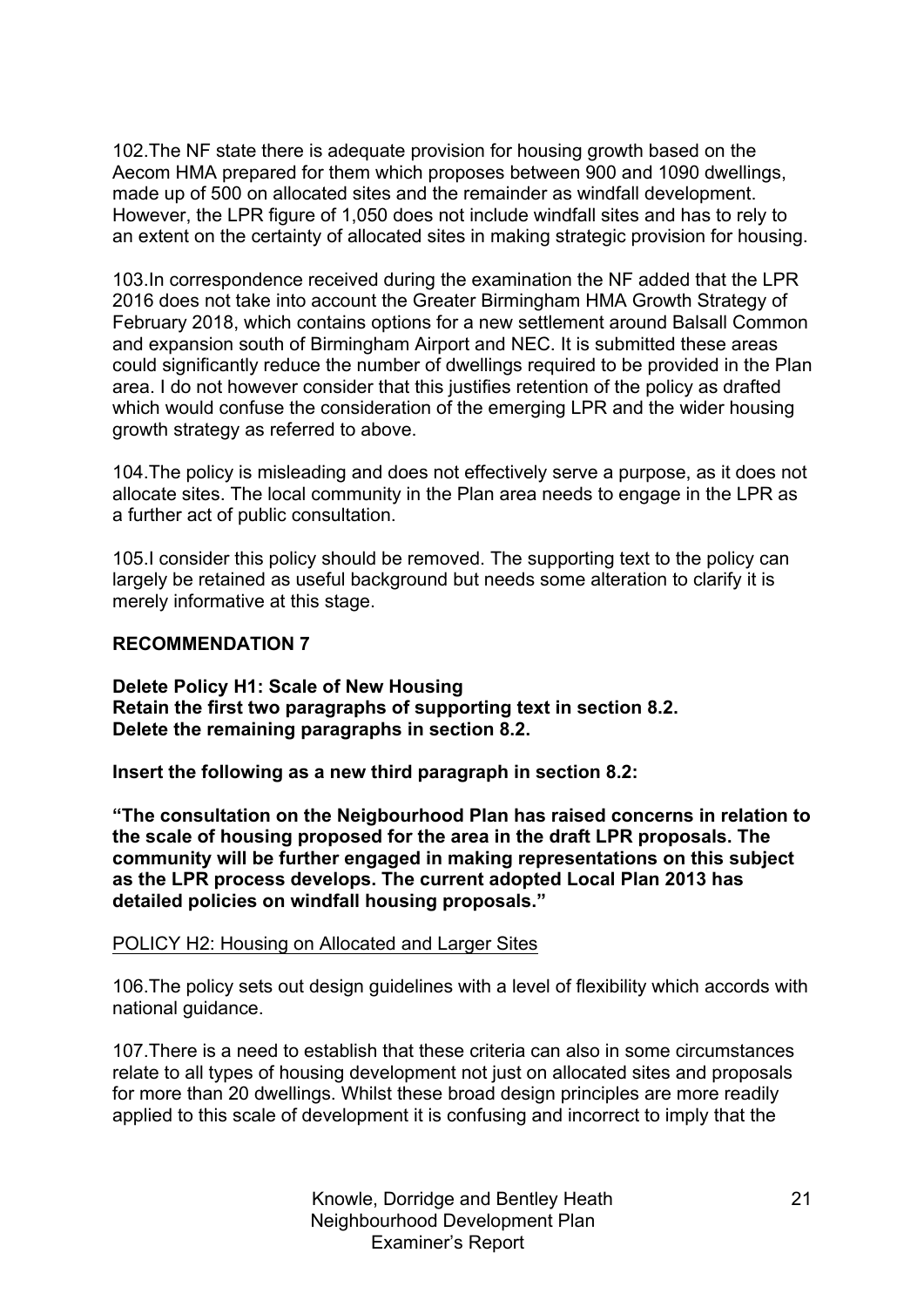criteria are not applicable to some smaller scale development. I recommend altering the introduction to the policy to remedy this.

108.I share SMBC's concerns that it could not invalidate a planning application or refuse planning permission due to a lack of community consultation at preapplication stage. The policy as worded states "it is expected that" the NF is consulted on a master plan or design brief prior to submission of an application. It is not appropriate to include this type of planning process issue in a policy. I recommend that this element of good practice is more appropriately located under the paragraph relating to Setting, topography and design " which relates to similar matters.

109.There are certain minor alterations I have suggested to the paragraphs explaining the design criteria to make them clearer or in some cases less prescriptive to comply with the need for flexibility in design considerations as advocated in the NPPF.

110.The advice on 'Density" needs to be qualified to reflect that low density is only a characteristic of some parts of the Plan area. In order to conform to the NPPF advice regarding efficient use of land I recommend that the term essential in relation to the need to reflect local densities is made more flexible. Whilst the density map in appendix 1 is to an extent selective it is simply informative and not referenced in the policy and therefore acceptable as a supporting reference.

112.I agree with SMBC that under "Open Space provision, landscaping and gardens" there is a conflict in seeking wide roads and houses set back with the need to achieve efficient densities and use of land. I agree that efficient use of land is a cornerstone of the sustainability and a proliferation of wide roads could be regarded as unsustainable in modern development. The bullet point recommending this should be removed.

113.I share the Environment Agency's concern that the issue of flood risk assessment is not referred to and there should be a cross reference to the NPPF requirements.

# **RECOMMENDATION 8**

**In the policy wording after "larger windfall sites" insert "(defined as sites for 20 or more dwellings)"**

**Add a further sentence to the introductory paragraph in the policy as follows: " These matters may also be relevant to the consideration of some smaller scale development".**

**Delete the final two final paragraphs in the policy (i.e. in the box edged green on page 33)**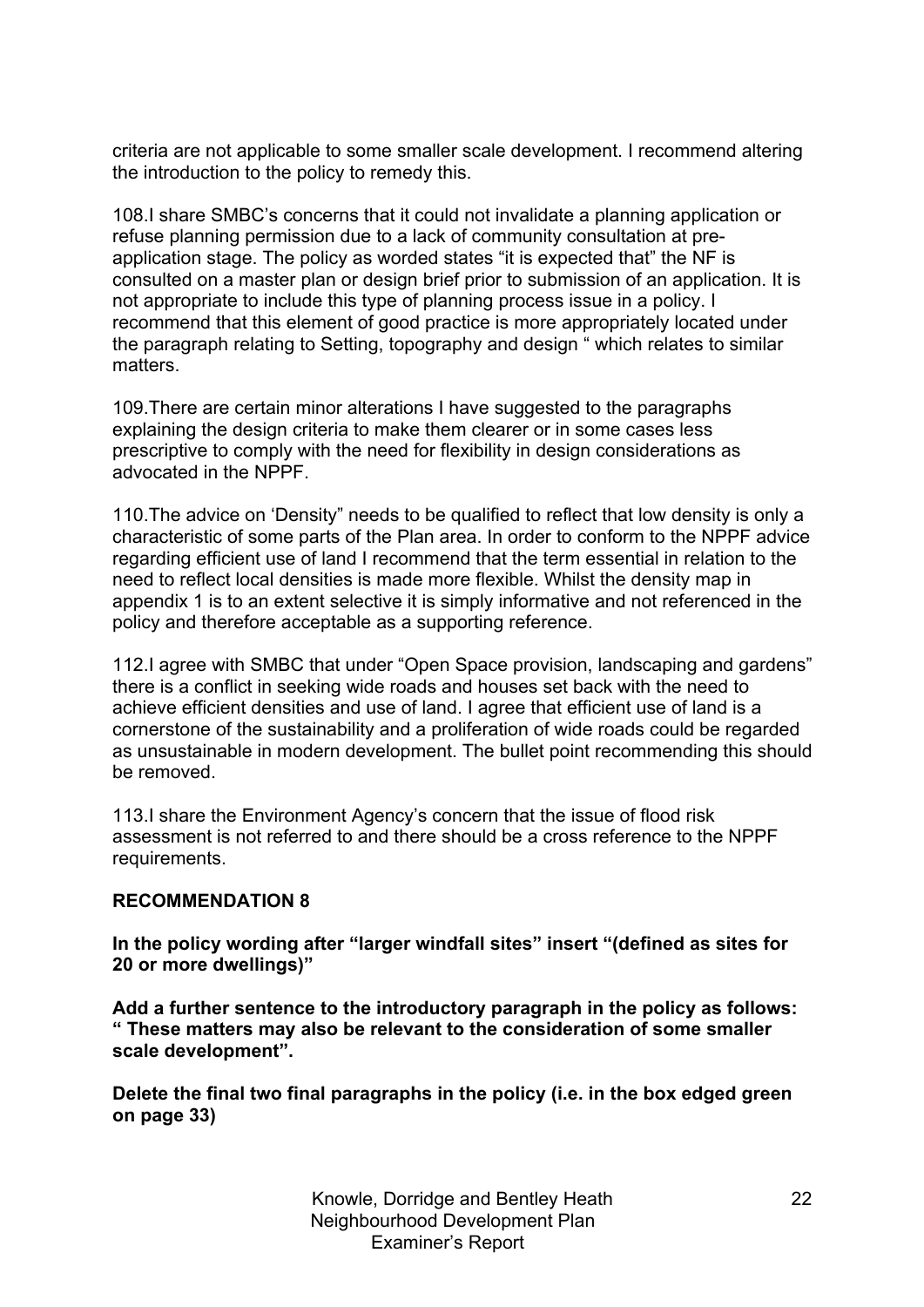**In the supporting text regarding "Application" add the following sentence to the end of the first paragraph:**

**" These design criteria are also relevant to varying degrees to smaller scale development and will be applied in a proportionate and relevant manner."**

**In the section relating to "Setting, topography and design**" **alter "Heritage and Character Study" to "Heritage and Character Assessment". Insert a new third paragraph as follows;**

**"it is expected that on these sites a concept masterplan or design brief including design coding will have been prepared in consultation with the neighbourhhood forum prior to submission of a planning application in accordance with the Council's "Statement of Community Involvement".**

**In the section relating to "Density" after "key characteristic of" insert "some parts of". In the second sentence delete "essential" replace with " important".**

**On page 35 remove the bullet point "creating wide roads with houses set back behind private front gardens, except in village centres".**

**Under "Other relevant Plan policies" Insert as a new first sentence "Design policies in the Local Plan will also need to be taken into account. In the existing first sentence after "All other housing policies" insert "in this Plan".**

**Insert an extra bullet point "flood risk". Add a new explanatory paragraph as follows:**

**"Flood Risk: There may be a need to consider flood risk issues as explained in the NPPF in Chapter 10 or in any subsequent versions of government guidance."**

# POLICY H3: Affordable Housing

114.This policy requires that 50% of all new affordable housing shall be for persons with a strong local connection which is defined on the basis of a number of criteria including length of residence, presence of close relatives in the area, employment in the area and the need to provide care.

115.SMBC accepts that the policy is in principle in conformity with local strategic policies and is not unreasonable bearing in mind the potential amount of housing there will be provided in the Plan area. However, SMBC has concerns that 50% is too high a threshold bearing in mind it is not always possible to meet affordable housing need in the area in which it arises. SMBC propose 25% as a more reasonable figure.

116.There is no evidence quoted to back up the figure of 50% and I share SMBC's concerns that this could compromise the requirement to provide for the affordable housing needs of the wider area. However, the suggestion to reduce the figure to 25% is reasonable given that this is a relatively low proportion and the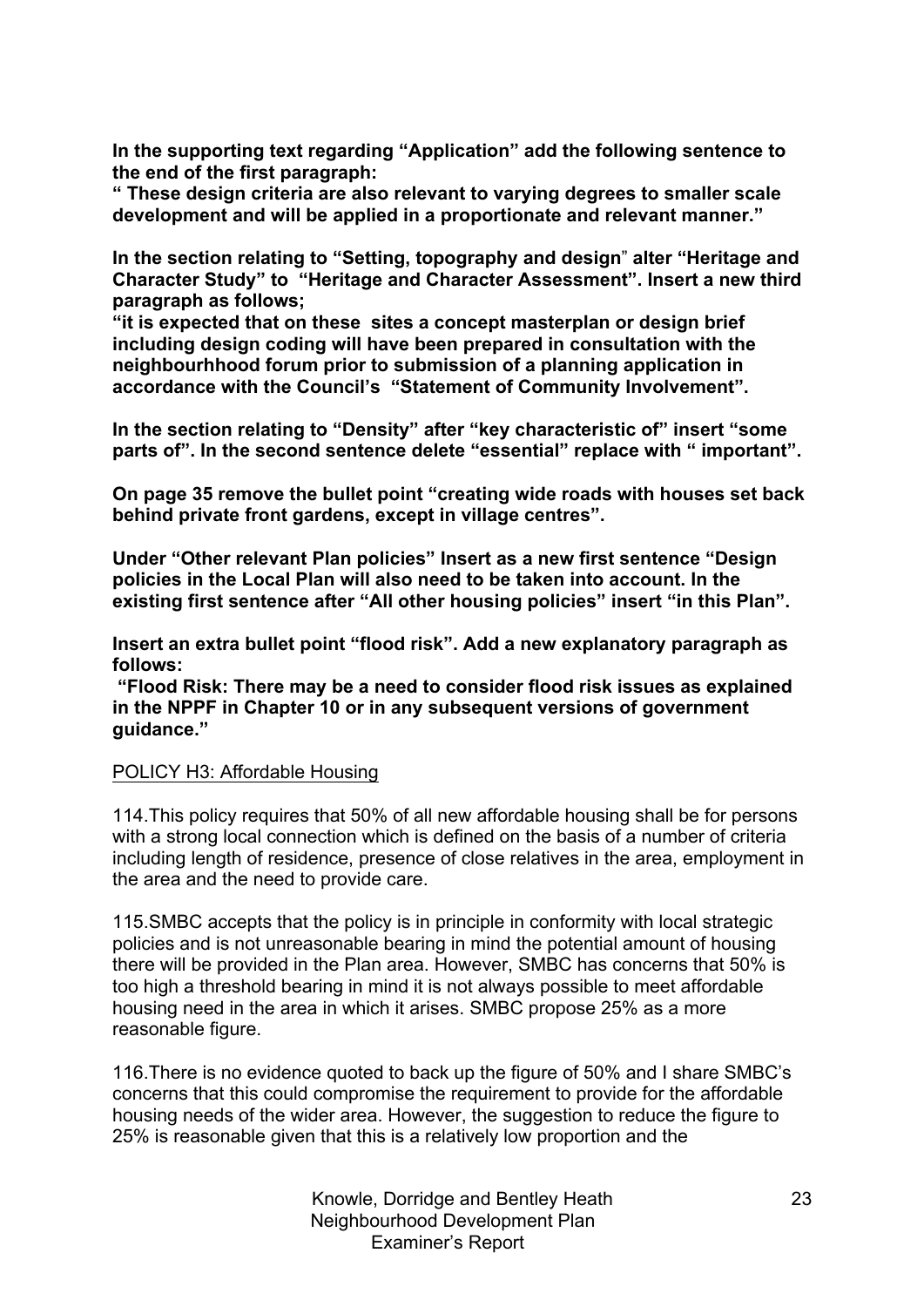encouragement of affordable housing for people with a strong local connection contributes towards the sustainability of the local community.

117.The criteria in the policy are similar to those used to determine occupancy of rural exception housing and quoted in the SMBC supplementary planning document "Meeting Housing Needs". July 2014. However the time periods in the draft Plan are more stringent, which I consider acceptable given the need to protect availability of affordable housing for those without a strong connection.

118.It is recognised in the supporting text that in the event of insufficient qualifying applicants the properties will be let to persons with no strong local connection subject to SMBC agreement. It is necessary that this is made explicit in the policy in the interests of clarity. The allocation to these other persons shall be at the discretion of SMBC and no other party.

119.SMBC has concerns regarding the NF's intentions expressed in the final paragraph on page 37 to seek to negotiate a local split of social rented/shared ownership in affordable housing provision. This is not a policy but a community action, which is acceptable for the NF to promote in its Plan.

#### **RECOMMENDATION 9**

**In the Policy H3 replace "50%" with "25%".**

**Add the following paragraph to the end of the policy as follows: " In the event there are no applicants that fulfill the strong local connection criteria the housing will be allocated to other persons in accordance with SMBC's allocation procedures or an affordable housing provider, whichever is appropriate."**

**At the end of the final paragraph in section 8.4 add the following sentence; "This is included as a community action in appendix 3"**

**Include a reference to this as a community action.**

#### POLICY H4: Housing Mix

120.The first part of the policy requires 60 sheltered housing units and 2 dementia homes to be provided on a proportionate basis on allocated and larger sites. The Plans "Housing Needs Assessment" identifies a need for this type of accommodation on the basis of an ageing population and justifies the level of the housing proposed. The need for this type of accommodation is not contested.

121.It is proposed to base the proportionate requirement for this housing on the basis of the size of the site in relation to the overall quantum of the allocated and larger sites. However, it may be that the proportions of housing on some sites are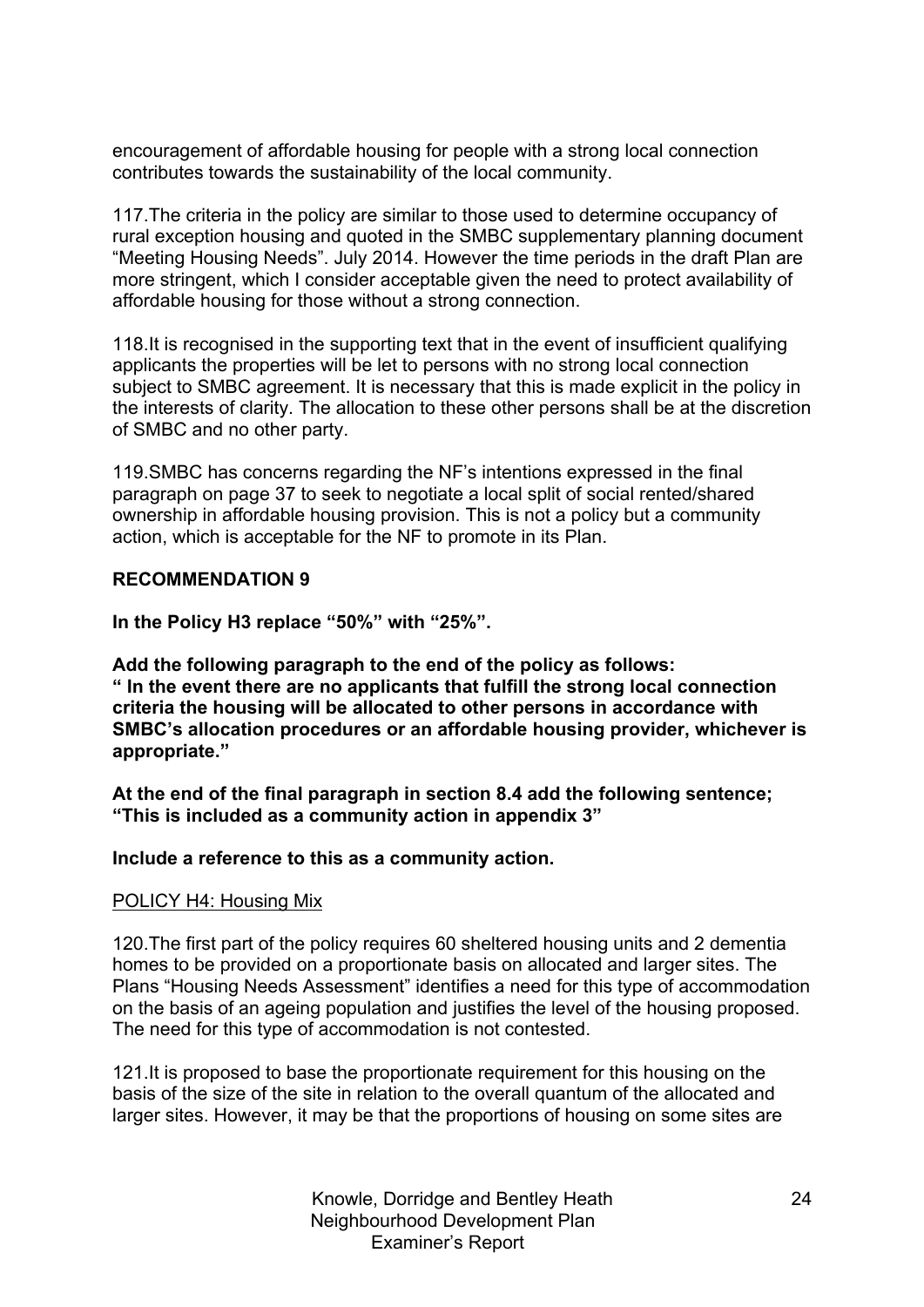not viable. Sheltered and institutionalized housing<sup>12</sup> requires a business model, which may not be viable particularly on a small number of units less than 60 units. The position is further complicated as there are no allocated sites yet identified so it is not possible to ascertain how the proportionate requirement will work. Furthermore, there will be no allocation of "larger sites" so it will not be possible to arrive at a proportionate figure for them.

122.This part of the policy is therefore imprecise and not capable of effective implementation and I recommend it be deleted. However, the need for market housing for older persons can be reflected within the policy, as explained below.

123.The second part of the policy relates to market housing and sets out a preferred housing mix to be applied on allocated and larger sites. The NPP $F<sup>13</sup>$  requires that policies for housing mix must be based on anticipated demographic and market trends and the needs of a range of different groups in the community. It is submitted by the NF that the proposed housing mix is based on the SMBC's Strategic Housing Market Assessment part 2 2016, the KDBH Housing Needs Assessment 2017, the 2011 Census and the Residents Survey carried out as part of this Plan's process.

124.I consider the mix proposed is broadly in line with these studies and is properly evidenced. In particular the proportions of market housing types are sufficiently representative of the conclusions of figure 6.1 in the SMBC's Strategic Housing Needs Assessment 2016.

125.However I agree with SMBC and others that the policy is too prescriptive in terms of the advice in the NPPF which is concerned to ensure policies are flexible enough to be deliverable and responsive to market trends.

126.The policy should acknowledge that the mix might change during the Plan period to reflect the most recent Housing Needs Assessment. Furthermore, the housing types are too specific to allow for the flexibility to respond to market trends. In particular the breakdown of the 2–bedroomed accommodation should be made less specific.

127.I therefore recommend that the provision of the predominantly 2-bedroom accommodation be composed of a relatively even mix of the two main elements i.e. flats or apartments and bungalows or houses.

128.I agree with SMBC that the requirement for 50% detached housing conflicts with the Plan's objective to provide a greater proportion of smaller house types to respond to demographic changes. Furthermore, I do not see a justification or need to specify the built form of dwellings. I recommend this section of the policy be deleted.

 $13$  paragraph 50

 $12$  Housing as described in Class C2 of the Town and Country Planning (Use Classes Order) 1987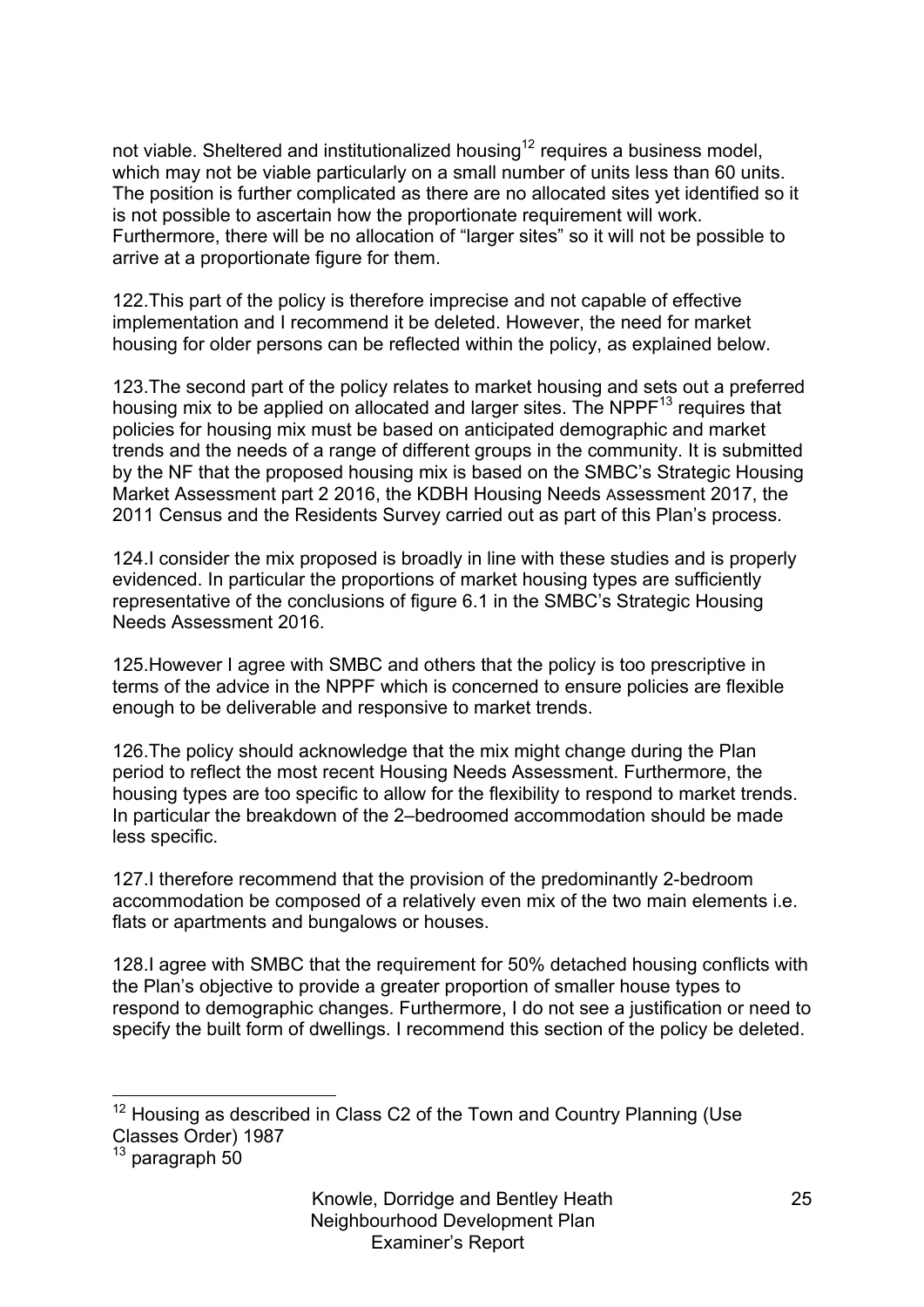129.In the case of proposals for flats/apartments and bungalows providing starter homes and homes for the elderly the policy proposes an exclusion from the specified proportions. This is acceptable and conforms to government advice and the local evidence referred to above promoting provision of starter homes and homes for the elderly who wish to downsize. The wording should be changed to refer generally to smaller dwelling units of 2 bedrooms or less as the reference "suitable….. for downsizing by older people" is difficult to define and implement.

130.Given the problem I identified with requiring provision of institutionalized housing and sheltered housing for the elderly it is appropriate for this type of housing to be exempt from the housing mix requirements. In this manner there is some ability to encourage this type of housing specifically to meet the needs of the elderly in accordance with the intentions of the policy as drafted and as supported by the evidence in the SMBC SHMA 2016 and KDBH Housing Needs Assessment 2017.

131.The penultimate paragraph in the policy is not necessary as these requirements relating to housing mix are included in the adopted Local Plan. It is however important that there is cross-reference to the Local Plan or any future relevant strategic policies relating to housing mix. The current Local Plan policy P4 c "Meeting Housing Needs" relating to "Market Housing" requires that criteria for determining housing mix include consideration of the economic viability, proximity to services and other matters. In this instance given the complexity of the policy in the interests of clarity the relevance of the Local Plan and future strategic policy should be highlighted with a brief explanation in the supporting text.

132.The final paragraph in the policy relating to windfall sites of less than 20 units is superfluous as it is effectively a repeat of the design policies elsewhere in the Plan.

133.The NPPF requires that economic viability has to be taken into account in the delivery of housing and the scope for viable development is less on smaller sites. Furthermore, there is potential conflict with policy D1 that seeks to assimilate densities of development into the prevailing character of the area. It is therefore considered appropriate to restrict these detailed housing mix requirements to larger and allocated sites. This reference also causes confusion because it does not account for Local Plan policy P4 that contains a number of criteria to be considered in relation to housing mix on unidentified (windfall) sites.

# **RECOMMENDATION 10**

**Delete the paragraph under the title "Purpose built housing for older people".**

**Under the heading "Market Housing", reword the policy as follows:**

**"On allocated sites and larger sites, market housing shall be provided in the following sizes:** 

• **about 32% shall be a relatively even split of flats/apartments and bungalows/houses of predominantly 2 bedrooms or less**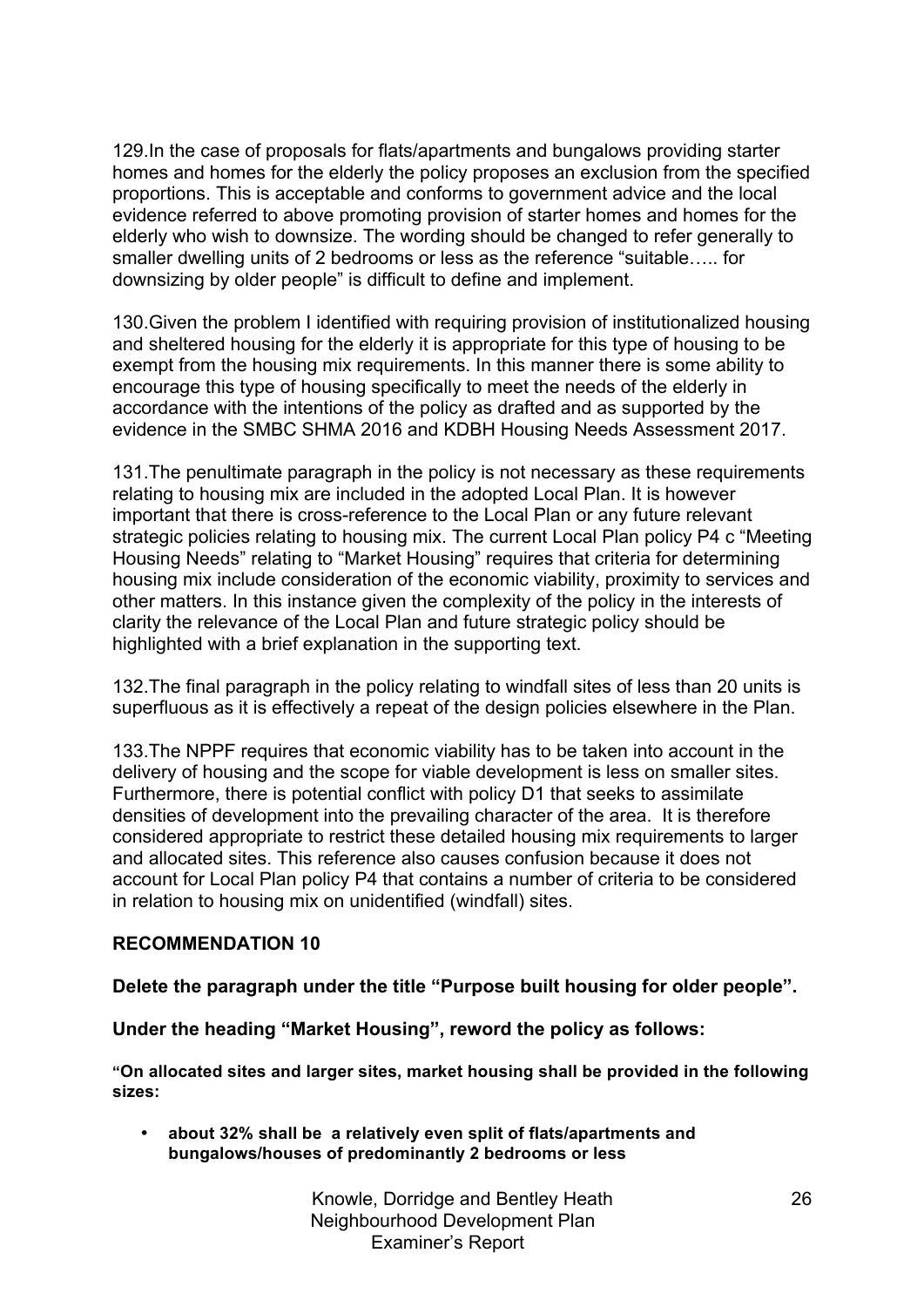- **about 34% shall be 3 bedroom houses**
- **about 34% shall be 4+ bedroom houses.**

**This policy does not apply to proposals for the provision of specialist institutionalised housing (under Class C2 or C2A of the Town and Country Planning (Use Classes) Order 1987,or subsequent re-enactment), sheltered housing for older people, or for affordable housing.**

**The provision of a higher proportion of smaller dwelling units of 2 bedrooms or less and starter homes, will be supported providing the remaining housing mix is similar to the proportions referred to above.**

**The housing mix shall be in accordance with the latest Strategic Housing Market Assessment or equivalent Housing Needs Survey, approved by Solihull Metropolitan Borough Council.**

**The determination of housing mix shall take into account any relevant adopted strategic policies in the Local Plan or supplementary planning documents.**

**Housing mix on sites not allocated or less than 20 dwellings shall be considered in relation to Local Plan policies."**

**Delete the first four paragraphs of supporting text in section 8.5. and replace with the following;**

**" This policy applies to allocated sites and larger sites of more than 20 units. It does not apply to schemes or parts of schemes, which are for institutionalised housing, sheltered, or affordable housing.** 

**The KDBH "Housing Needs Assessment" demonstrates a need for additional specialist housing to meet the needs of older people and starter homes for those seeking entry to the property market. The Plan's objectives and policies seek to meet this need as far as possible within the Plan's jurisdiction.**

**In accordance with national planning guidance in the NPPF and local strategic housing policies in the adopted Local Plan it is the intention to meet the objectively assessed housing needs of all sectors of the community.** 

**This policy provides a local dimension but should be read with close reference to policies in the NPPF and the Local Plan relating to housing mix."**

**Retain the existing final three paragraphs of supporting text in section 8.5**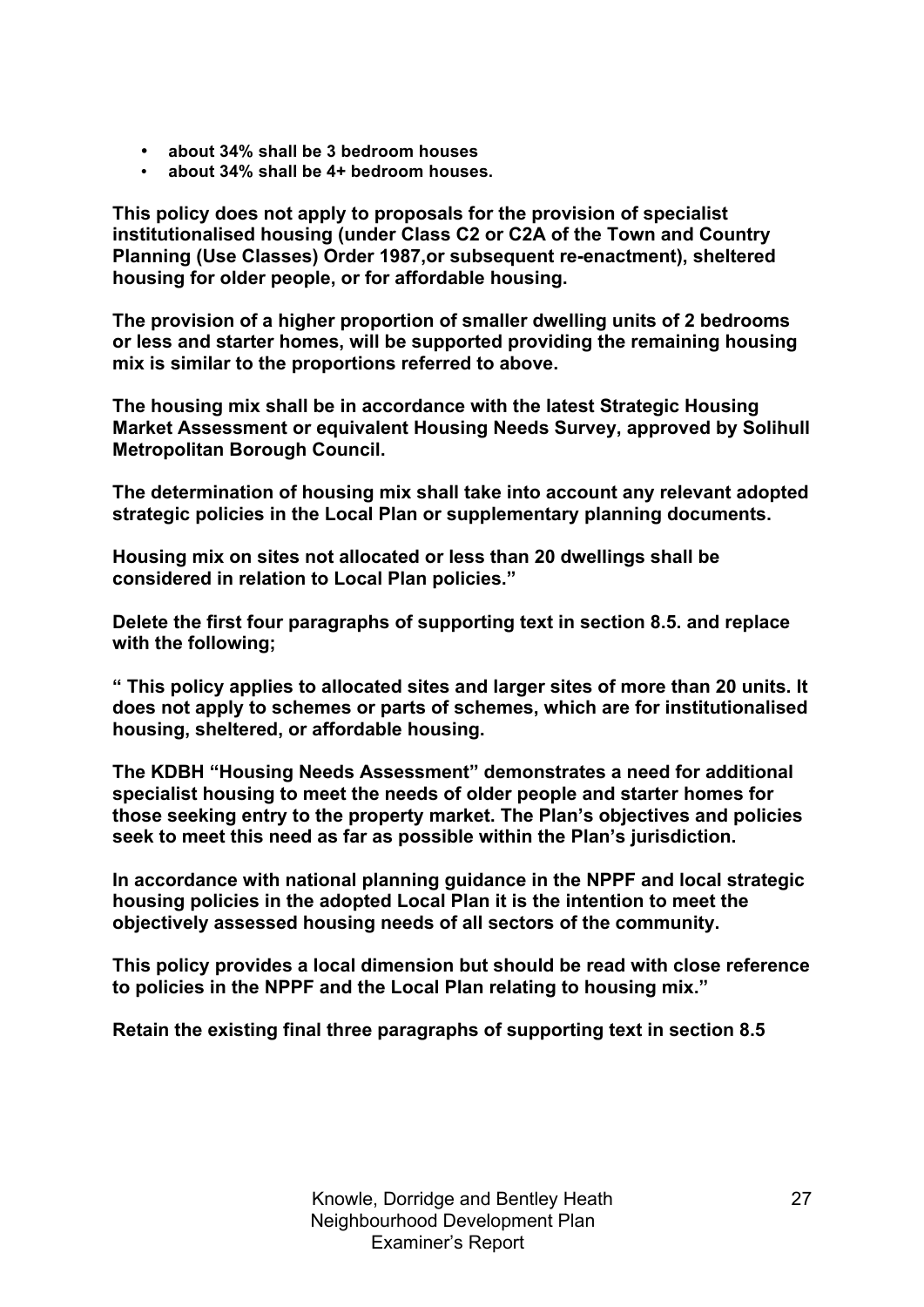# POLICY H5: Apartments

134.The policy states permission will be granted for apartments on "residential roads of a mixed nature" which is an imprecise description open to diverging interpretations. This is not precise enough for a planning policy as referred to in the  $NPPG<sup>14</sup>$ .

135.The policy is confusing and potentially contrary to the adopted Local Plan because it does not explicitly state what the situation is regarding apartments elsewhere.

136.The policy seeks to control the scale and design of these developments but that can be achieved with other design policies in this Plan and the Local Plan and is therefore confusing.

137.The use of the term "well-suited" in relation to the needs of down-sizers is again imprecise. Policy H4 helps to provide accommodation suitable for the elderly.

I recommend the policy be deleted.

# **RECOMMENDATION 11**

# **Delete policy H5; Apartments and supporting text.**

# POLICY H6: Windfall Housing

138.This policy provides very general criteria relating to development on windfall sites. This is confusing in its generality, as it does not include some criteria referred to in national guidance and Local Plan policies, which govern consideration of housing development.

# **RECOMMENDATION 11**

l

# **Delete Policy H6: Windfall Housing and the supporting text.**

# POLICY H7: Extensions and Alterations

139.This policy provides basic guidance regarding the design of residential extensions and alterations and is acceptable.

<sup>14</sup> Paragraph: 041 Reference ID: 41-041-20140306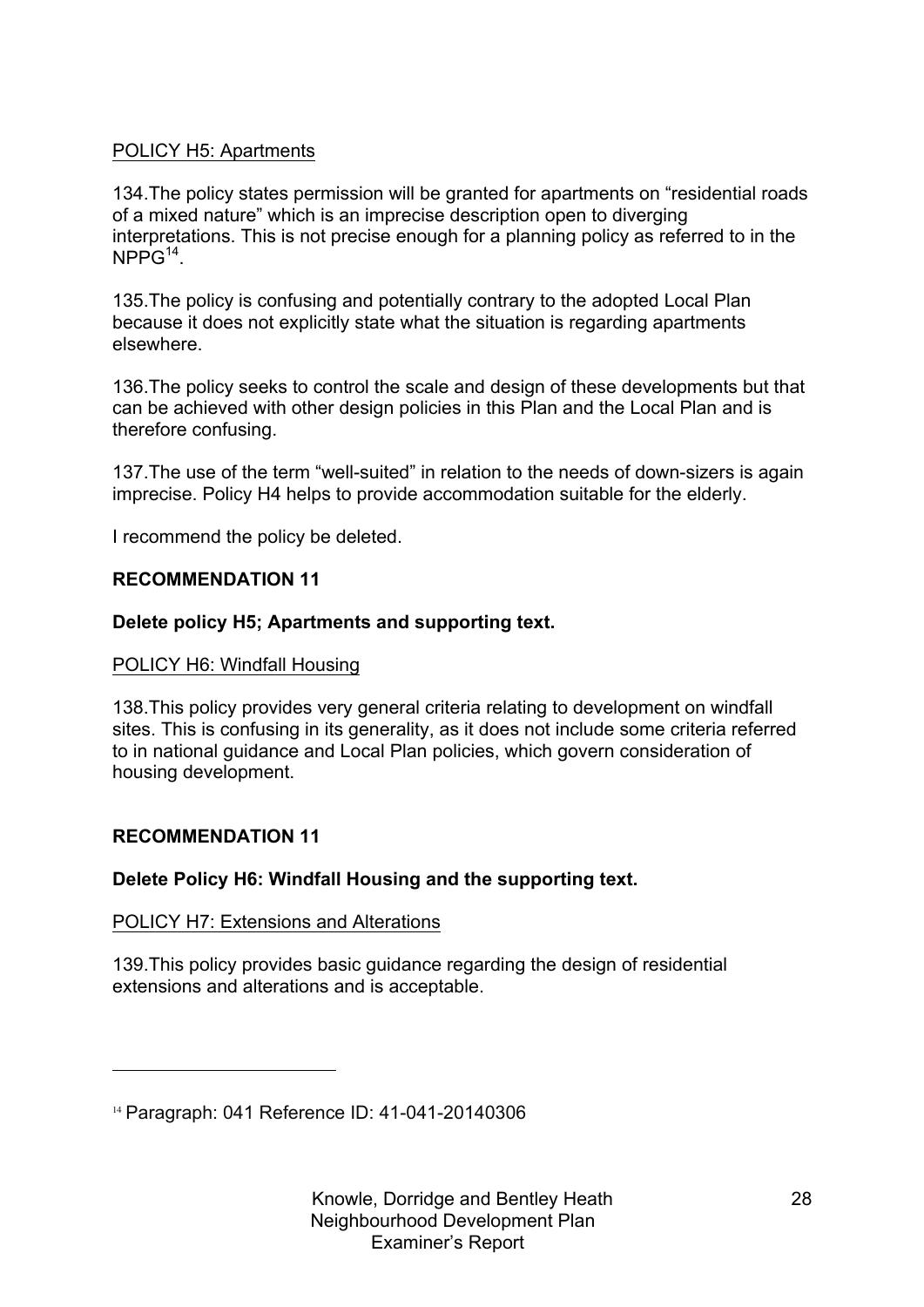140.It would be more appropriately located in the section on Design for ease of reference and to assist the reader in appreciating other design policies apply to residential extensions and alterations.

141.The reference to residential needs to be made explicit and the policy should refer to the need for extensions to complement the host dwelling.

# **RECOMMENDATION 12**

**Relocate the policy in the Design section.**

**Alter the title to "Residential Extensions and Alterations and development within the curtilage".**

**In the policy after "respect the" include "the dwelling and".**

**DESIGN** 

#### POLICY D1: Character and Appearance

142.The policy seeks to establish certain design principles in the consideration of development proposals. The criteria are generally acceptable and echo national guidance and local policies. However, the opening paragraph is too prescriptive in requiring that development "shall" conform to all these criteria that relate to a development of different type and scale. This should be made less absolute in order to allow the flexibility recommended in the NPPF paragraphs 59 and 60.

143I do not accept that as there is a mix of local architectural character the policy is flawed in requiring local characteristics be taken into account. The policy just requires local characteristics to be taken into account as a basis for good design which is a fundamental basis of good urban design and establishment of local distinctiveness as reflected in NPPF advice in paragraph 60.

144.In the interests of clear and comprehensive guidance, the supporting text should make reference to the design policies in the Local Plan.

145.The references to the "Heritage and Character Assessment 2017" and the "Master planning Design and Design Coding Study 2017" would have greater status and add to clarity if they were included in the policy.

#### **RECOMMENDATION 13**

**Alter the final sentence in the opening paragraph in the policy as follows: "In KDBH the following are some of the criteria which will be used, when relevant, to assess the acceptability of the design of development:"**

**Insert a new second paragraph into the supporting text as follows:**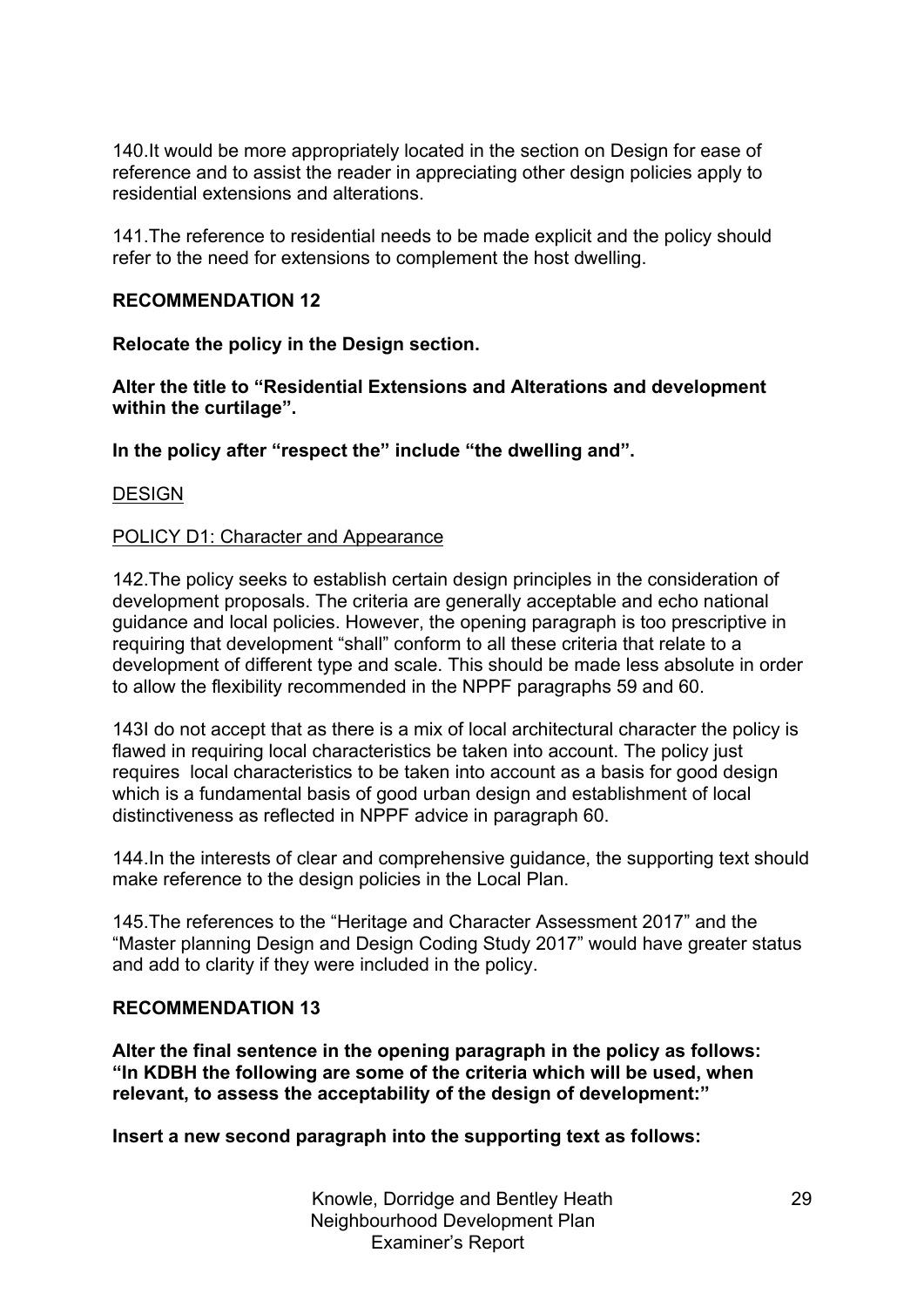**" There are design policies in the Local Plan which will also be applicable in assessing any development."**

**Delete the first paragraph in the supporting text on page 43 and include the following as the first paragraph after the bullet points in the policy as follows;**

**" The recommendations and findings of the "Heritage and Character Assessment" 2017 and the "Masterplanning Design and Design Coding Study" 2017 will be taken into account in the assessment of development."**

#### POLICY D2: Design in Conservation Areas

146.This policy is acceptable as it takes into account national guidance and is in conformity with local strategic policy. The criteria are worded in a sufficiently clear and where necessary flexible manner.

147.I agree with SMBC that "higher standard of design "is an ambiguous term. This reference is unnecessary given the criteria.

148.I also agree that it is too prescriptive to require all signs should not be backlit

149.In the interests of clarity, the reference to "key buildings" would benefit from greater clarity and an appropriate reference is Appendix 3 of the Knowle Conservation Appraisal in which listed building and buildings on the local list are identified.

150.The reference in the policy to the Granville Road Conservation area to "high standards" is not clear and should be removed.

151.The references to the Dorridge (Station Approach) Conservation Area should be made consistent.

152.SMBC has raised some issues with the content of Appendix 6 that summarises the SMBC policy on shop fronts. I agree with most of the points raised and have recommended appropriate alterations to Appendix 6 to establish clarity and avoid inconsistencies.

## **RECOMMENDATION 14**

**Delete the first sentence of the policy.**

**In the second bullet point insert at the end of the sentence the following; "as summarised in Appendix 6".**

**In the fourth bullet point delete the sentence "There shall be no backlighting of shop signs" and replace with "Signage shall not be backlit unless it can be demonstrated that there is no significant impact on visual amenities."**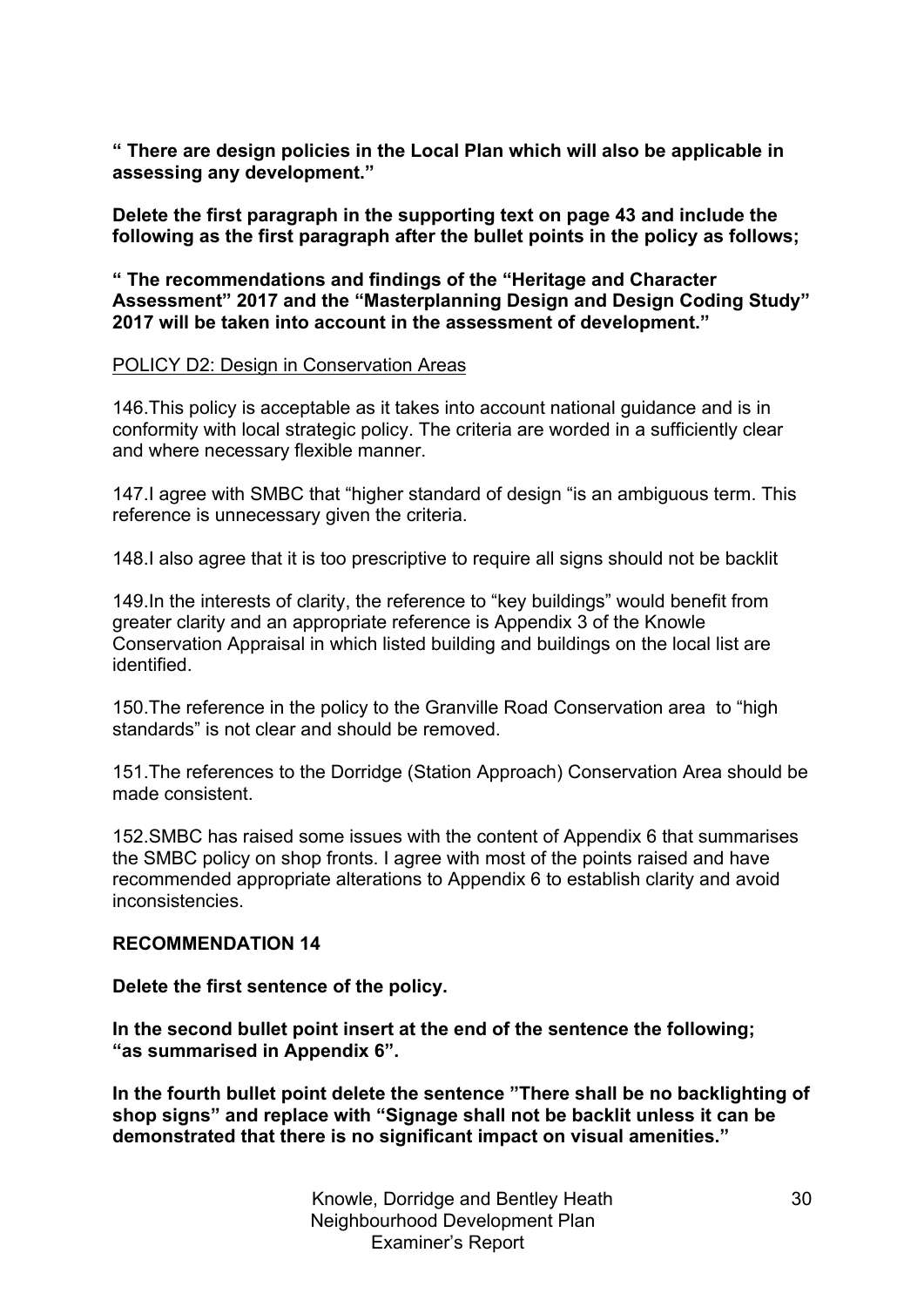**Reword the penultimate bullet point in the policy, as follows:**

**" Important vistas of listed and local listed buildings, as identified in Appendix 3 of the Knowle Conservation Appraisal 2007 shall be maintained".**

**Reword the last sentence of the policy as follows;**

**"In the Granville Road Conservation area the design of buildings and extensions shall respect the Victorian character of the existing buildings and their green setting."**

**In the second paragraph of supporting text in section 9.3 in the first sentence delete 'Station Road" and add "Dorridge (Station Approach)".**

**In the last sentence of the final paragraph of supporting text on page 43 insert after "permission", " or advertisement consent".**

**In the supporting text penultimate paragraph , at the end of the third bullet point insert "see Appendix 6.**

**Make the following alterations to Appendix 6:**

**" In the second bullet point delete. "Such applications will be refused." In the third bullet point after 'Free standing" , insert "fixed".**

**In the fifth bullet point after "conservation area" insert "or their" settings.**

**Alter the sixth bullet point as follows: "Small non-illuminated hanging signs, preferably of wood are the preferred form of signage in conservation areas".**

TRAFIC and TRANSPORT

#### POLICY T1: Parking for Residents

153.In the Policy Goals, 10.1 it would clarify the scope of the Plan if it was emphasised this Plan cannot contain policies to require the Highway Authority to improve highway infrastructure and these goals are future community actions rather than policies.

154.SMBC and others have concerns that the parking requirements are too prescriptive and are not consistent with the guidelines in the SMBC adopted supplementary planning document "Vehicle Parking Standards and Green Travel Plans" 2006. The Local Plan policy P8 "Managing Demand for Travel and Reducing Parking Congestion" requires compliance with the supplementary guidance. Whilst this policy is not strategic it is confusing that there is variance with the Plan and the supplementary planning document. The parking requirements in this policy are more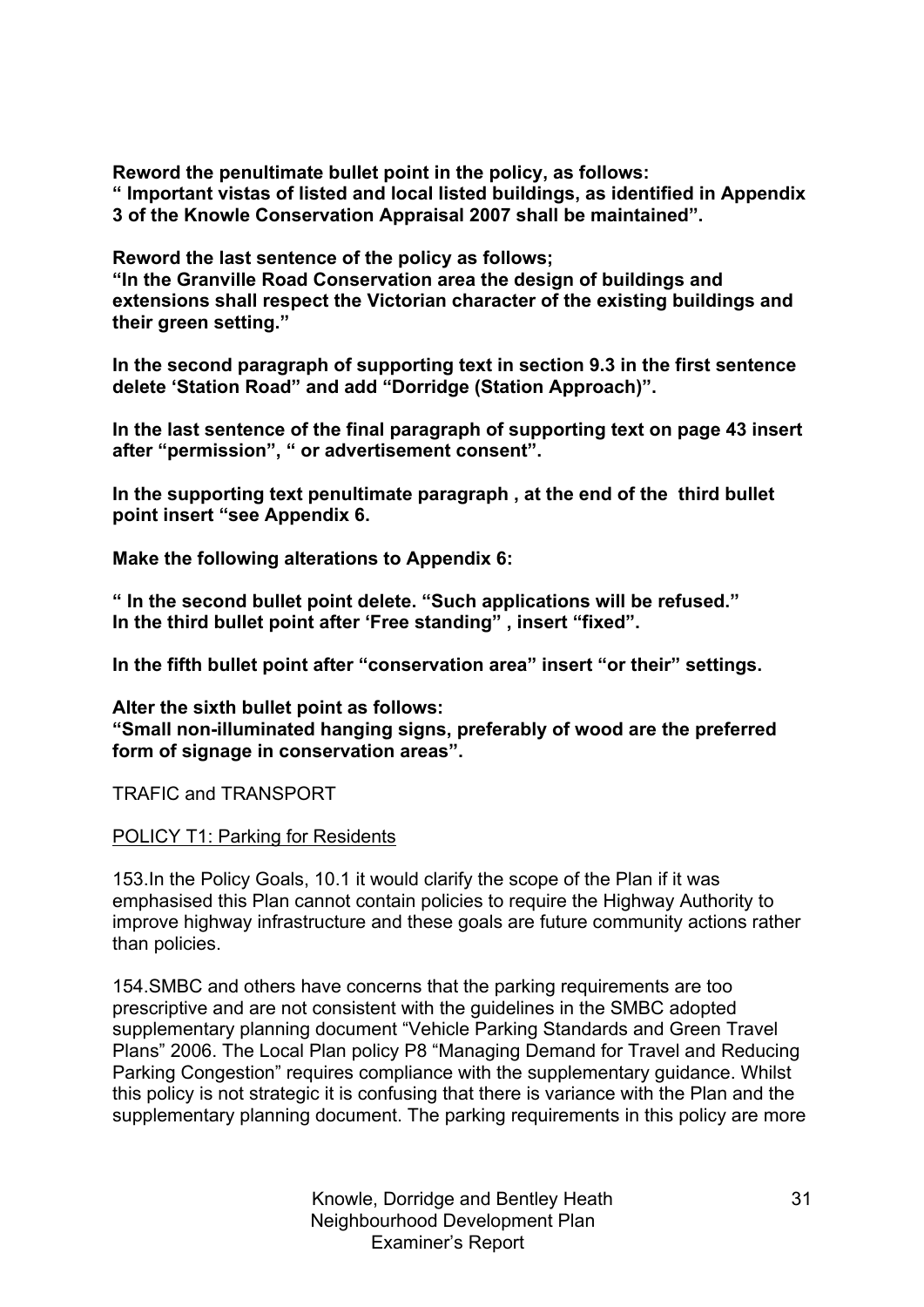onerous and there is no evidence advanced to seek to justify the need for more stringent policies in the Plan area.

155.The policy is also vague in relation to arrangements for visitor parking and does not refer to the need to be flexible in situations where there are good public transport links as recommended in the NPPF, paragraph 39.

156.I therefore recommend this policy is deleted.

# **RECOMMENDATION 15**

**In section 10.1 "Traffic and Transport – Policy Goal" alter the second sentence in the last paragraph as follows;**

**"The Plan is concerned with land use matters and development proposals and cannot require the Highway Authority to carry out schemes to improve the highway infrastructure. However the Neighbourhood Forum has identified a community action in appendix 3 and will work with such stakeholders to help meet the Plan's target outcomes."**

# **Delete Policy T1: Parking for Residents and supporting text**

#### POLICY T2: Parking for Non-Residential Premises

157.Similar comments apply to this policy as to T1 above. There is no reference to the Local Plan or the adopted supplementary planning document and an absence of evidence. Furthermore the policy is vague in the use of the terms "appropriate arrangements and "overriding considerations".

158.Further more the reference to avoiding "worsening" of parking conditions in the vicinity of St, John's Close is not clear and unsupported by evidence.

159.The policy and supporting text should therefore be deleted

160.In view of my recommendations in relation to policies T1 and T2, I have recommended some text to cross-refer to the adopted guidance regarding parking in the interest of providing clarity and comprehensive guidance on policies regarding Traffic and Transport.

#### **RECOMMENDATION 16**

**Delete policy T2: Parking for Non-residential Premises**

**Insert the following supporting text as a new section 10.2**

**"10.2 Parking Policy**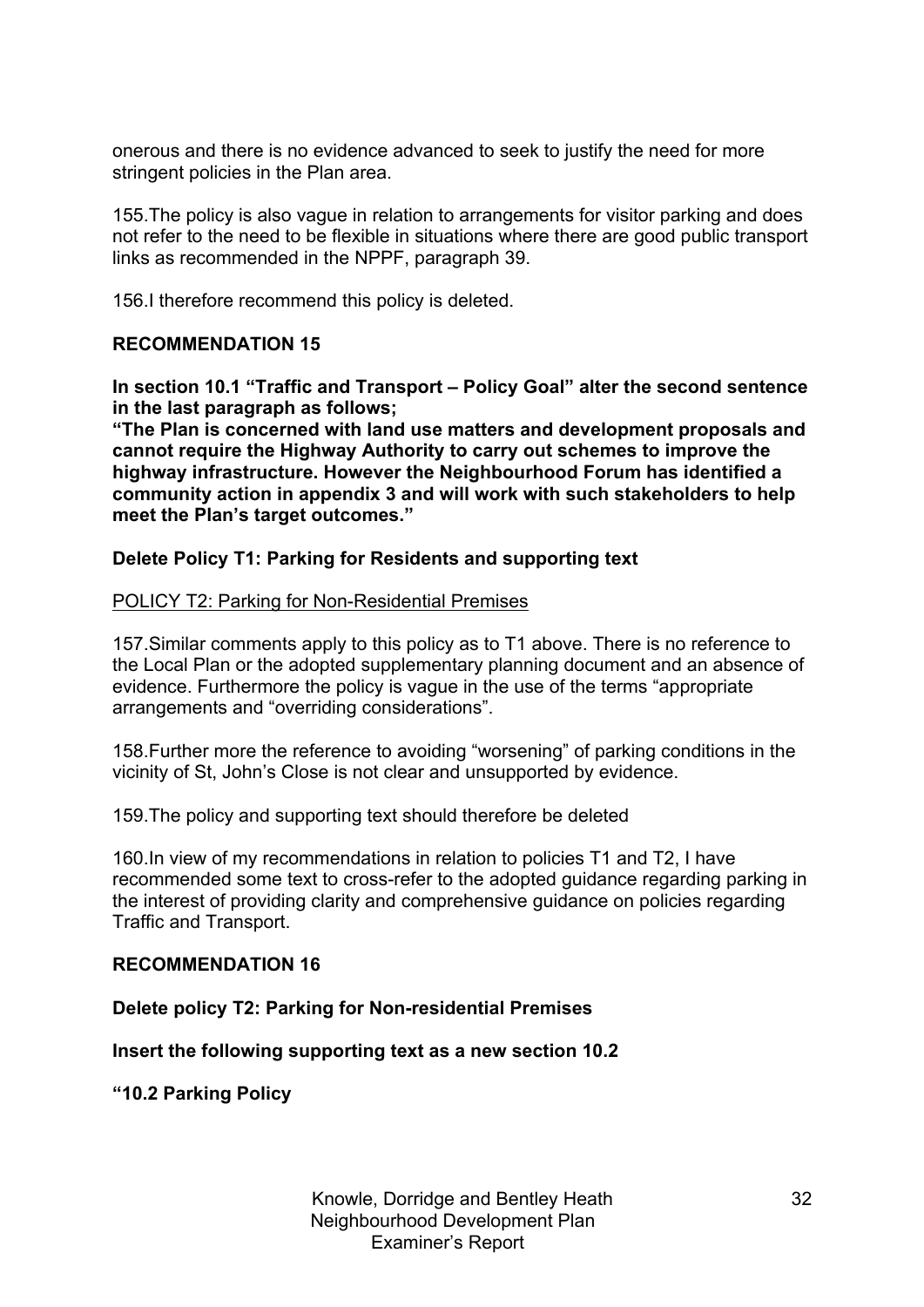**The Council has produced guidelines in a supplementary planning document "Vehicle Parking Standards and Green Travel Plans" 2006. These embody national guidelines in the NPPF, which seek a flexible approach to parking provision to promote sustainable transport. Parking requirements respond to a number of factors including accessibility to public transport and services, levels of car ownership anticipated in association with a development and the type, mix and uses in a development.**

**There are areas in the Plan coverage where there is particular parking stress and congestion. In some case developers will need to demonstrate with the benefit of travel plans showing how parking can be accommodated on site and measures to reduce car usage.**

# POLICY T3: Parking at Village Centres and for Rail Users

161.The Policy expresses support for provision of off-street parking in certain locations. There is a need to introduce a general qualification requiring compliance with other Plan policies particularly to protect residential living conditions, and achieve an acceptable design and access arrangements.

162.The threshold point for provision of electric charging facilities seems relatively high and is not evidenced. This requirement is consistent with government policy to reduce emissions but in the absence of evidence it is not possible to include a threshold but rather encourage electric charging.

# **RECOMMENDATION 17**

**At the end of the first paragraph of the Policy T3, insert the following; "subject to conformity with other adopted national and local policies**

**Delete the second paragraph of the policy and replace with the following: "The provision of electric charging facilities is encouraged."**

# POLICY T4: Contributions to Additional Parking and Road Improvements

163.The policy is fundamentally acceptable as it offers guidance to future planning obligations. Whilst no specific evidence of parking and road capacity issues has been offered it is clear that this is reasonably related to any major development proposals in the area and necessary to make development acceptable in accordance with guidance in the NPPF, paragraph 204.

164.The wording is vague in some instances and needs to be more precise.

165.The policy should be specified to relate to any development with significant traffic generation.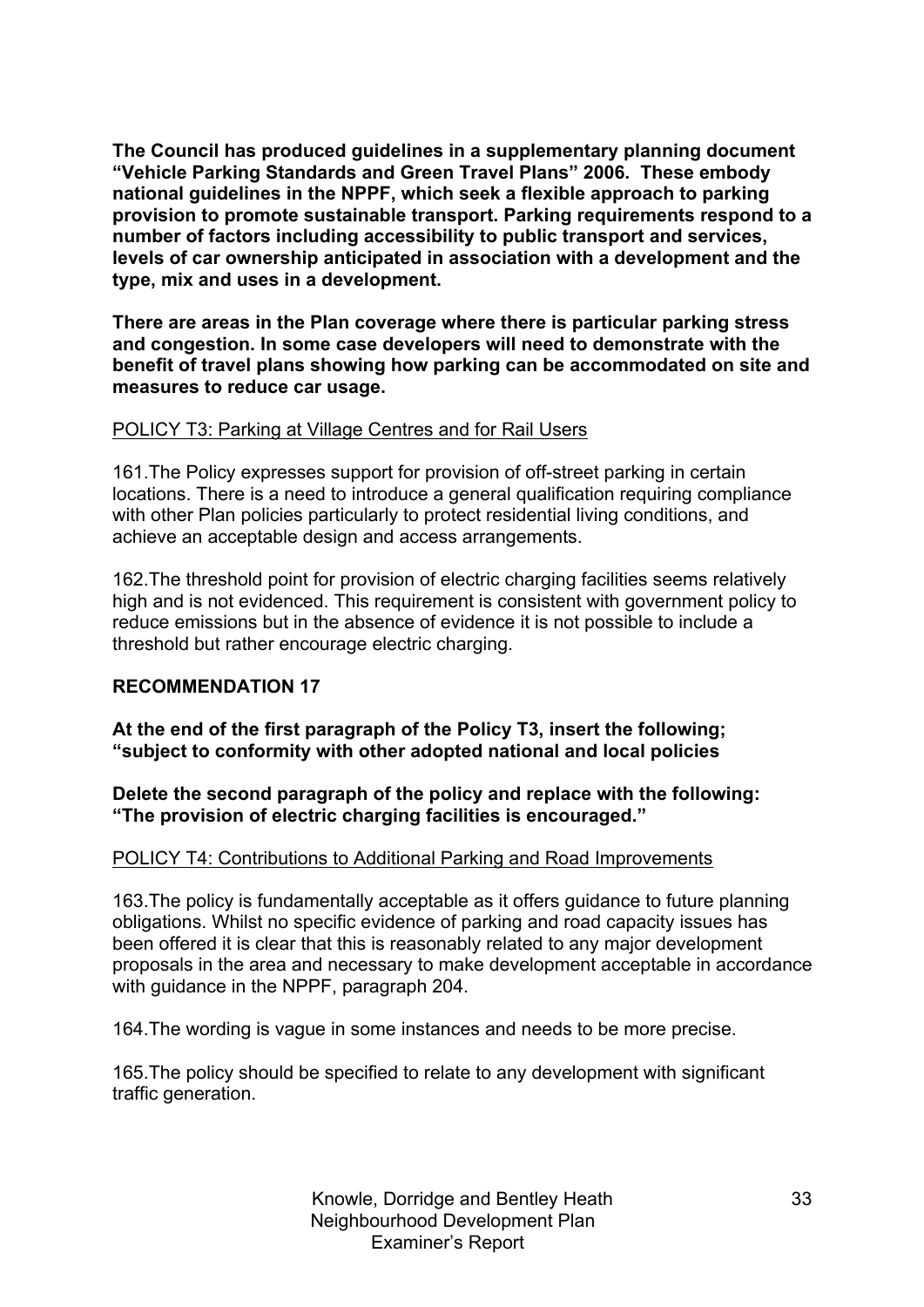166.There is a requirement to refer to any potential obligation required under the Community Infrastructure Levy.

167.The reference in the policy to conditions existing at the start of the Plan period is not acceptable as it is not possible to define these conditions as time progresses.

## **RECOMMENDATION 18**

#### **Alter Policy T4 as follows:**

**" Development which generates a significant impact on traffic movements shall make a proportionate contribution to any identified traffic infrastructure improvements and/or additional parking capacity in any related scheme. The contribution will be secured by a planning obligation and/or as a requirement under the Community Infrastructure Levy.**

**If part of the development is within a 750 metre radius of the centres (defined below) of Knowle, Dorridge or Bentley Heath, then any parking provision can alternatively be made by allocating proportionate off-street parking areas within that part of the development site itself.** 

**The provisions must be sufficient to ensure that any existing conditions regarding traffic congestion or parking capacity are not exacerbated. "**

#### POLICY T5: Transport Assessment and Travel Plans

168.The policy requires the submission of a Transport Assessment or Travel Plan in certain instances to assess traffic impacts. This is a matter for SMBC and the validation criteria that govern the nature of information required in order to register planning applications. This is essentially a matter of planning process and not suitable for the inclusion as a policy in the Plan.

169.The text can be retained in the Plan as supporting text rather than a policy.

# **RECOMMENDATION 19**

**Turn Policy T5 into supporting text rather than a policy.**

**Delete "Policy" from the title and remove the green box around the policy text.**

**Alter the final paragraph in section 10.6 as follows;**

**"The Local Plan Policy P8 on "Managing Demand for Travel and Reducing Congestion" aims to ensure that, following development, there would be no material harm to the safe and free flow of traffic, nor any significant affect upon the availability of public parking space within the village centres.**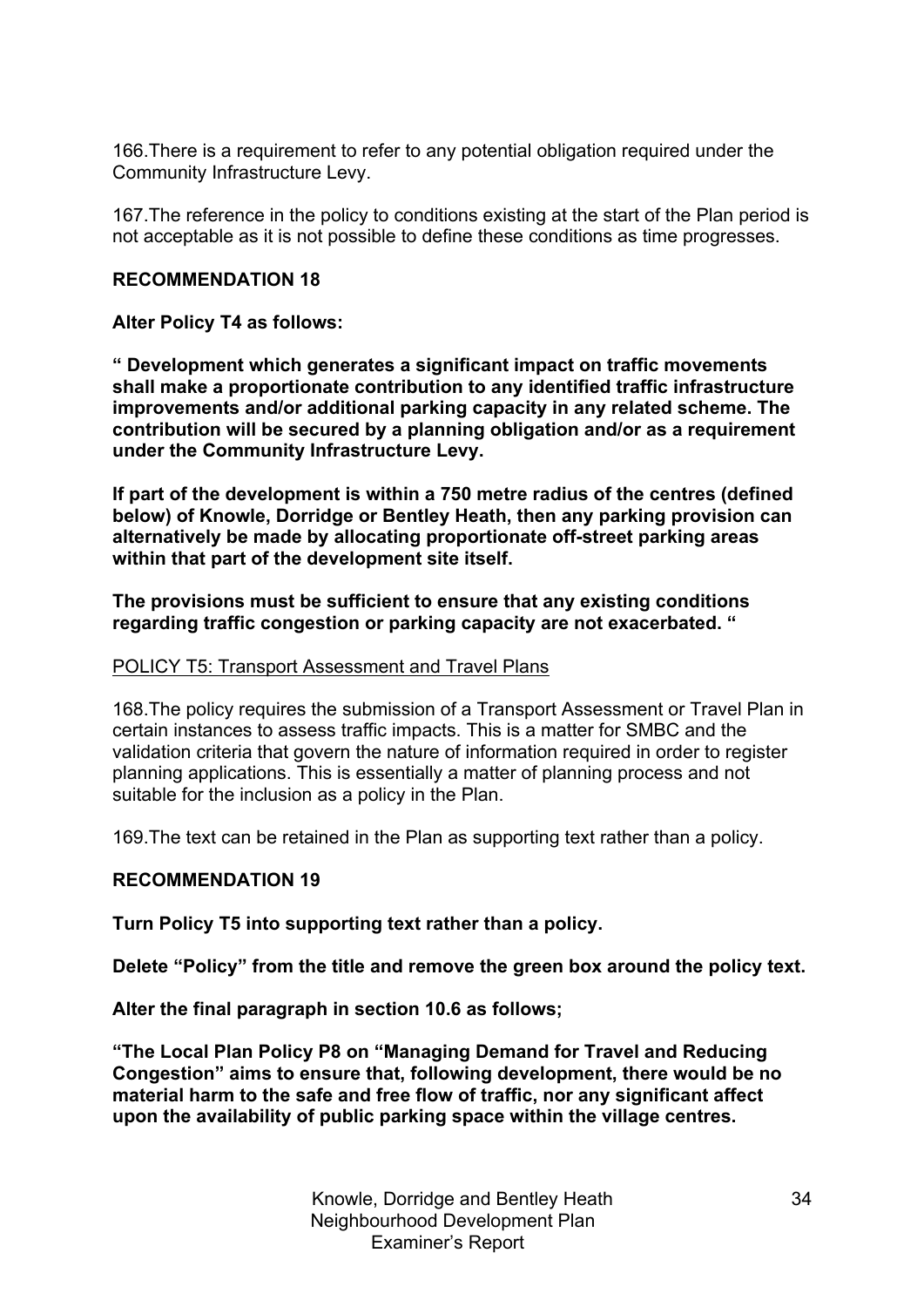# POLICY T6: Walking Infrastructure

170.This policy is consistent with national guidance and in broad conformity with Local Plan policy aimed at improving accessibility and encouraging sustainable travel.

171.There should be reference to the need for new development to link with existing footpaths.

# **RECOMMENDATION 20**

# **Add the following sentence to the second paragraph of the policy. "Development should link to existing public footpaths whenever possible."**

# POLICY T7: Cycling Infrastructure

172.This policy is consistent with national guidance and in broad conformity with Local Plan policy aimed at improving accessibility and encouraging sustainable travel.

173.There should be reference to the need for new development to link with existing cycleways.

# **RECOMMENDATION 21**

# **Insert a further sentence at the end of the final paragraph in the policy as follows;**

**" Development should link to existing cycle paths whenever possible."**

# POLICY T8: Road Infrastructure

174.The policy supports certain road improvements but there is a need to take account of environmental sensitivities. The specified road improvements should not require planning permission and this should be a community action for the NF to pursue with the Highway Authority rather than a policy.

175.The policy seeks to ensure that the free and safe flow of traffic will be protected on certain "roads of local importance". I agree with SMBC that national guidance and Local Plan policy P8 "Managing Demand for Travel and Reducing Congestion require that appropriate measures to ensure the safety and free flow of traffic is not compromised by any development, irrespective of its location and or the road from which access is taken. It is incorrect to specify certain roads where these requirements will be applied.

176.The policy and supporting text including Appendix 7 should be removed as a policy. The details of the preferred road improvements could be included as a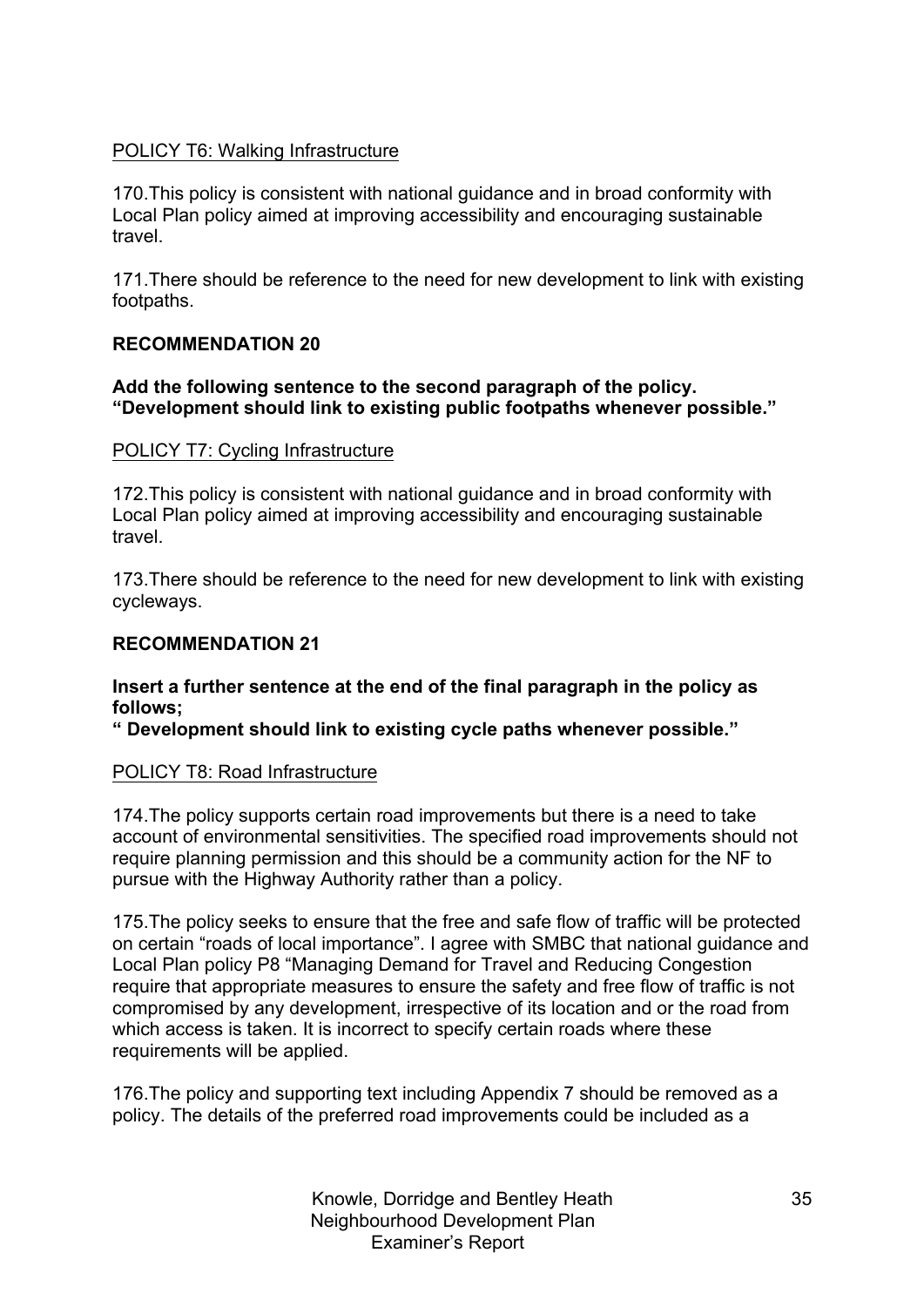community action for the NF to pursue. Reference may be made to the scope to consider improvements via planning obligations when appropriate.

# **RECOMMENDATION 22**

**Delete Policy T8 and supporting text including the photograph on page 50.**

**Include new title to section 10.9 as follows; "Road Infrastructure" Include a new paragraph as follows;**

**"The Neighbourhood Forum are concerned to secure certain road improvements and will liaise with the Highway Authority to secure the improvements listed in the community actions in Appendix 6. In appropriate cases of new development planning obligations may be used to secure these improvements."**

# **Insert the relevant schemes in Appendix 3.**

# POLICY T9: Public Transport Infrastructure

177.The policy lends support to various public transport infrastructure initiatives and schemes. These works/schemes are outside of planning control and therefore unsuitable as a policy.

178.They should be reformatted as a community action. Reference may be made to the scope to consider improvements via planning obligations when appropriate.

# **RECOMMENDATION 23**

**Delete policy T9 and supporting text as a policy.**

**Reformat the text as a community action and include as appendix 3.** 

**Alter title to section 10.10 to "Public Transport Initiative".**

**Include the following opening paragraph;**

**"The Neighborhood Forum intends to liaise with the Highway Authority and other agencies to promote public transport infrastructure. In appropriate cases of new development planning obligations may be used to secure these improvements."**

# POLICY T10: Infrastructure for Cleaner Transport

179.The introduction of electric charging facilities into existing car parks cannot be achieved under planning legislation. This should be a community action.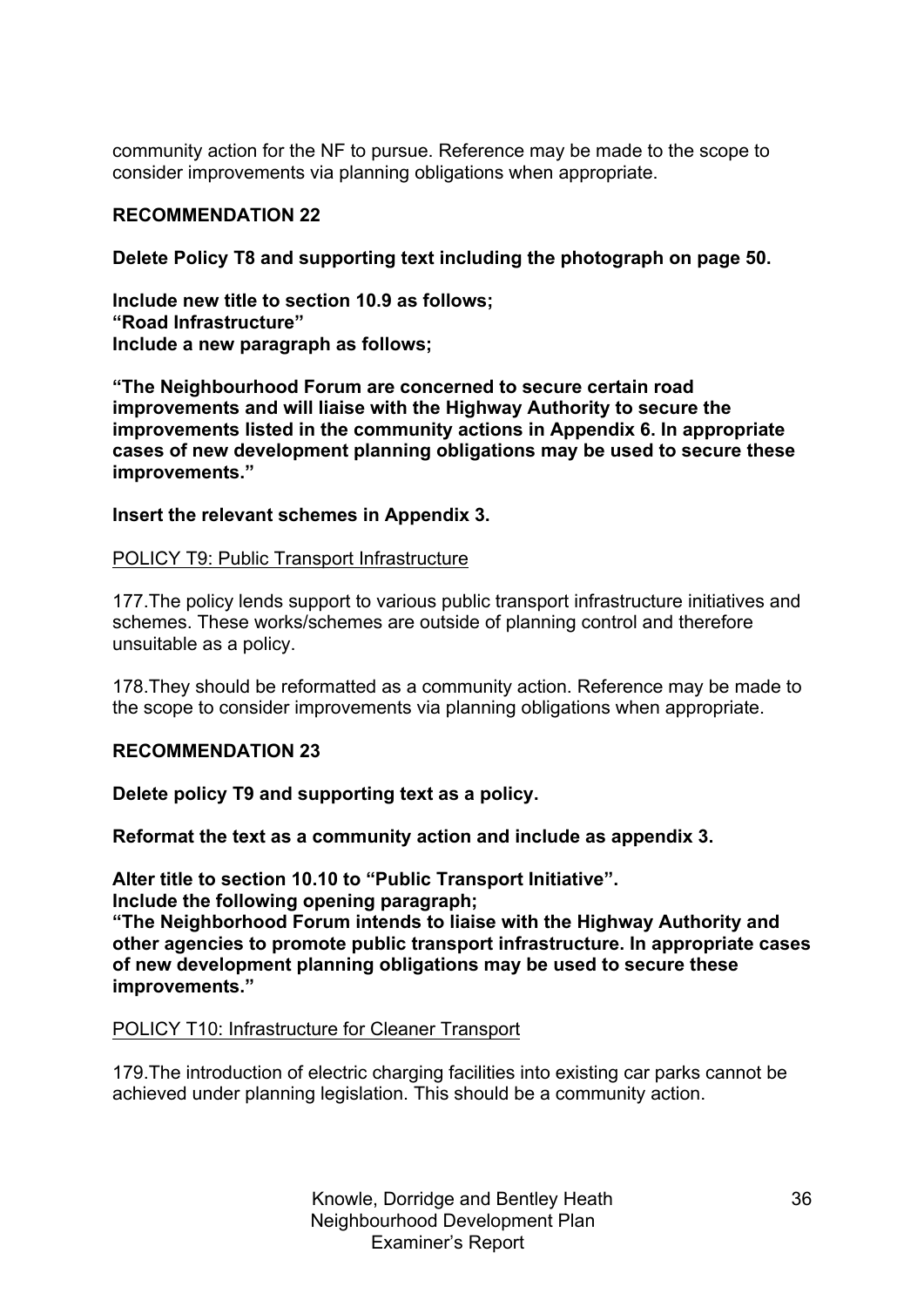# **RECOMMENDATION 24**

# **Delete Policy T10 and supporting text as a policy. Reformat as a community action to be included in Appendix 3.**

# EDUCATION and COMMUNITY FACILITIES

# POLICY ECF1: Formal education – Places for Local People

180.This policy is concerned to ensure any funding for schools from planning obligations is sufficient to accommodate increased demand for places and not adversely impact of local educational facilities to residents.

181.The Local Plan policy P21 "Developer Contributions and Infrastructure Provision" states generally that developers should contribute to provision of social and physical infrastructure.

182.The policy is fundamentally acceptable in seeking to ensure that in the Plan area monies are directed to education provision. Further qualification is required regarding the scale of housing that this applies to. In line with the other policies in the Plan the threshold of allocated and larger sites is appropriate.

183.The phrase that new development must not adversely impact the availability of educational facilities to existing residents is too vague for inclusion in a policy. It is possible however to require that funding from obligations shall relate in scale and kind to the development in accordance with the advice in the NPPF. However, the extent of the contribution has to be considered along with other planning obligations and the viability of the development as a whole. This has to be recognised in the policy.

# **RECOMMENDATION 25**

**Delete the text in policy ECF1 and replace with the following text;**

**"Proposals for development on sites allocated for housing or large scale housing development of 20 or more dwellings should when a need is identified contribute to provision of local schools infrastructure to accommodate the increased demand for places. This funding will be dependent on a consideration of the overall viability of the scheme."**

#### POLICY ECF2: Formal education – Location of New Schools

184.The policy establishes criteria for proposals for additional schools capacity. These are acceptable but it should be clear that the specified criteria are not the only considerations.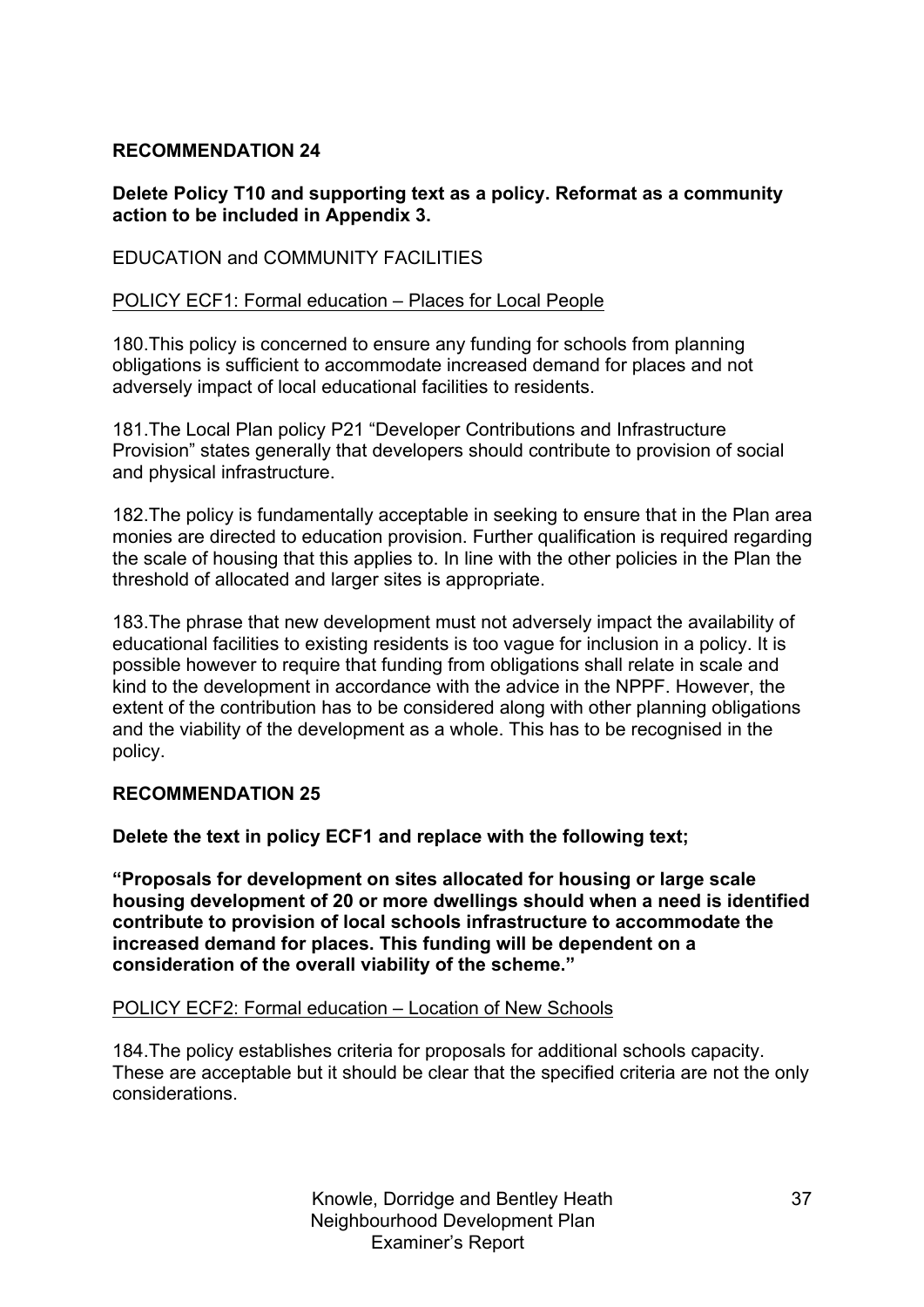# **RECOMMENDATION 26**

# **Alter the first paragraph of the policy as follows:**

**" Where the need for additional pupil capacity has been demonstrated, provision of new or expanded schools will be supported particularly if there is compliance with the following:"**

# POLICY ECF3: Protection of Community Facilities and Services

185.The policy protects community facilities from removal subject to alternative criteria. The criteria are acceptable.

186.The policy is in conformity with Local Plan policy P18 "Health and Well Being". It adds to that policy by specifying in the supporting text particular community facilities considered to be of value by the community.

# POLICY ECF4: New Housing Development – Investment in Community Facilities

187.The policy requires housing development to contribute to enhancing community facilities including contributions via planning obligations. This is acceptable but further qualification is required regarding the scale of housing that this applies to. In line with the other policies in the Plan the threshold of allocated and larger sites is appropriate.

188.Furthermore, the policy as worded is too prescriptive and has to refer to the criteria in the NPPF in paragraph 204, that apply to planning obligations and the need to consider the viability of the development and the overall planning obligation requirement, including the Community Infrastructure Levy.

# **RECOMMENDATION 27**

#### **Alter the first sentence in Policy ECF4 as follows:**

**"Proposals for new housing on allocated sites or larger sites (20 or more dwellings) will be assessed in relation to the need to enhance local community facilities to meet the needs of new residents."**

**Add the following sentence to the end of the first paragraph of supporting text; " The need for and level of contribution to enhance facilities will be assessed in relation to the NPPF advice on planning obligations, the need to assess the overall viability of the development and the extent of other planning obligations, including any requirements under the Community Infrastructure Levy."**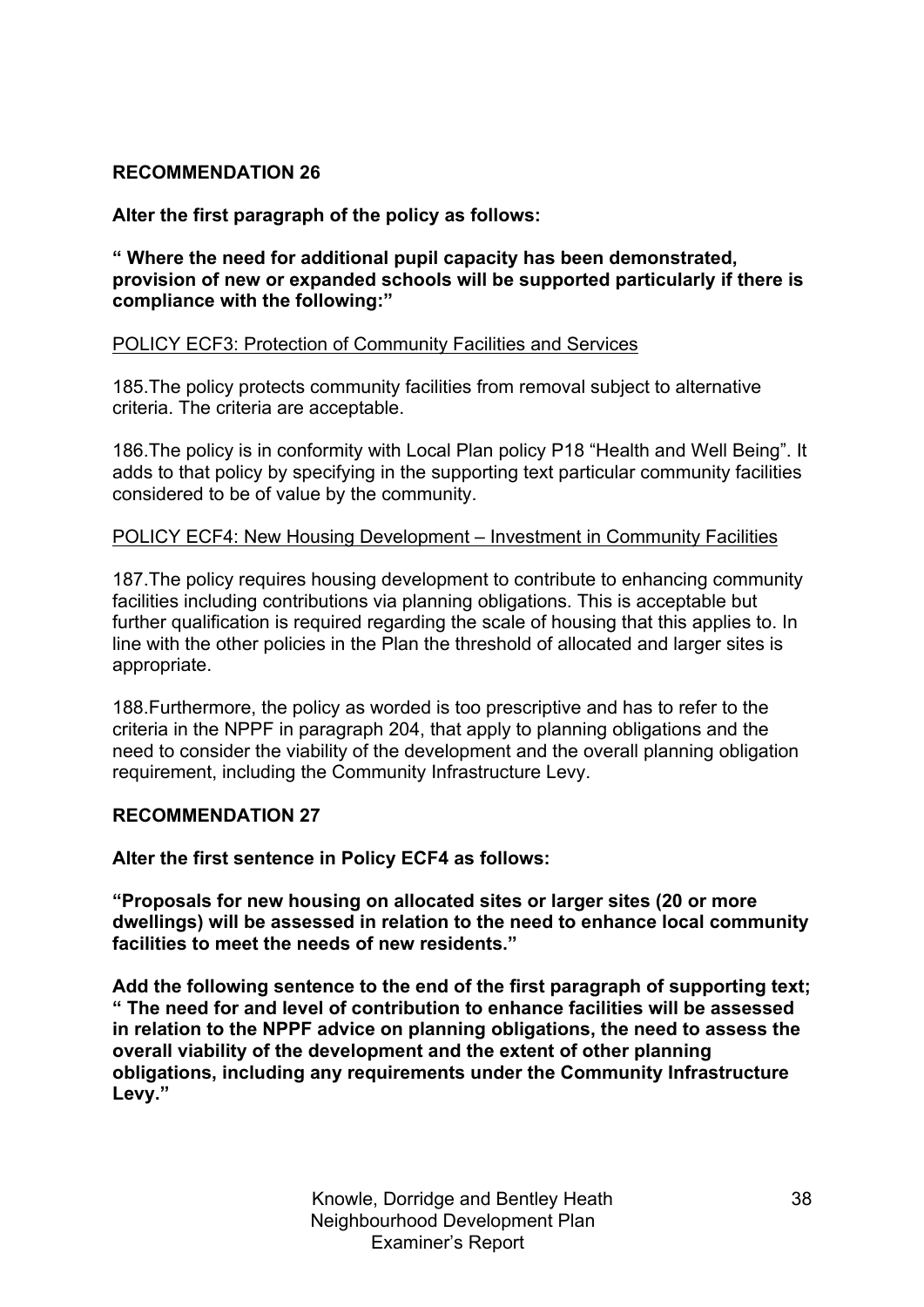# POLICY ECF5: Recreation, Leisure and Sport

189.The policy is promoting these types of proposals is in accordance with national guidance and Local Plan policy P18 promoting "Health and Well Being". The use of the term "welcome" in the policy is not precise enough and should be changed to "support".

190.The term "proportionate" in the second bullet point is difficult to define in this context and should be deleted.

191.The final bullet point is clumsily worded and should make reference to Local Plan policy as well as this Plan.

# **RECOMMENDATION 28**

**In policy ECF5 in the first sentence delete "welcome" and replace with "support".**

**In the second bullet point delete "proportionate".**

**In the final bullet point in the policy reword as follows;**

**"Satisfy other policies in this Plan and the Local Plan".**

#### POLICY ECF6: Community Access and Management

192.This policy is seeking to control the management arrangements associated with community facilities in the interests of securing sufficient public access. The policy requires submission of a Community Access and Management Statement to describe the public access arrangements.

193.This requirement cannot be contained within a Plan policy, as it is a matter for SMBC and the validation of planning applications. SMBC has pointed out that currently there is no requirement under national or local validation criteria for this type of Statement.

194.The policy is acceptable subject to amendments. The policy should be extended to include larger sites of 20 or more dwellings to be consistent with other Plan policies.

#### **RECOMMENDATION 29**

**Alter the text of the policy ECF6 as follows;**

**"When development of sites allocated for housing or of sites of 20 or more dwellings, include proposals for new community facilities if necessary the**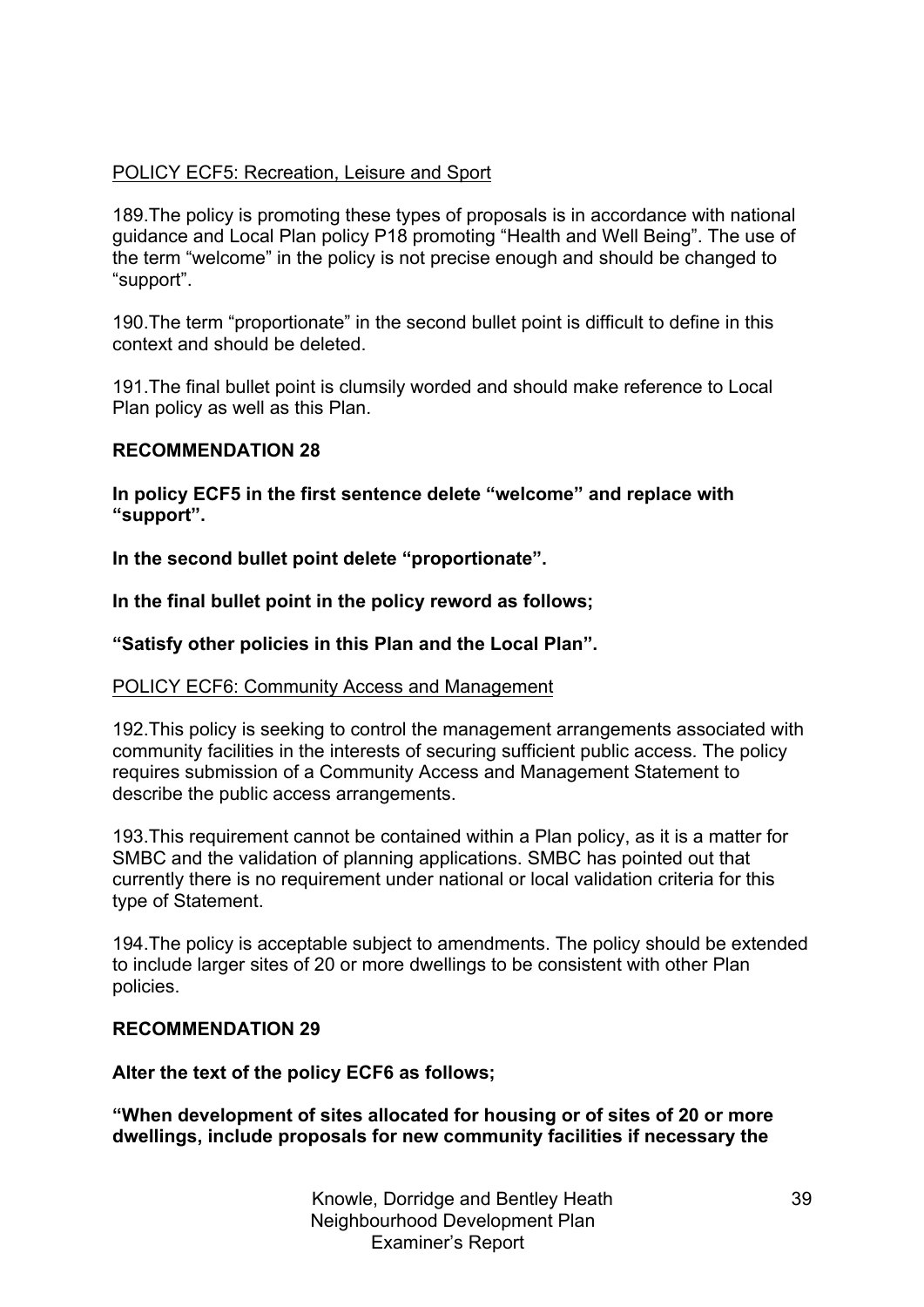**extent of public access to the facilities shall be agreed as part of the terms of a planning permission. Applicants are encouraged to submit a Community Access Statement setting out arrangements for providing and maintaining public access and details of future management of the facility."**

# EMPLOYMENT, including RETAIL and OTHER COMMERCIAL USES

# POLICY E1: Retention of Shops and Services

195.The policy seeks to protect the three village centres by promoting retail units and resisting non-commercial uses that impact on their viability and vitality and are not dependent on visiting members of the public.

196.This policy is in accordance with national guidelines and the Local Plan and the aim to promote sustainable development in centres and minimize the need for car travel. Local Plan Policy P2 "Maintain Strong, Competitive Town Centres" directs large-scale main town centre uses into Solihull, Shirley and Chelmsey Wood town centres. The smaller centres in the Plan area are suitable for smaller scale retail, service and business uses dependent on service to visiting members of the public. The relevance of the Local Plan policy in terms of the appropriate scale in these smaller centres needs to be referred to in the policy

197.During the examination, following my request the NF defined the centres of Dorridge and Bentley Heath on a map in the same manner as Knowle.

198.The policy adopts a different approach in each of the centres on the basis of their relative size and function. This approach is acceptable.

199. In Knowle there is a resistance to any non-retail use i.e. not A1 Use Class<sup>15</sup> in the primary frontages but in the secondary frontages acceptance of uses in Classes A1-A5 including financial services, restaurants, cafes, drinking establishments and hot-food takeaways. The policy needs to refer to the scope for the loss of A1 retail units in the event it can be demonstrated with evidence they are not viable.

200.The supporting text should explain the evidence requirement and that in some cases it will be necessary for a chartered surveyor to demonstrate that property has been properly marketed for sale at an appropriate price for a minimum of 6 months and has not generated any interest to purchase as a retail unit.

201.The approach in Dorridge resists loss of any Part A uses.

202.In Bentley Heath loss of A1 retail is resisted subject to viability on account of the particular sensitivity and value in this smaller centre of the retention of convenience shopping. Non-retail uses may be permitted if they can be proven to provide equal or

<sup>&</sup>lt;sup>15</sup> As defined in the Town and Country Planning (Use Classes) Order 1987. All subsequent references to a Class or Part A is in relation to this Order.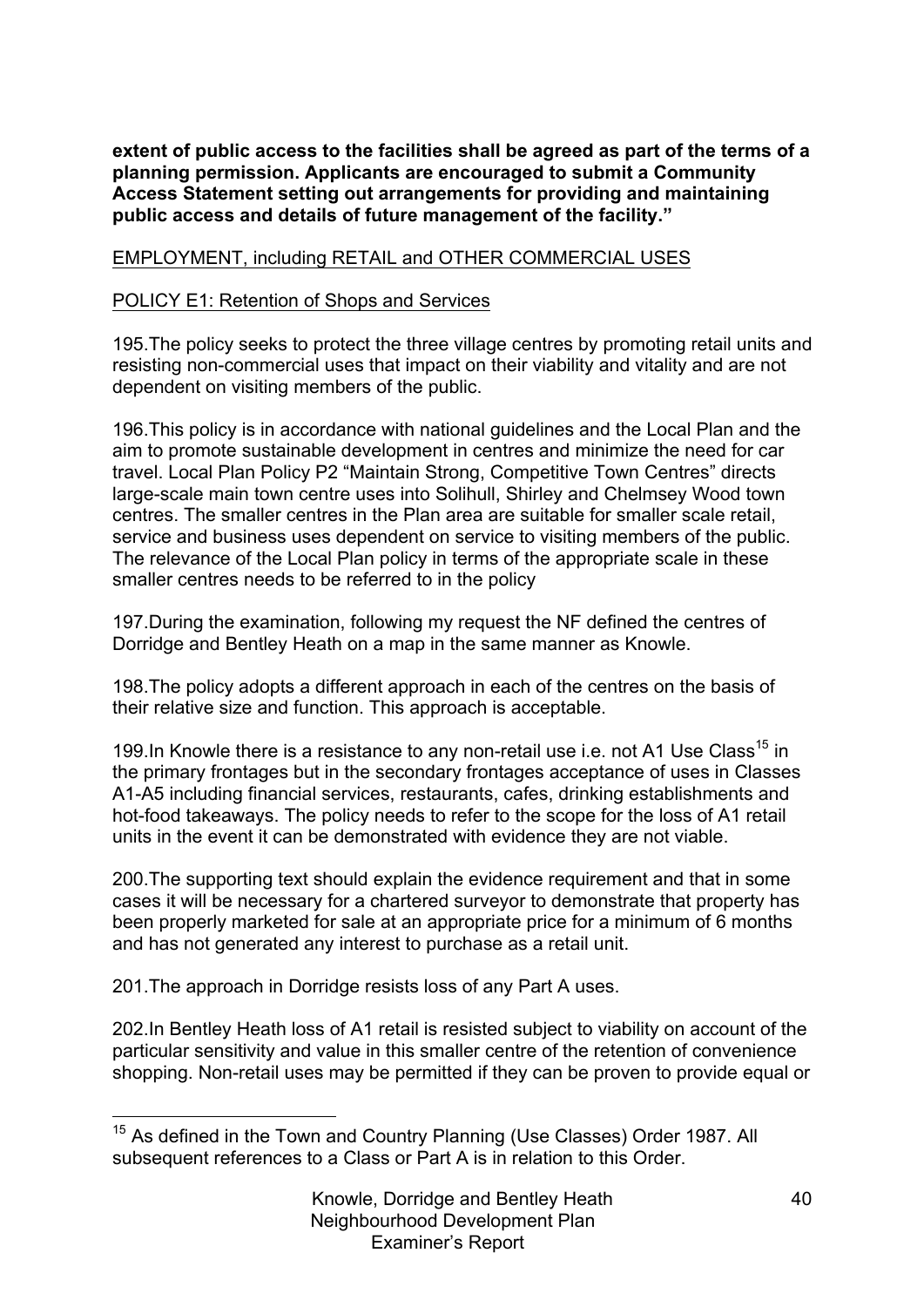greater benefit than the existing use to the local economy or community and subject to no unacceptable impact on residential amenity or car parking.

203.The text of the policy is confusing as there is a general caveat in the opening paragraph that the vitality of the immediate frontage of a shop/service use and the mix of uses in the centre as a whole will be taken into account. There is no reference to how this will be done and what parameters will be used to assess viability or the balance of uses.

204. In Dorridge it is appropriate to establish a percentage threshold for the preferred Part A uses in order to ensure a reasonable balance of uses in the centre. I consider 75% asa number of units is a reasonable threshold. In the other centres this approach is not suitable due to the nature of the centre and the objective of the policy. In Bentley Heath any loss of convenience shopping in the small centre is relatively damaging, whilst in Knowle there is a distinction between primary and secondary frontages that allows for flexibility without the need for a percentage threshold.

205. There is no mention of viability in relation to Dorridge and Knowle primary frontage. There has to be a consideration of viability in all cases in order to take into account guidance in the NPPF, paragraph 24 which requires that Plans should be positive and flexible in accepting alternative uses in order to arrest any identified economic decline.

206.It is therefore too prescriptive to state that in Knowle primary frontage and Dorridge any use outside of Class A or Part A, respectively, will be resisted with no account of viability.

207.The reference to alternative uses which provide benefits to the local economy or community of equal or greater benefit is a vague concept and lacks sufficient precision for a planning policy. Such acceptable alternative use should be defined as protecting the viability and vitality of the centres. In cases where other uses may be acceptable in terms of this policy due to the wide range of issues raised by these types of proposal, there should be a caveat that there is a need to consider "other polices". Such policies include those concerned with design, parking and the protection of residential amenities.

208.These centres need to continue to have viability and vitality. This is essentially based on attracting visiting members of the public and footfall. This should be the reference point in the policy to ensure compliance with the intentions of the NPPF to achieve sustainable district and local centres such as these.

209.The policy should be reformatted to achieve consistency, clarity and take adequate regard of national and local planning guidance and conform to basic conditions.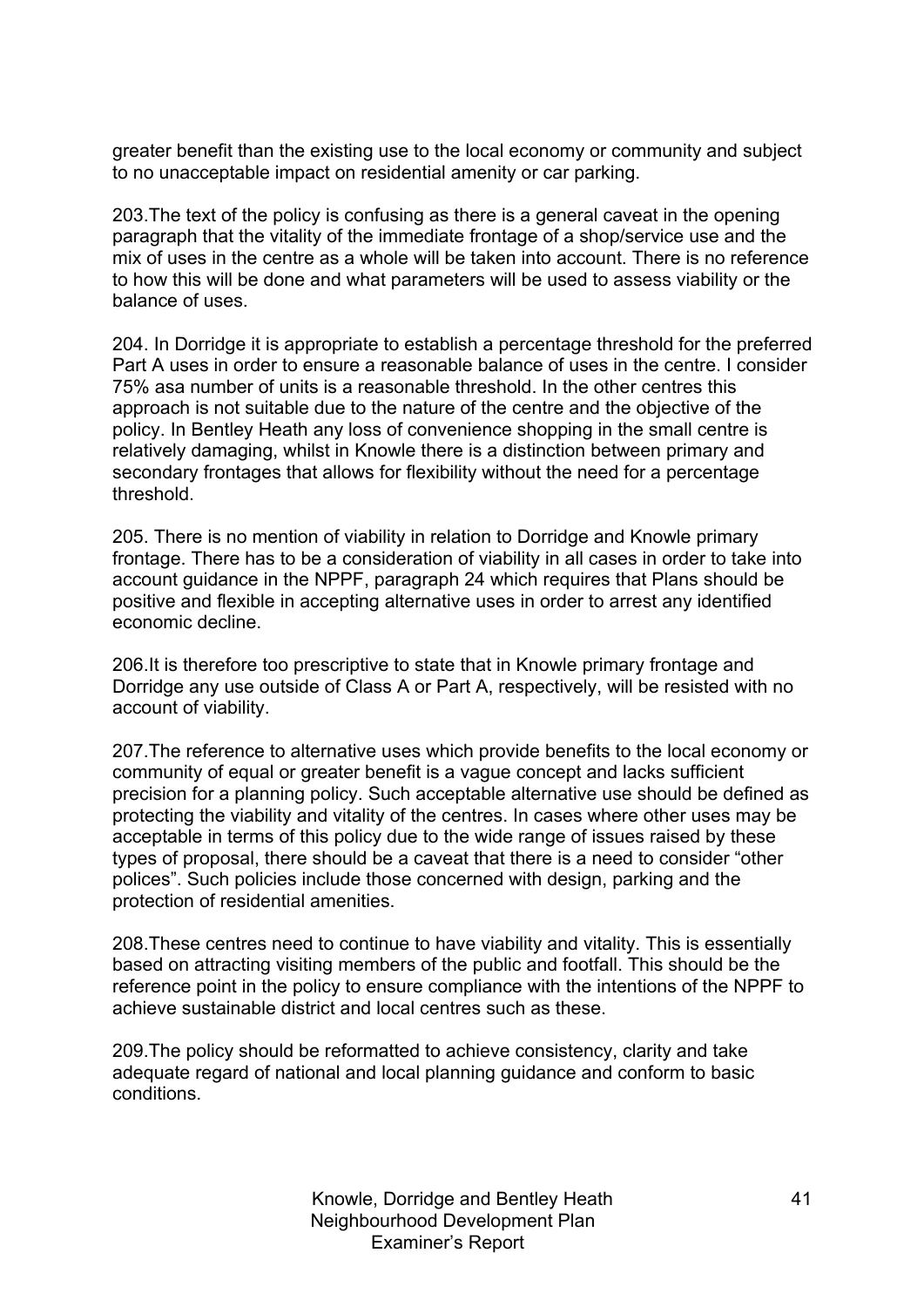#### **RECOMMENDATION 30**

**Alter policy E1, as follows:**

**" In the centres defined on the maps below;**

**Proposals for shops within Class A1 of the Town and Country Planning (Use Classes) Order 1987(or subsequent re-enactment) (***add footnote to "see glossary" where Part A of the Use Classes Order is explained)* **will be supported subject to their scale and retail policy in the Local Plan and other policies.** 

**Proposals that result in the loss of shops (Class A1) may be resisted subject to the criteria below.** 

**Uses within Part A and in the case of Knowle also Class B1(a), of The Town and Country Planning (Use Classes) Order 1987(or subsequent re-enactment), such as shops, financial and professional services, restaurants, cafes, takeaways and drinking establishments (full list described in the Plan glossary) will be protected and encouraged subject to the criteria below:**

#### **Dorridge:**

**Proposals resulting in the loss of existing ground floor units from use as shops, financial and professional services, and other uses within Part A of the Schedule to the Town and Country Planning Act (Use Classes) Order 1987, or subsequent re-enactment) will be resisted if the proportion of units in the centre in these uses falls below 75%. However, if it can be demonstrated with evidence that the proposed alternative use will contribute to the day-time viability and vitality of the centre or that a Part A use is no longer viable the alternative use may be acceptable subject to other policies.**

#### **Bentley Heath:**

**Proposals resulting in the loss of existing ground floor shop units (Class A1) will be resisted unless it can be demonstrated with evidence that the use of the premises for that purpose is no longer viable.** 

**In such cases proposals for the change of use to uses within Part A of the Schedule to the Town and Country Planning (Use Classes) Order 1987,or subsequent re-enactment, or to a use which would contribute to the day-time viability and vitality of the centre, will be supported subject to other policies. In the event it can be proven with evidence that none of the above-specified uses are economically or functionally viable then alternative uses may be acceptable subject to other policies.**

**Knowle**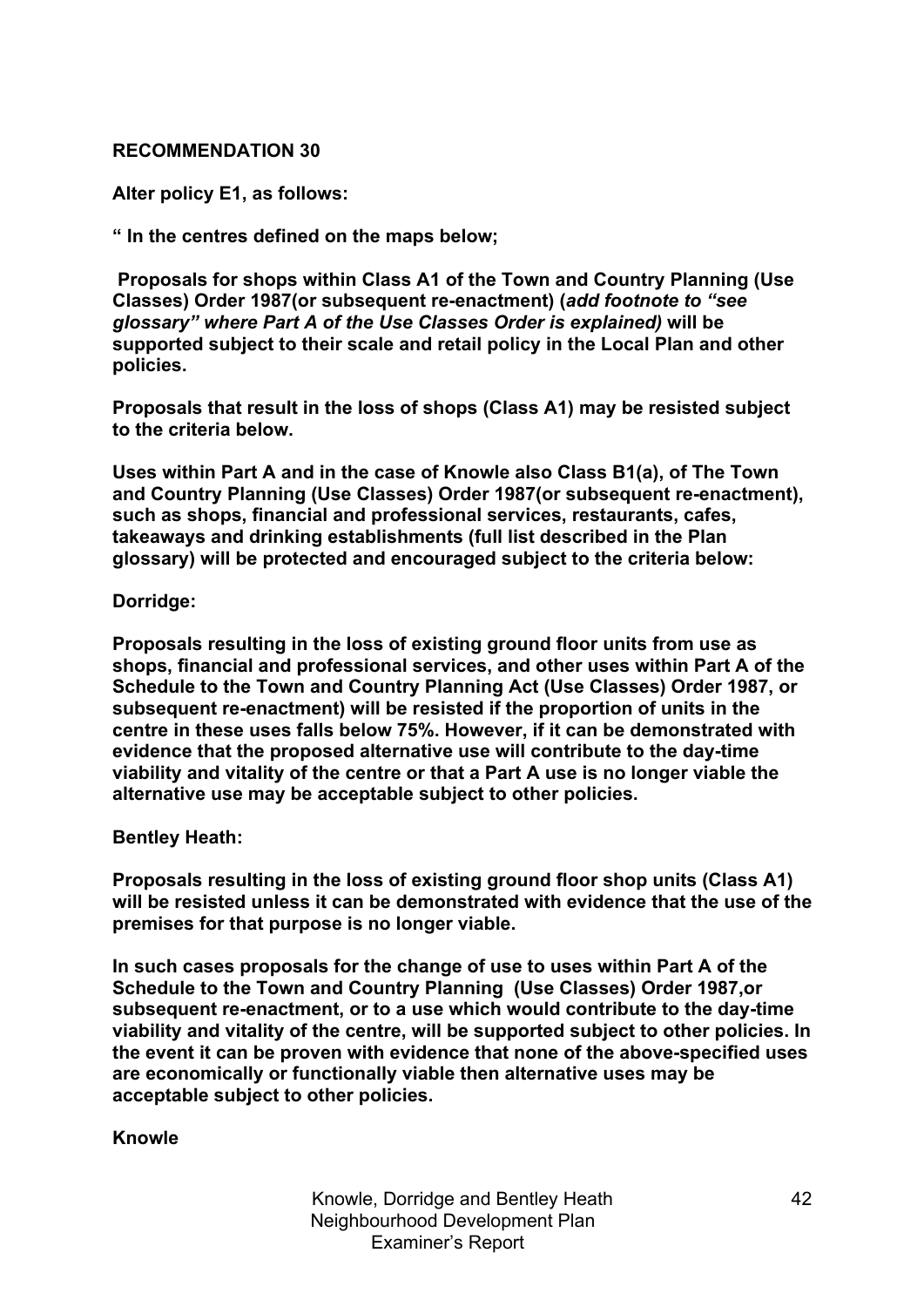**Within primary retail frontages, proposals that would result in the loss of ground floor shop units (within Use Class A1) will be resisted unless it can be demonstrated with evidence that such use is not viable or the alternative use will contribute to the day-time viability and vitality of the centre.**

**In secondary frontages a mix of shops, financial and professional services, restaurants and cafes, drinking establishments, hot food takeaways and offices (within use Classes A1-A5 and B1(a) will be supported subject to other policies.**

**In all centres, the use of upper floors above ground floor commercial units for residential or office uses will be supported, subject to other policies"**

**Include the Plans of Dorridge and Bentley Heath centres as forwarded to the examiner on the 15/8/18 by SMBC. Delete the maps on page 78.**

**Enter Part A and Class B1(a) of the Schedule to the Town and Country Planning Act (Use Classes) Order 1987 in the Glossary in the Plan.**

**Insert these new paragraphs after the first paragraph in the supporting text in section 12.2 as follows;**

**" The policy seeks to maintain and improve local shopping facilities and services, including local offices, to safeguard their vitality and viability and provide a comprehensive range of shops and services for use by residents. The policy operates in the context of Local plan policies that determine the smaller scale of shops and services suitable for the centres in the Plan area. It is intended to retain uses in the centres that support their viability and vitality. However, the policies will operate when necessary with a need to consider the economic and functional viability of the uses that are being lost to determine whether there is justification for their removal. This will require submission of evidence that a use is not economically viable or for which in functional terms there is insufficient demand. In some case it will be necessary to demonstrate via a report from a chartered surveyor that the property has been marketed on reasonable terms for a minimum period of 6 months and there has been no written offers of purchase for the existing use.**

**In some case where a retail use cannot be supported an alternative use may be acceptable which encourages footfall mainly in the day-time and contributes to the vitality and viability of the centre. Such uses are acceptable in principle but also need to conform to other policies, particularly E2 below "New Development in Village Centres".** 

**Delete the first sentence in the final paragraph on page 59 and retain the remainder of this paragraph.**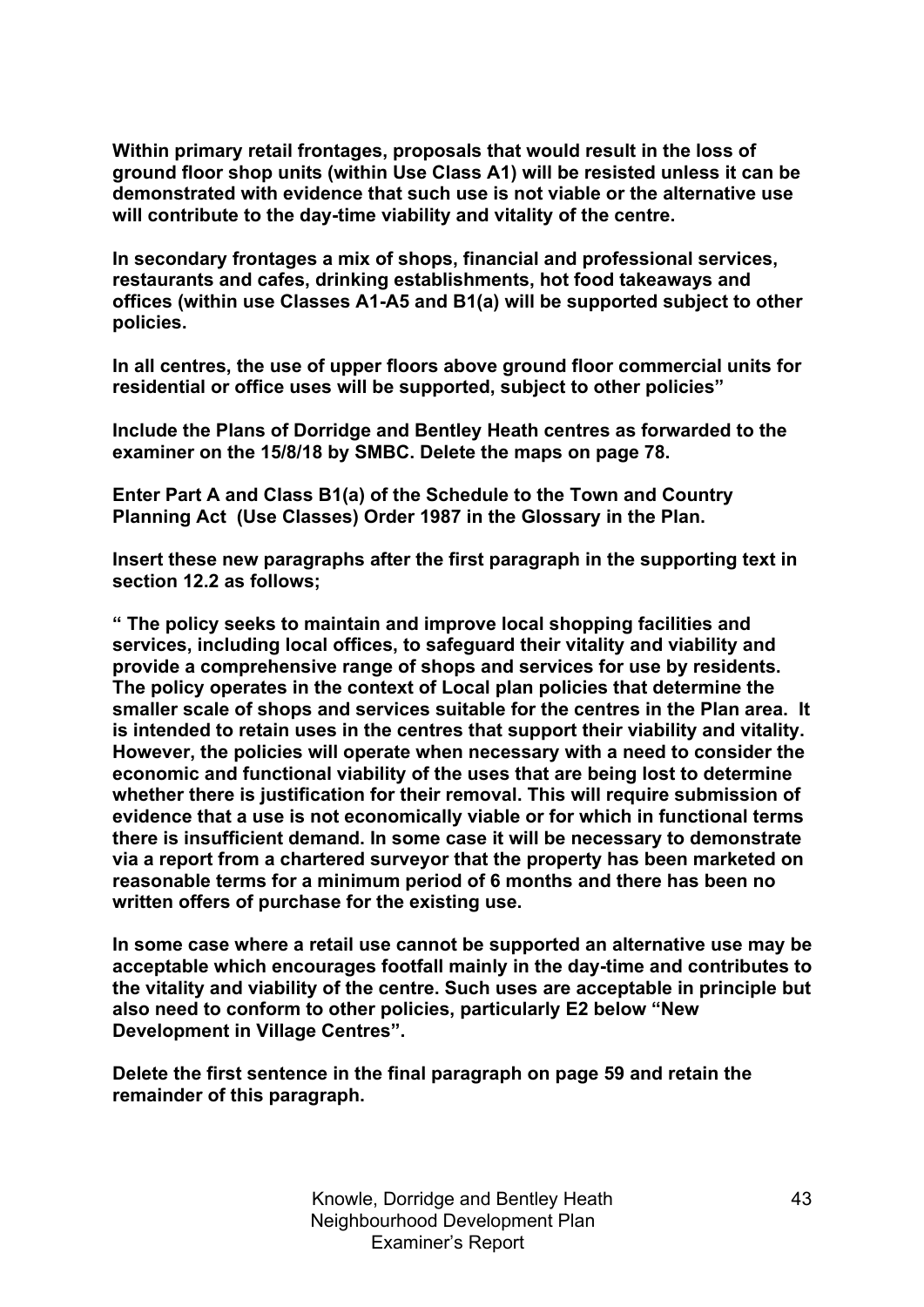**In the third paragraph on page 60 regarding Knowle add the following extra sentence;**

**" It is important to protect the primary frontages in the centre. In some cases, in the primary frontages, uses that are not within A1 use may be acceptable if it can be demonstrated they will encourage footfall during the day-time and are acceptable in terms of other policies."**

#### POLICY E2: New Development in Village Centres

210.The policy encourages development that will support the vitality and viability of the centres and is in accordance with other policies.

211.As the policy is establishing the criteria which will make the development acceptable it is necessary to have a catchall reference to Local Plan policies.

212.I agree with SMBC that the term "supported" is preferable than "granted" as it is consistent with other Plan policies and less categorical but nevertheless sufficiently precise. In addition the "appearance" of conservation areas should be referred to as well as their character in order to fulfill the statutory obligations in the Planning (Listed Buildings and Conservation Areas) Act 1990.

# **RECOMMENDATION 31**

**In policy E2 in the opening sentence delete "granted" and replace with "supported".**

**In the second bullet point after "character" insert "and appearance".**

**Add a further bullet point as follows;**

**"compliance with policies in national guidance and the Local Plan".**

#### POLICY E3: Business Centre

213.The policy is supporting the provision of a business centre providing accommodation for businesses.

214.As the policy is establishing the criteria which will make the development acceptable it is necessary to have a catch-all reference to Local Plan policies.

215.The preclusion of retail uses is inconsistent with the policy E1 with the statement that village centres are the preferred location. Furthermore, in Knowle centre both business (Class B1A) and retail uses in secondary frontages are encouraged. The preclusion of retail uses should be omitted in reference to village centres to conform to other Plan policies, national guidance and the Local Plan.

216.There is a need to preclude retail uses outside of centres to be consistent with national guidance and Local Plan policies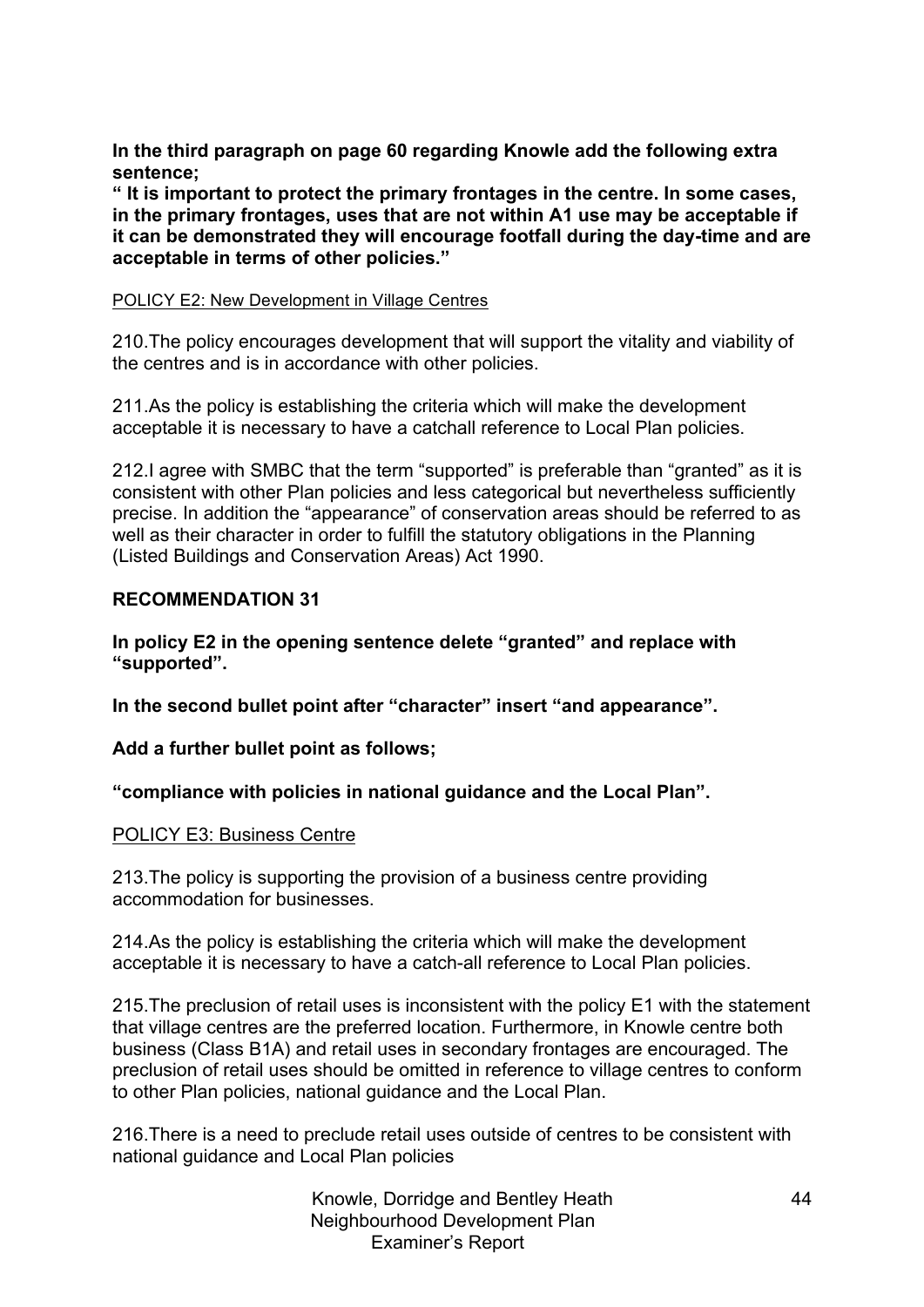# **RECOMMENDATION 32**

**In policy E3 add an extra bullet point as follows:**

**"it complies with national guidance and Local Plan policies".**

**Alter the second bullet point as follows:**

**"retail uses are precluded unless the site is within a centre"**

# POLICY E4: Working from Home

217.This policy is in accord with national guidance and Local Plan policies.

COMMUNICATIONS INFRASTRUCTURE and UTILITIES

POLICY U1: Mobile Phone and Broadband Infrastructure

218.This policy is in accord with national guidance and Local Plan policies.

# **SUMMARY**

219.I have completed an independent examination of the Neighbourhood Development Plan.

220.The NF has carried out an appropriate level of consultation and clearly shown how it has responded to the comments it has received. I have taken into account the further comments received as part of the consultation under Regulations 14 and 16 on the Neighbourhood Planning Regulations 2012.

221.I have recommended modifications to the policies in order to satisfy the basic conditions particularly to ensure that they provide a clear basis for decision-making in accordance with the National Planning Policy Framework and local development plan policies.

222.Subject to these modifications, I am satisfied that the plan meets the Basic Conditions, as follows:

a) Has regard to national policies and advice contained in guidance issued by the Secretary of State.

b) The making of the plan contributes to sustainable development.

c) The making of the plan is in general conformity with the strategic policies contained in the development plan for the area of the authority.

d) The making of the plan does not breach, and is otherwise compatible with, EU obligations and human rights requirements.